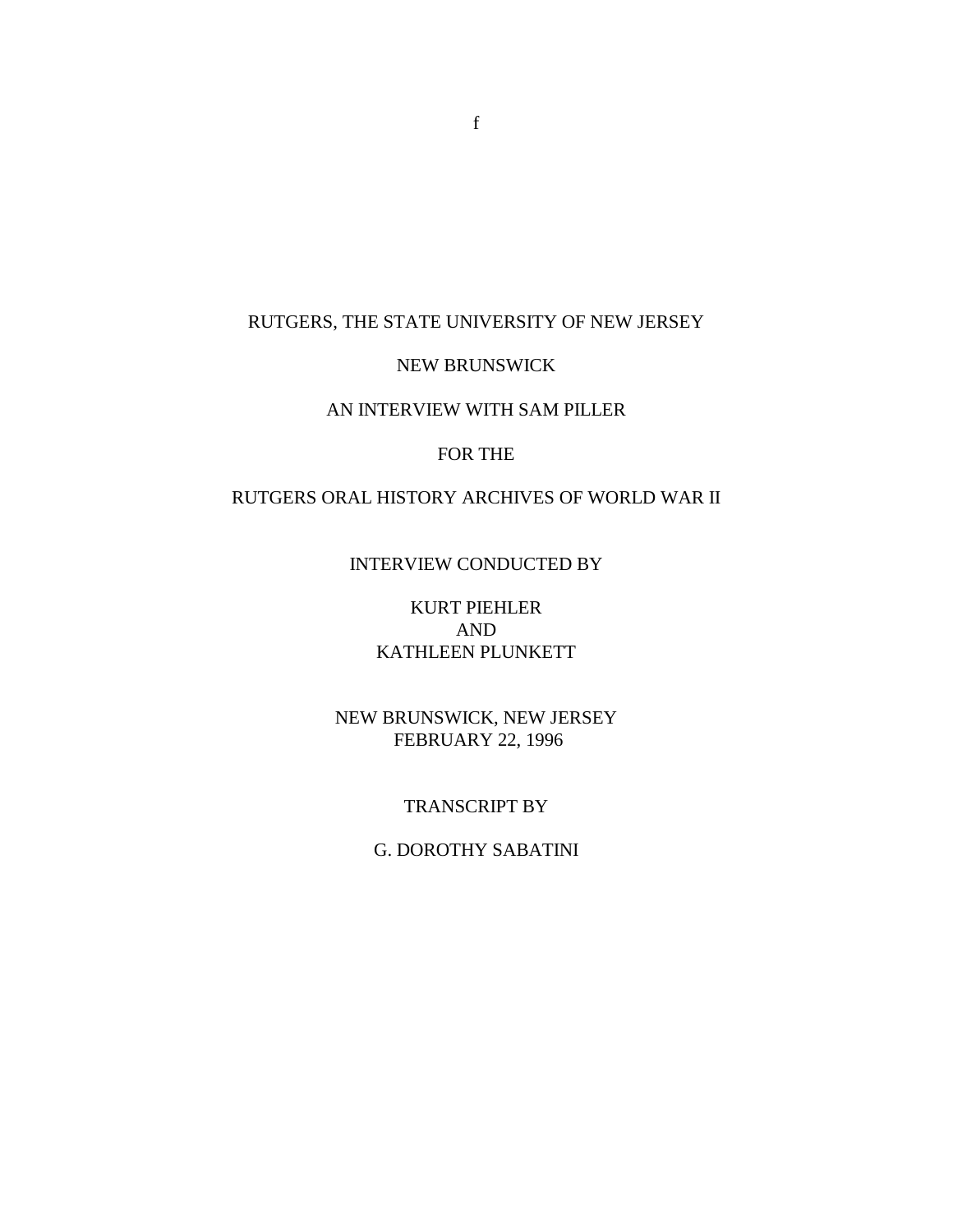KP: This begins an interview with Mr. Sam Piller on February 22, 1996 at Rutgers University in New Brunswick, New Jersey with Kurt Piehler and …

KP: … Kathleen Plunkett

KP: And I guess, I'd like to talk about your parents, who seemed to have led very interesting lives, beginning with your father who was an immigrant from Austria.

SP: Right. Right.

KP: Do you know what prompted him or his family to come to the United States?

SP: Well, religious freedom, I think, was one thing. And to earn a livelihood. At that time, the States was the place [that was] "paved with gold" and you could at least earn a living. And, that's when his family came over.

KP: So he came with his family?

SP: Right, right. I don't know whether they all came together or not, I don't know. But that's what happened.

KP: How old was he when he came to the United States?

SP: I think he was four years old, which would make it 1893.

KP: Your father was remarkable in that he got into City College, which was a very hard thing to do in that era. It was a very selective school.

SP: Well, I don't know that. I'm glad to hear that. But I know that he graduated from City College and taught for a year before he went to medical school. And my father is very interesting because he did all kinds of odd jobs in order to put himself through college. He drove a horsedrawn trolley in New York. And he carried a spear as an extra in the Metropolitan Opera, and he taught school to raise money to go to medical school. And he did quite a few other things.

KP: So were your grandparents of very modest means?

SP: My grandparents, yeah, very. You know, like so many immigrants, in those days, they worked in the garment industry, at sewing machines. And eventually, two of my father's brothers started their own ladies garment manufacturing operation. They made a lot of money and then lost it all in the 1929 Crash.

KP: And your mother?

SP: My mother came from Lithuania, and her father was a scholar and, somehow, he got to Louisville, Kentucky, and he opened a bookstore. In those days, and up until the very recent past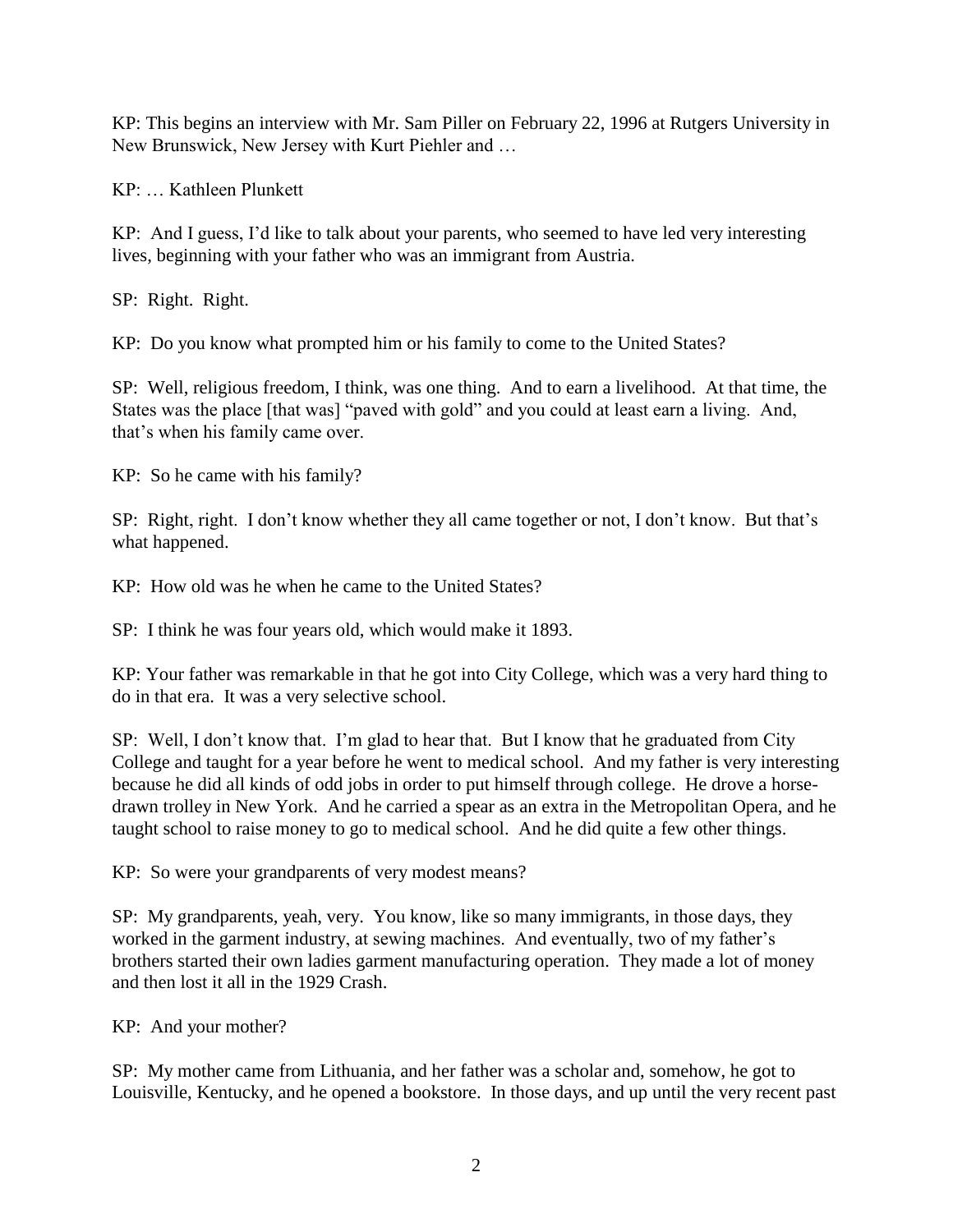in Kentucky, children from grammar school on up had to buy their books. So the bookstore was a flourishing business. And it was mostly used books that he dealt in. Not only textbooks but classics. And I can remember as a child, going out there and visiting the bookstore with my mother, on the train. And he passed his bookstore to one of his sons. And eventually when that son passed away, it was sold, probably torn down. But he was a scholar. In fact, his father, which would be my great-grandfather, was a rabbi who spent some time in China. It's hard to believe, in those days. But I have some kind of letters at home that talks about that. And my mother went to, let's see, she was the oldest of a fairly large family and she went to nursing school in Mount Sinai Hospital in New York and my father was in Cornell Medical School, that's where they met. She was within a few months of finishing and getting her RN when they just couldn't wait anymore, so they got married.

KP: Your mother came up from Louisville to become a nurse?

SP: Right. Right, she had some cousins in New York City and she lived with them, and that's how she got to go to school in New York City.

KP: Did your mother continue working as a nurse once she was married?

SP: Never, never. No, she raised children. Raised four children. It was tough in those days. My father got paid in apples, and he took care of the farmer and the farmer would take care of anything that went wrong in the house. And he'd take care of the gas station man and the gas station man would give him gas for his car. That was in the '30s and it was pretty tough. And people today have no idea what life was [like] in the Depression. It's unfortunate, in a way, but it's fortunate in a way. Because, hopefully, we'll never have to go through that again. But [for] people who came up in that era, it was really tough.

KP: So you felt the [hardships of the] Depression, even though you'd figure a doctor's fairly well off, even by today's standards.

SP: But that's why I'm telling you that. My father got two dollars for an office visit, whenever anybody came in. And I know my father sat in his office, which was in Paterson, day after day, and nobody even came in. And three dollars for going to a house in his car. He got three dollars, if they could pay. See. And, like I say, many of the people, it was a barter arrangement because they just didn't have dollars. And in the hospital, which he was affiliated with, most of the patients were in what they called the wards, free wards. And, that's where the doctors kept up their skills in working on the free patients because there weren't many private paying patients. It was a tough life.

KP: What hospital was he affiliated with?

SP: He was in Barnert Memorial Hospital in Paterson, from 1920 'till he died in 1960.

KP: Your father practiced until he died.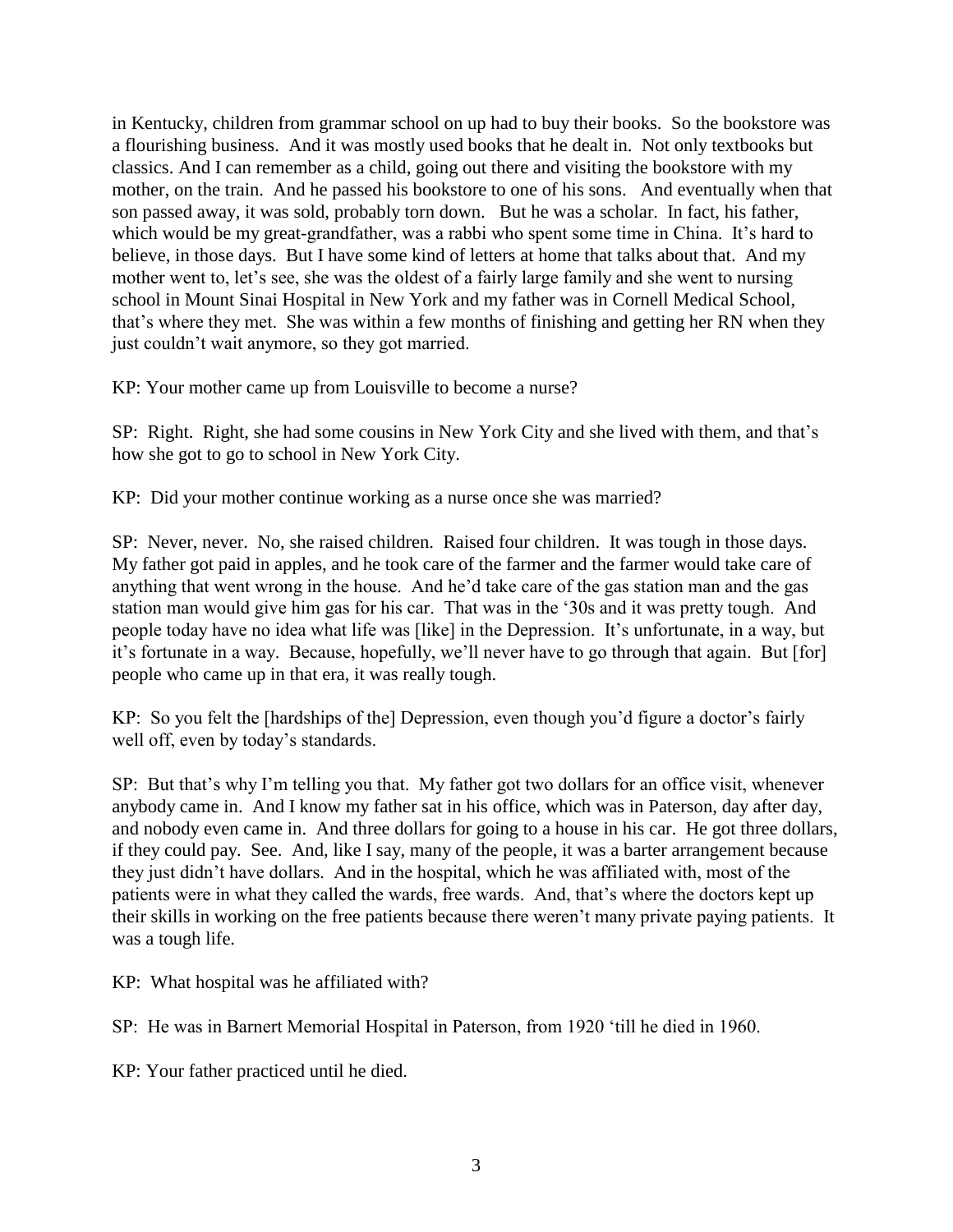SP: Yes, but in his later years, he became affiliated with a geriatric institute down the Shore and he was on staff there the last few years of his life, rather than in private practice. I have some of my father's financial books that he used to keep. It's just amazing, the small amount of money that he took in and how he raised four children and owned a house.

KP: You're looking back on this …

SP: Yeah, well, you know, I had to take care of things when he died and when my mother died, so … I was the oldest son.

KP: Your mother, was she active, she had her hands full in raising you, but was she active in any organizations? Volunteer organizations?

SP: Well, yeah, she belonged to the library, the local library, and the garden club and was affiliated with a couple of religious organizations. Not too much, because there just wasn't any money, and she had to do everything herself. No washing machine, she had to wash all of the clothes herself. It was tough.

KP: How active was your family in the synagogue?

SP: Well, they were steady members. They would go every Friday night and it got to the point where they couldn't pay their annual dues, but they still would go every Friday night. But other than that, they were neither extremely religious nor were they extremely active. Most of their social contacts were among the doctors and the doctors' wives, who were all in the same boat. Not all of them, there were a few that were thriving, as I recall. Thriving as compared to today, no.

KP: You were in high school at the time of the Depression, so were you looking …

SP: Well, I was in high school in '35 to '39, and grammar school before that.

KP: Were you looking towards college that whole time?

SP: I was looking towards college, because of my parents, from the day I could think or comprehend anything like that.

KP: Even with your sisters, as well?

SP: Pardon?

KP: Women at that time didn't attend college that often, did they?

SP: Well, some did. I think the general intellectual level or the intelligence level of those who went to college had to be higher in those days. No ill reference there, but only the smarter ones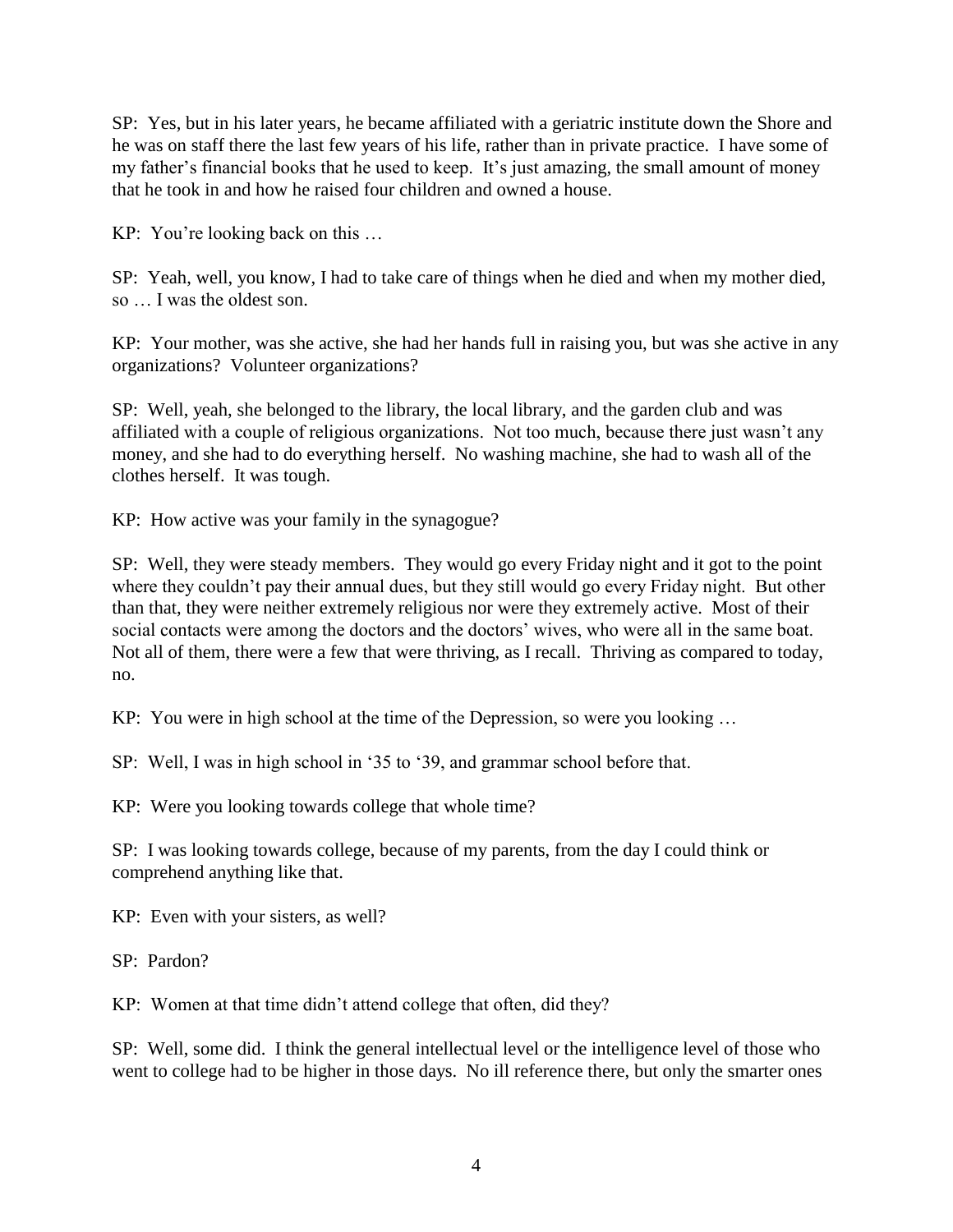went to college. Unfortunately, if you were average, like me or somebody else, you might not get the chance to go because it was very selective and expensive.

KP: Your sister was very exceptional?

SP: Yeah, she was the brightest one in the family, my older sister. She went to the University of North Carolina, I don't remember whether that's on the …

KP: Did she get a scholarship to go?

SP: No. Well, maybe she did, I'm not clear on that. But our high school principal was from North Carolina and he recommended the school and that's why she got to go there.

KP: You mentioned that your parents went to the Friday services, how observant were your parents in other areas. Did they keep kosher?

SP: No, they were Reformed, in the Reformed, which is the least religious. And they were not, as I said, they were not extremely observant. They would bring out the fact that most of the traditions and customs of the kosher house were cleanliness. And, of course, my father, being a doctor and understanding microbiology, we were clean, if nothing else. But we had relatives in our family who wouldn't eat in our house, and things like that.

KP: Because on your mother's side, there's a rabbi.

SP: Way back, yeah. And on my father's side, he had sisters who were very orthodox in their beliefs.

KP: You mentioned that your parents mainly socialized with other doctors and doctors' wives. Were the other doctors Jewish, or was there a mixture of Gentile and Jew?

SP: Well, Barnert Hospital was a Jewish hospital. So most of the doctors were Jewish doctors, yeah. That's the way it was. In Paterson, there was St. Joseph's Hospital and Barnert Hospital and there was Paterson General Hospital, which was supported by the city. And, I think that the staffs kept pretty much to themselves and they were only affiliated with one hospital. Although I think they had courtesy rights in the other hospitals if a patient had to go to another one.

KP: You grew up in Hawthorne. Did you always live in Hawthorne or did you ever live in Paterson?

SP: Well, in 1940 we moved from Hawthorne to Paterson. That was after my, let's see, it was the beginning of my sophomore year here, we moved to Paterson. And my father set up his office in the home, that was just a block away from the previous office which he had rented.

KP: So your parents moved back into the city?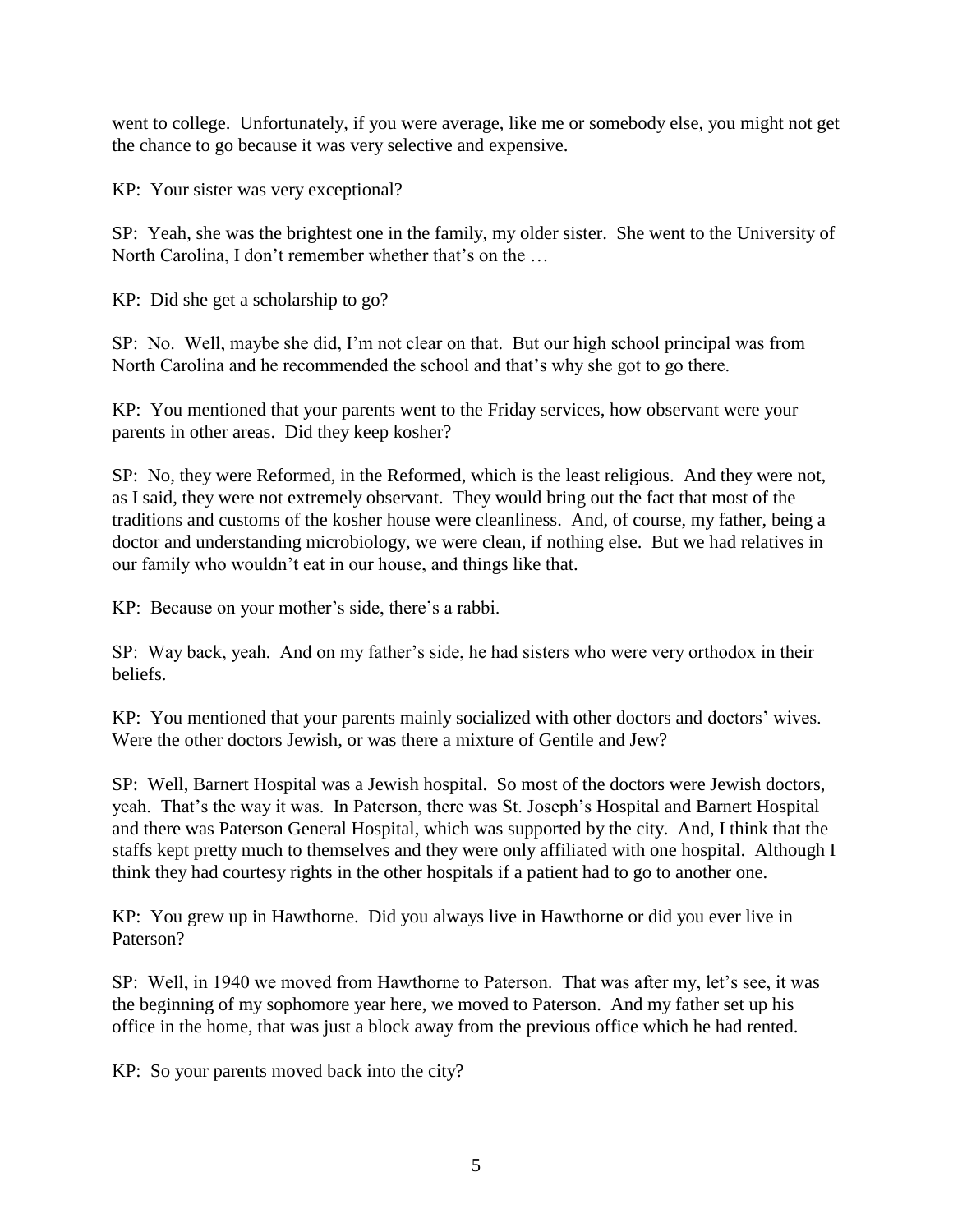SP: Yes, we moved into Paterson.

KP: But you grew up in Hawthorne?

SP: Right, right. My parents felt that children should be reared in the country. I never regretted that. It was good for children to be in the country.

KP: Were you a Boy Scout?

SP: Yes, I was a Boy Scout, but the troop was in Paterson. So Monday night meetings, I would, Father would have evening office hours every evening and he would take me to the Boy Scout meeting on Monday night and after his office hours, pick me up and take me home. So it worked out all right.

KP: Your father had long hours. I mean, if he had office hours at night …

SP: Well, he would go to the hospital in the morning and do whatever he had to do there and at one o'clock, he'd have afternoon hours. He'd come home from the hospital for lunch. It was three miles, so he'd come home every day. He wasn't going to spend money to buy lunch. So then he'd come home after three o'clock and then he'd go back for seven o'clock to nine o'clock for evening hours. And, there may not have been anybody there all day long, but he had to be there in case somebody came in. That was the tough part of it.

KP: How good was your education in Hawthorne? Both elementary and high school?

SP: Well, it left a lot to be desired. But I see the same thing today. Unless you put in the effort and do a little more than required, you don't get a good education. Only, maybe ten percent of the class had any desire to go to college. And we had what we called a college preparatory curriculum, at that time, which required language and math and science and so forth. And there were only a few in there and they were the brighter ones of the entire class. And even that was not good enough, because they did not bring you up to the standards where you could pass the college entrance exams. We had college boards in those days, which are similar to, I forget when my kids went through it. There were certain aptitude tests, not only aptitude tests but we had to take tests in English, math and science and a scholastic aptitude test. Well, the math in our high school, even though I was in a college preparatory curriculum, did not go far enough up to prepare us, so I had to be tutored in my senior year in order to prepare myself for the college boards. And also in language, in German.

KP: So you realized when you were going through high school that you weren't being fully prepared for …

SP: My parents realized it. I didn't realize it, I had no knowledge. But my parents realized it. My father said, "You've gotta read these books because when you get in the English college boards, they're going to tell you to take one of the following novels and write about it. And you better have read one of those or you'll get a zero." So I had to read Sir Walter Scott, Zackary and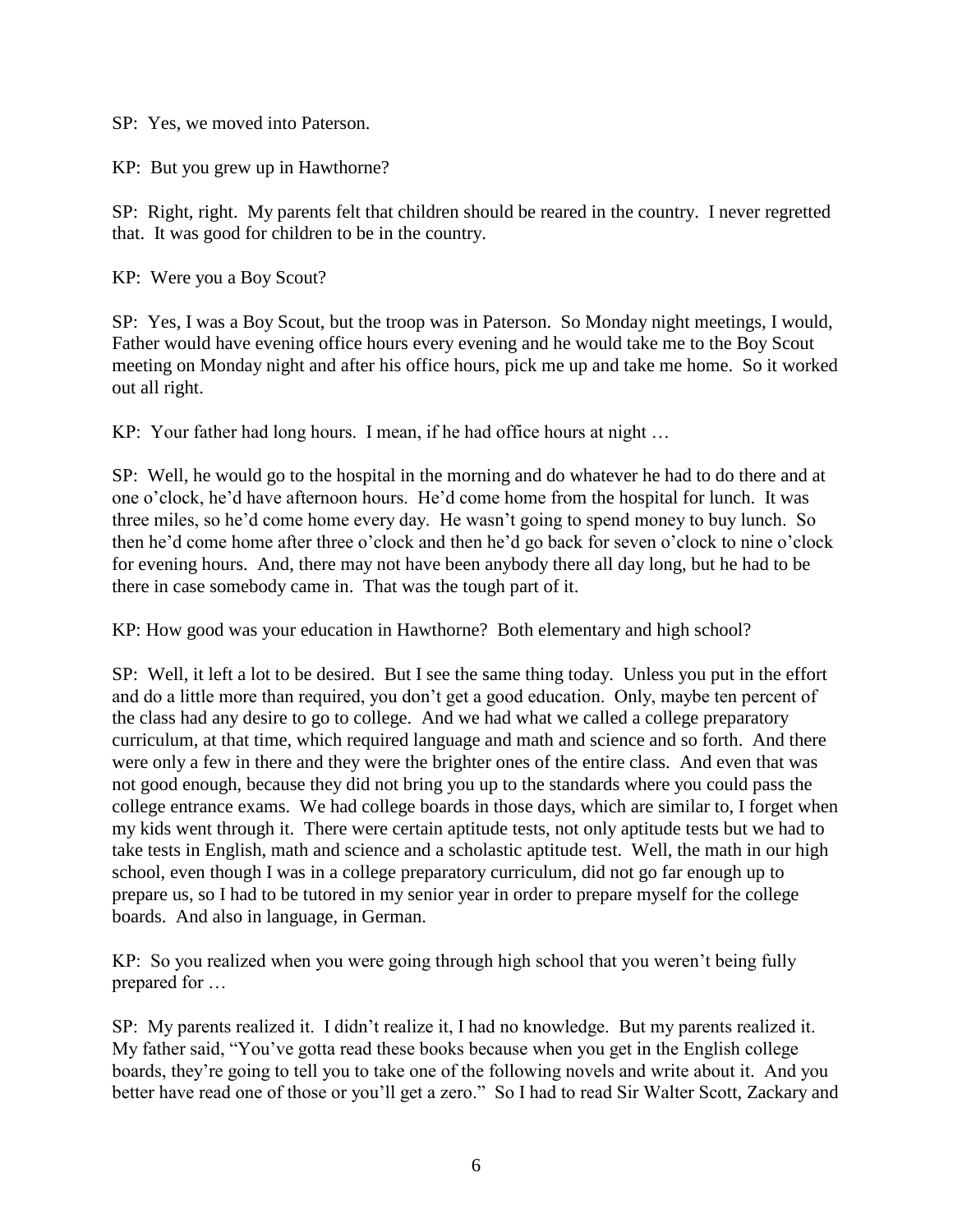a few others. That was, I would never had read those otherwise. So that was the situation in high school. But it wasn't any different in Paterson High School. My younger sister went through high school in Paterson, she had the same problems.

KP: When you came to Rutgers, did you have a sense that you needed more preparation, that other people were better prepared, at first?

SP: Well, not in English, math or science. But in the manual skills, I had none. When I got up in that drafting room in the engineering building, I was lost. I didn't know a triangle from a Tsquare.

KP: You never had mechanical drawing?

SP: Never had mechanical drawing, never had any exposure to a machine shop or engineering processes. I mean, I was really lost. Some of the fellas in our freshman class had worked summers at this kind of thing. Whereas I had worked summers as a waiter and a busboy to earn money, 'cause otherwise I wouldn't have been able to go to college. So I was very ill prepared. In fact, my engineering drawing professor, who was the assistant dean at that time, he looked at me and said, "You'll never make it." I'll never forget that. He said, "You'll never make it."

KP: Which you did.

SP: But I did.

KP: But you must have been a little concerned, because …

SP: Well, it was rather frustrating, too, you know, because you take a kid who never spent a lot of time away from home and you throw him into an environment like this and then put him into something that he knows nothing about. I was not very happy the first few months here. But I spent so many extra hours in that drafting room in order to keep up with the class. It was tough. But in English, math and science, I did better than average. In fact, math was my best subject. As a matter-of-fact, in Van Dyck Hall here, there was an auditorium, a lecture room …

 $KP<sup>+</sup>$  It's still here.

SP: … A big, and that's where I took my scholastic aptitude test. It must have been in '38 or something. And I had my freshman physics lecture in there.

KP: I have two questions. What prompted you to go into engineering? You mentioned that you really hadn't had a shop background.

SP: Well, it was, I don't know. It was, "What do you want to do?" and, "I don't know," and "What are you best prepared for?" and you kind of narrowed it down, and you had to pick something, so I picked engineering. It was not that I was madly in love with engineering. I didn't even know what it was, really.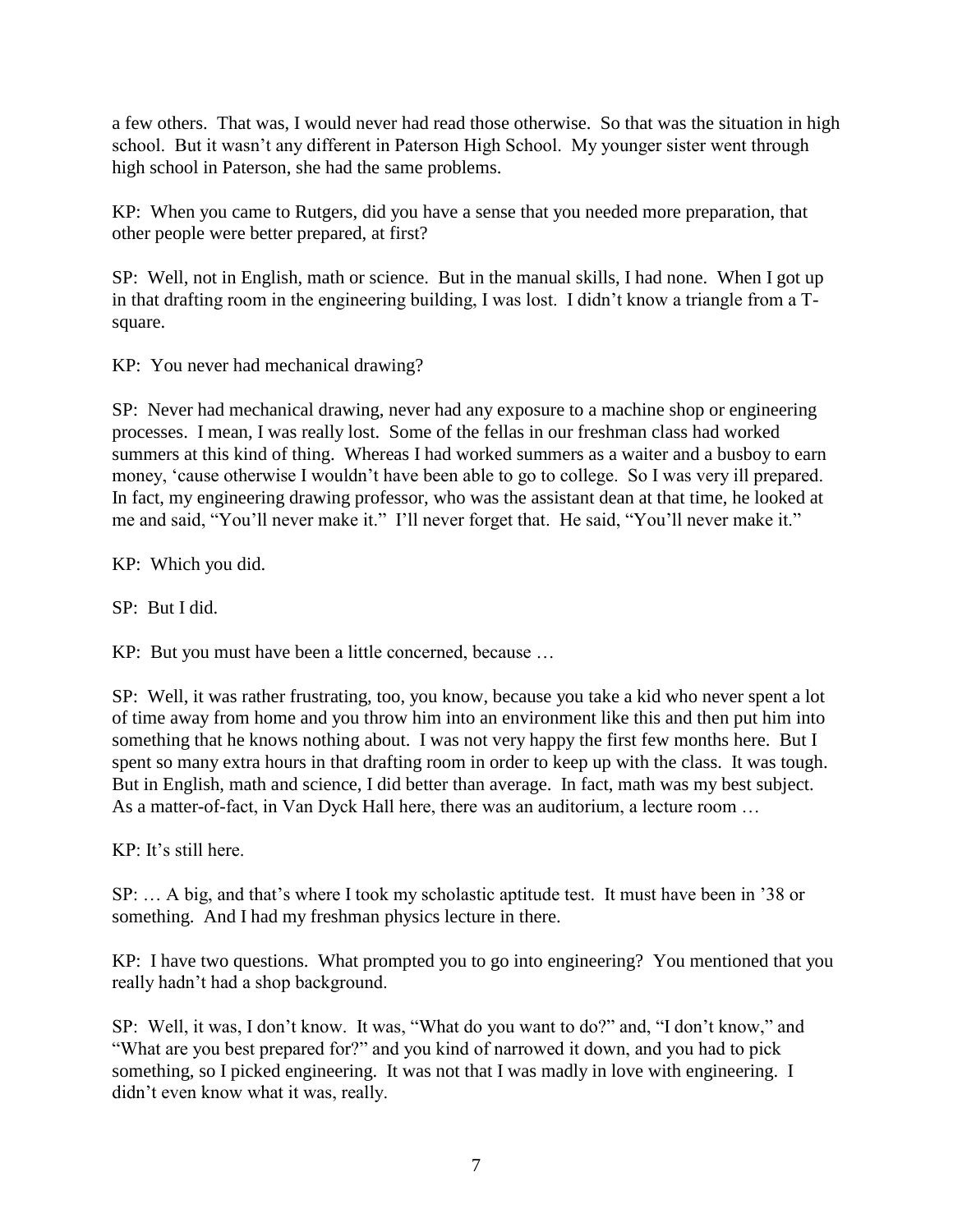KP: And you hadn't thought of medicine?

SP: I knew that I didn't want medicine, 'cause you had to go to school too long. And you starved. So I didn't want medicine. And I don't think my father wanted me to take medicine. He was quite disillusioned with the medical profession at that time.

KP: With the profession or …

SP: Well, both. His ability to earn a living. He never joined the AMA, because he was against most of their policies and philosophies just like many doctors are today.

KP: What philosophies and practices was he against? Do you remember?

SP: I don't really remember.

KP: But it must have been an issue if you realized that he was against the AMA.

SP: He was against it. I really don't know the specifics of that, whether it was political or economics or … It was really led by a small number of doctors who set the policies, and I guess there were certain ones that he was very much against. But my father was one of the first to put the finger on smoking causing cancer. And he was, he knew that …

KP: When did he tell you …

SP: Well, I remember when I was in high school and his daughter, my sister, he caught her with a cigarette. I mean, I thought the world was going to come to an end. And then, he also was one of the first to put the finger on asbestos. Because in Paterson in the '40s, he had a couple of industries where he was the retained doctor for industrial medical problems. And one of his clients was the Union Asbestos Company, which became infamous for people working in the asbestos field and causing cancer. He was aware of that and nobody wanted to believe him.

KP: So he would tell the industrial managers?

SP: Right. And other doctors and everything else. But you know, the lobbies were too strong. It was just one voice in the wind.

KP: Did you ever smoke when you were in the service?

SP: No, I never did.

KP: So your father's anti-smoking attitude prevented you from being tempted? Because cigarettes were so cheap for service people.

SP: Right, no, I never had anything to do with it.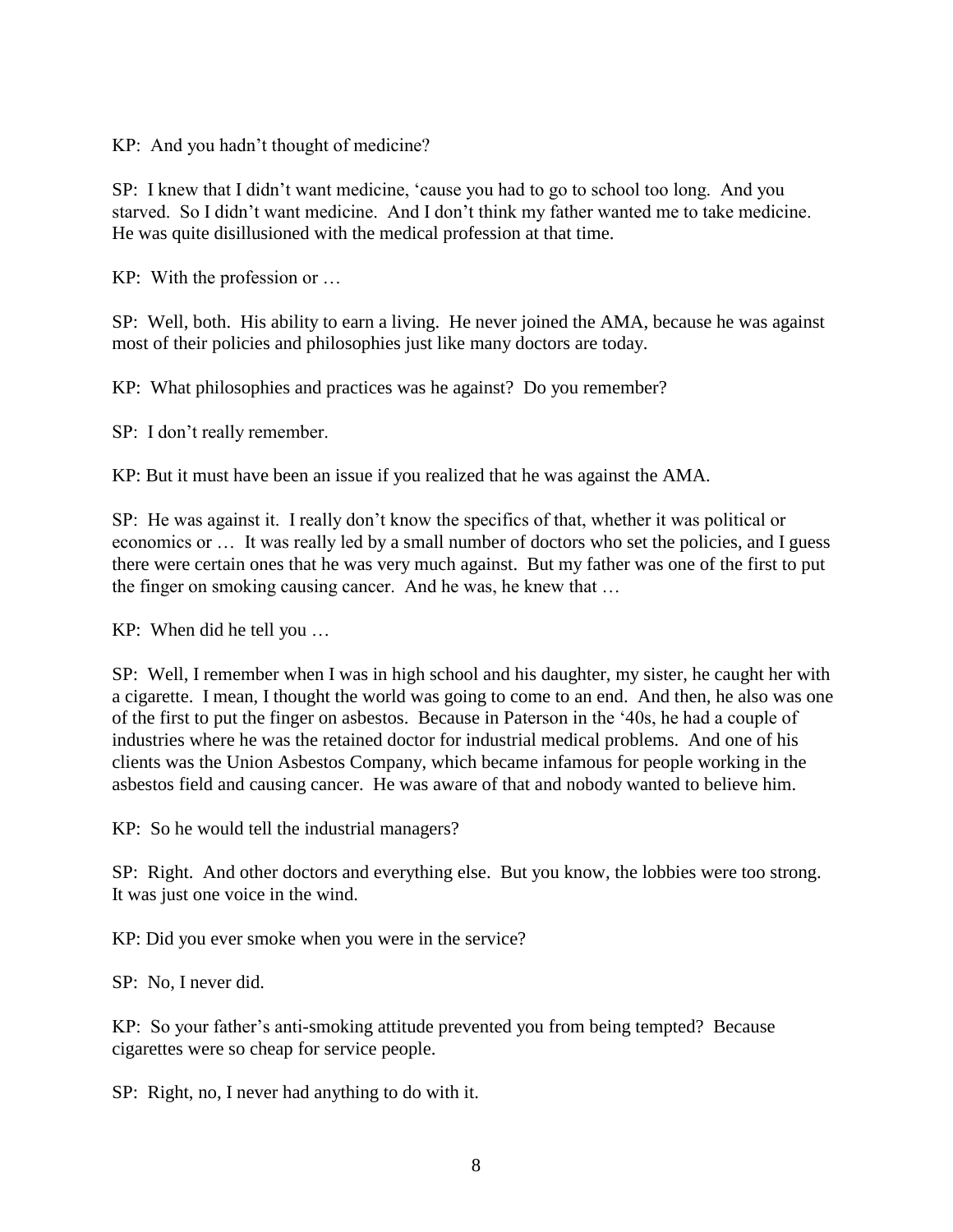KP: What led you to come to Rutgers?

SP: Well, that's an interesting story. Well, it was money. Economics. Where am I gonna go? Now here I am, I'm working in a summer hotel up in Duchess County in New York, which was owned by some relatives. And I'm making some money so I can go to school, but I'm not in any school yet. And, they had a thing going, where I was going to live with my uncle in Manhattan and go to City College of New York, which was free to all residents, at that time. But I had applied for a state scholarship and took the exams and so forth, and we didn't know anything until practically September. It was practically a last minute thing. And the state scholarship came through and I was away and my father handled it all. The state scholarship came through and right at the last minute, I came down here.

KP: So if the scholarship hadn't come through, you probably would have moved to New York?

SP: I'm afraid so. I shudder to think. But I think that probably would have happened.

KP: Why would you have shuddered?

SP: Well, I would not have liked to live there. I would not have liked to live with my uncle. He was a nice guy, but at that age, see, I was only fifteen when I came down here. I wasn't sixteen until a month after I was here. At that age, moving any place is traumatic.

KP: To get through high school, were you bumped ahead?

SP: Yeah, in grammar school. I was bumped ahead twice in grammar school and I started when I was three years old. See, I was a month before I was four.

KP: Today, you would have had three more years of high school. I mean, you would have been seventeen or eighteen.

SP: Right. Well, that's why every time I go to a reunion, I'm the youngest one of the reunion. I can go to my fiftieth reunion, I'm still the youngest one in the class. That doesn't change.

KP: You said that it was hard getting used to life here. What made it better after the first couple of months?

SP: What made it better? Well, I think, as you get to know your classmates and they're helpful and friendly, that makes it better. And you have a fairly decent living arrangement. In the beginning, of course, my parents knew I was very unhappy and they would come down on a Sunday and that made it better. One of the things that bothered me so much was the expenditure of money. I never had any money to spend. When I got down here, I had to buy this and buy that. I remember writing to my father, "Do you think it's all worthwhile?" But what made it better? I think that was it. It got a little more comfortable. Of course, the work was extremely tough. There was no social life. Was none.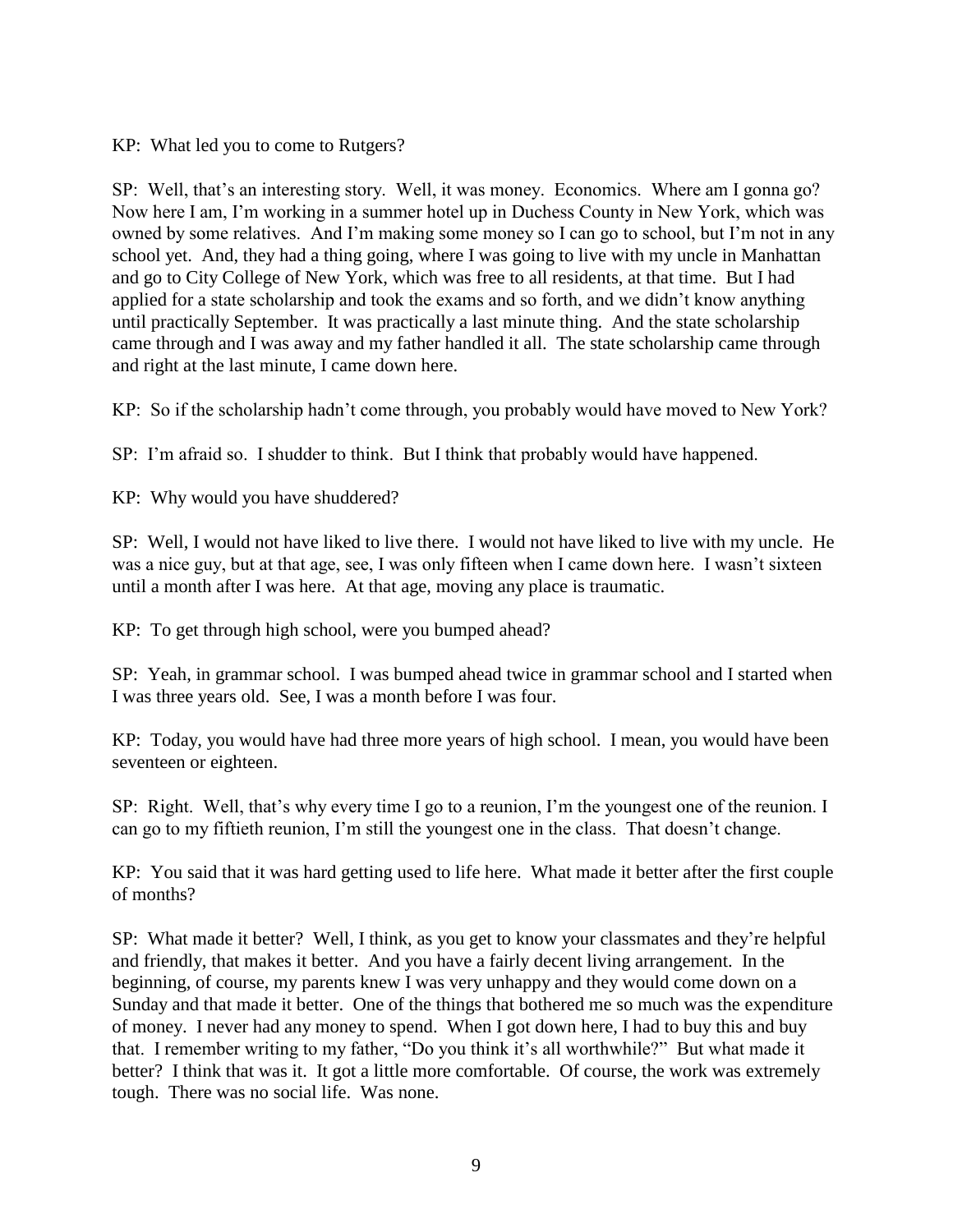KP: Because you had mentioned before the interview had started why you hadn't joined a fraternity. It sounds like your work load was …

SP: It was terrible. We sat up every night until after midnight on school work, and all day Saturday. All day Saturday. We'd take time out to go to the football game, come back and, I don't remember the exact load in the freshman year. I think there were two laboratories and two laboratory reports to write every week. And that engineering department was a stickler on the lab reports. I don't know whether they have this thing today, I guess it's all in the computer. That's it. But we had to do everything by hand and it had to be to drafting standards and prescribed formats. And, it was tough. And I know in our junior year, we had four labs a week. And, I think, thirty-one hours of classes. That was the toughest year. And in the freshman year, I had to spend all this extra time every afternoon in the drafting room. And, that's what made it tough.

KP: Were you ever jealous of people who could join fraternities and were in snap curriculums?

SP: Well, yeah. We had, one of our engineering buddies had a roommate who was a journalist. That was a laugh. It was an absolute laugh. Later on, I guess, it was in '42, he took an eight hour job down in one of the defense plants down here. He'd go to school 'till about three o'clock, work until noon, get up at ten o'clock in the morning, never had any homework, never had anything to do. It was a laugh. Then the other curriculum was business administration. They didn't have anything to do. All they had to do was read a few books and recite in class and that was it. But we had to produce on paper and out of our minds. And our math class, every day we had a ten minute quiz, every single day. Just to make sure that we understood the assigned homework which had to be handed in at the beginning of the class. It was tough. I tell my wife about this. She's a school teacher. Over the years, she's gotten sympathetic, but she never heard of such college routine. But even on Sunday, I don't know if I mentioned, we'd go to chapel. We had to go to chapel at least every other Sunday. Then we'd get something to eat and go back to the dorms and [study] all day long on Sunday.

KP: What did you think about having to go to chapel? Both the weekday and then the Sunday chapel?

SP: Well, I think it was healthy. It was non-denominational, and we had good speakers and it made you get dressed up once a week, you know. It put some regime in your life other than class work. We really couldn't spare the time, but we had to go.

KP: What did you think of Dean Metzger? Almost everyone has some sort of story or memory of Dean Metzger.

SP: Well, Dean Metzger, I'm afraid that we didn't give him the respect that he was due. But he was a stately old man, and he obviously had devoted his life to Rutgers. But the poor man had a loose denture and whenever he got up there to speak in the convocation or in the chapel or wherever it was, he whistled. And, children, you know, freshmen in college, were not very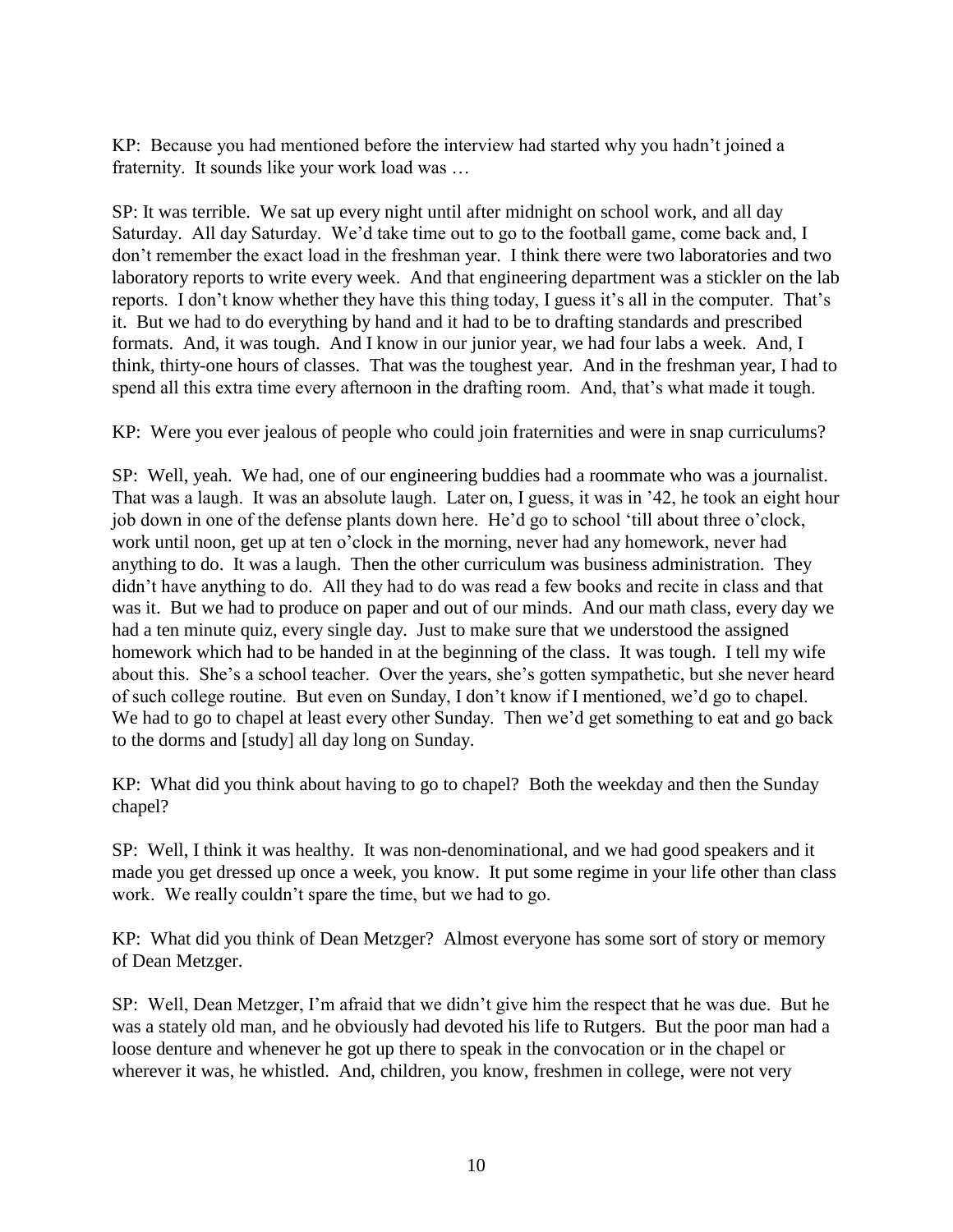respectful. That's my memory of Dean Metzger. You've heard that before, I'm sure. They use to call him "Whistling Willie".

KP: Yeah, no, I've heard several stories on that. You were in ROTC, like everyone else, for the first two years. What did you think of ROTC?

SP: Well, it was a necessary evil. Again, it took up time, which we couldn't spare. It was a necessary evil. We didn't think much about it, really.

KP: You didn't stay in ROTC?

SP: No, see, you had to make the decision at the end of your sophomore year. My decision at that point, the end of my sophomore year was '41, yeah, the spring of '41, right, yeah. There was no war and we made the decision to get out because we needed the time, especially in our junior year. Junior and senior ROTC took up more time than just the hour that freshman and sophomore did. So that was the basis on which I stopped. Now, a year later, I probably would have made a different decision. I don't know. But it didn't, and the feeling at that time was, of course, there was a war in Europe. If we got into the war, it didn't matter whether you were in ROTC or not, you're going to be in the war, and being in college, you probably would have been able to get a commission one way or another, so it really didn't make much difference. That was the general feeling at that time.

KP: In retrospect, what do you think of your ROTC training? As limited as it was, did it help you at all when you actually entered the military?

SP: Well, I think it gave a little touch of military discipline and a little bit of background and knowledge of what to expect. If I had had a little touch of engineering drawing before I came in here, I think I would have done much better. So I think that it's an analogous situation. We had active duty officers as military science professors, and they were capable and set a good example. As a matter-of-fact, one of them, I ran into many years later as a professor of Newark College of Engineering. He was a public speaking professor. I took a class with him. I just happened to run into him there. But I think it served the purpose. And certainly, because of the numbers that they put through the course, it was helpful in preparing this country. Now this, Colonel (Morfit?), that I gave you his name, he got into the Civil Air Patrol. See, because he knew right from the beginning, when he came here, that he was going into the Air Force, and at some time, he'd become a pilot. That was his, and he joined the Civil Air Patrol and they took flying lessons out at Hadley Airport, which was out here. And he learned to fly out there. And then at the end of his sophomore year, he enlisted in the Aviation Cadet Program and went into the flying cadets.

KP: I have a series of other questions about the war, but I want to make sure I ask, before you mentioned that Merle Galbraith was your favorite professor. What stood out about him?

SP: Well, first of all, it was math, which I did well and, therefore, I liked that. And most of the time, it was a five credit course. He was very precise, straightforward, and if you got an eightynine, you got a, what we called a two in those days, and if you got ninety, you got a one. There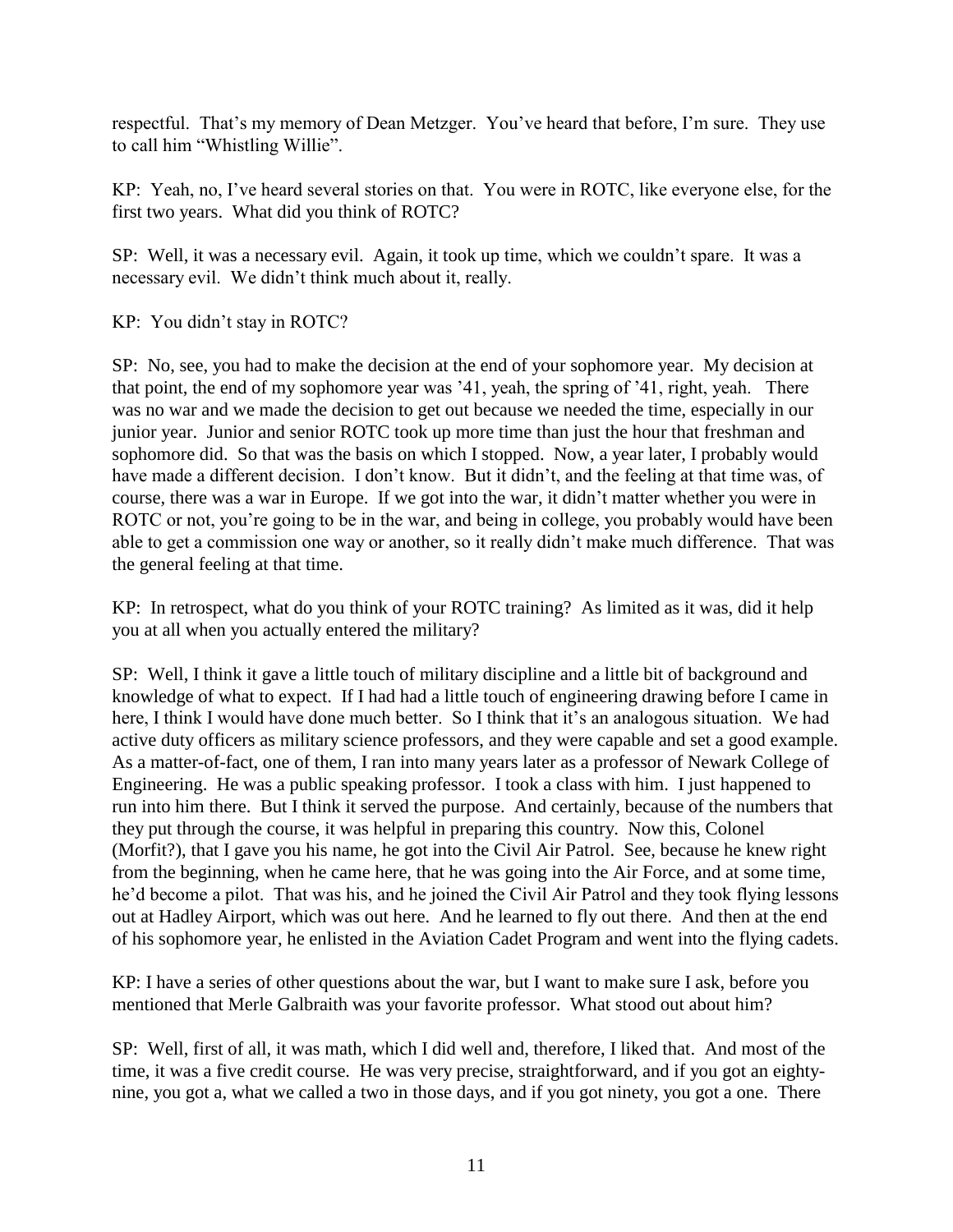was no argument about it, everything was very precise and he was very good at putting the stuff across, to me. Some of the fellas didn't agree with that, because they didn't understand. And he was very helpful. If you wanted help, he would be glad to sit with you and help. He was very impersonal, totally impersonal. So a lot of people didn't like him, but I thought he was excellent. He stands out in my memory.

### KP: Was he was very fair?

SP: Well, that's why, I felt he was extremely fair. Because he would mark your tests and quizzes and so forth, add them up, average them and that was the number. So there was no argument about it. And that's, I guess, one of the things that I like about engineering, over all, was that it was a numerical thing, in many cases. You can reduce things to numbers, measure them and come up with specific, qualitative, quantitative answers.

KP: You would enter Rutgers in September of 1939, and I read the *Targum* from '39 and saw President Clotheir's speech to welcoming freshman. And in there, he really sort of argued that the war in Europe was none of our business. Growing up in the '30s, how did you feel about European affairs?

SP: Well, the one thing we indulged ourselves in, we got the *New York Times* every day. And I've been reading the *New York Times* since I was able to read, and it seemed to me that every few months, [there] was a blow up in Europe, and that went on for a while, and then there was another blow up. And that was all through the '30s, I guess. From way back when President Hindenberg in Germany was deposed. What was that '33, I think. I don't remember much before that but there was always something that was happening, it was, "Oh, they're going to have a real problem," and then it would blow up and blow over. My thinking was, [that] whatever was going on in 1939 was just going to be another one of those things and it was gonna blow over. And then, I was up working in New York State and September 1, 1939, I guess it was, when Hitler marched into Poland. And then Britain and France declared war. And it was just not a little thing blowing over anymore. So when I got here at school, it was a war, but that was their war. I mean, gradually, through '40 and '41, our involvement became deeper and deeper. And then I was sitting up there in Ford Hall on December 7, '41, and we were listening to music from the Meadowbrook while we were doing our homework, and all of a sudden, somebody broke in and, I'll never forget that. That was one thing you'll never forget. We were listening to one of the big orchestra there, I think it was Jimmy Dorsey and they were playing "It happened in Hawaii." It's unbelievable, but that's what they were playing when they broke into the, and announced Pearl Harbor. Then, that was a whole different life.

KP: I'm curious, how did you feel about the increasing American involvement in '40 and '41? Did you favor intervention and aid to Britain?

SP: Not really, no. I think my own feeling and the people that I associated with felt that it was none of our business. We ought to keep out of this. So I don't think we had the overall knowledge of the situation, the realization of the background. Of course, there were a lot of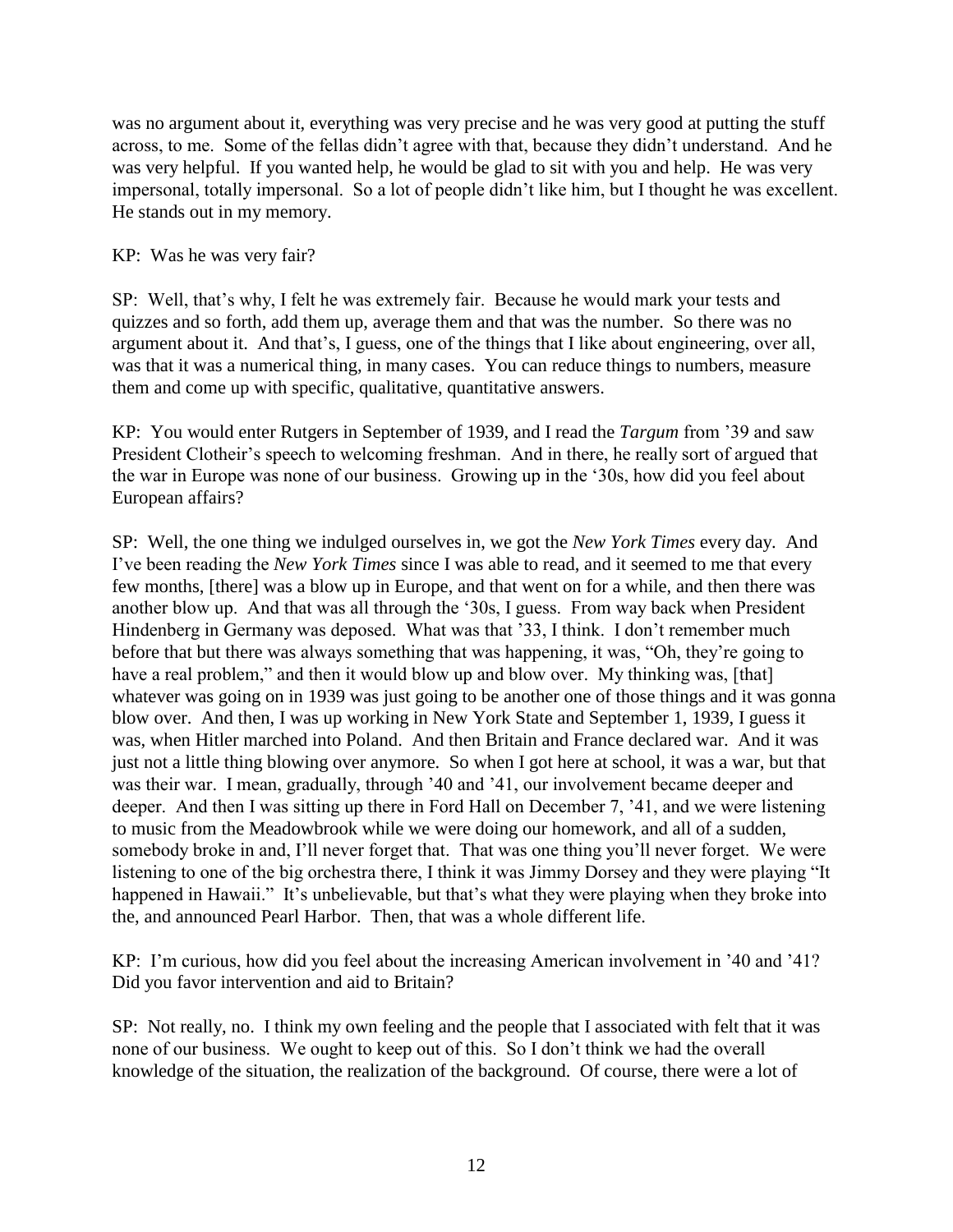things that were not even known at that time, what was going on in Europe. People didn't know what was going on.

KP: On campus, were there any very active interventionists or isolationists that you can remember in '40, '41?

SP: I don't specifically remember. The one thing I do remember is when Charles Lindbergh was over in Madison Square Garden on his isolationist and anti-Semitic tirades over there. And there were people here who were fully in sympathy with them. I have to liken that to Pat Buchanan, unfortunately.

KP: What about your parents, with them being a little bit closer to Europe than you were?

SP: Well, they were scared to death, because they came over here for religious freedom. They had, not total knowledge of what was going on in Europe, but obviously they had more knowledge than I did. They had relatives over there and they were very concerned. I don't think they had very much interest in getting involved and in protecting. They were very anti-British as well as anti-German, because of the British history in Palestine. And they certainly did not want to help England.

KP: So your parents were Zionists?

SP: I don't know whether you'd call them Zionists. They believed in Israel or Palestine, at that time, as a Jewish territory. But Zionists, in the sense that they wanted to go back there, no.

KP: No, but they did support Israel.

SP: Oh, yes. Oh, yes.

KP: You mentioned that Pearl Harbor changed your life quite a bit, that the world was not the same after December  $7<sup>th</sup>$ . What immediately changed?

SP: Well, they set up .50 caliber machine guns over at Johnson and Johnson and closed the gates. They were waiting for, I don't know what, but they were sitting there, the National Guard. And right away, we had to go to school in the summer of '42.

KP: How did you feel about having to go in the summer? You were already on such a demanding curriculum. How did you feel about that?

SP: Well, we were very concerned. But the curriculum was relaxed then. There was, I believe, one course we didn't have to take, and the professors, there was a whole different attitude at that point. There was not as much work dealt out and it was a much more relaxed situation. I don't remember whether we had any laboratory work or not that summer. I know that I worked every weekend that summer, so I was able to spend that time away.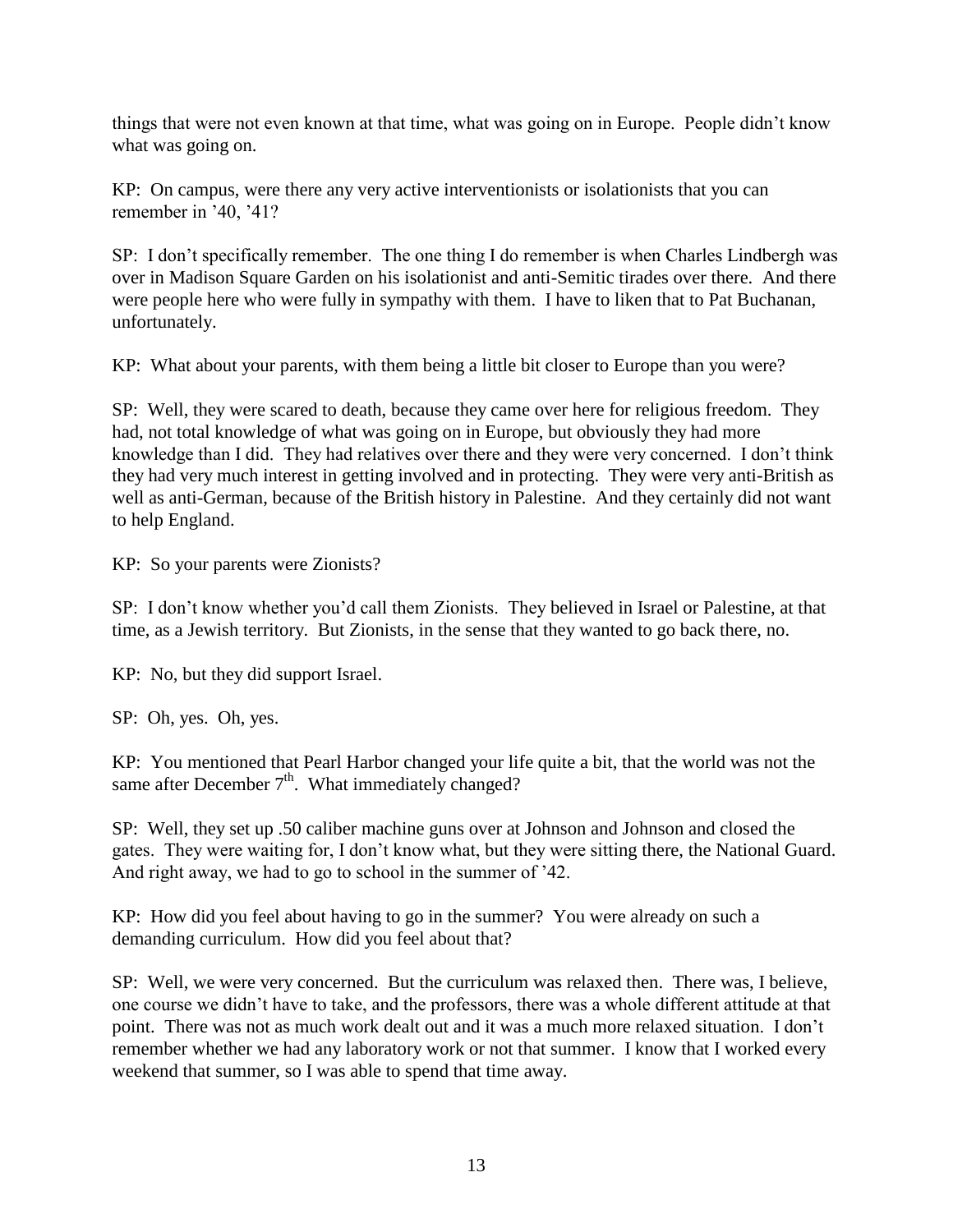KP: Where did you work?

SP: I worked the same place that I worked the previous summers, as a waiter. And I used to hitchhike up there. It was about a 100 miles up. Then I'd get a ride back to New York City.

------------------------------------END OF TAPE ONE, SIDE ONE--------------------------------------

SP: … Take me up to Yonkers and dump me off on the Saw Mill River Parkway up there and I'd hitchhike the rest of the way. Never had a problem.

KP: After Pearl Harbor, did you think that you'd be enlisting right away or did you hope to finish school? What were your plans?

SP: I wanted to finish school, but the pressure was on right away. There were a lot of fellas, some fellas, not the engineers, it was an excuse [for them] to quit school. "Oh, I gotta enlist, otherwise I'll be drafted," and so on. But that was in the liberal arts area. But in the engineering area, they soon let us know that they were going to finish school. But in order to be qualified, you had to enlist in the Reserve. And the bulletin boards were full of all the programs, the Army, the Navy and the Marine Corps and so on. All the programs that you could enlist in. And it was some kind of hysteria, where everybody signed up for one, almost everybody signed up for one of those programs who was not in ROTC. So I enlisted in November '42. I had to go down to Newark, raise my right hand. And then they sent us back to finish school. They said we could finish school, but they didn't say we could go to our graduation. So January, we finished school, I think, in the middle of January of '43, and graduation was a week from that Sunday, and, in the meantime, we were gone. I was gone. Some fellas were still here for graduation, but I was up in New Haven, doing nothing, sitting in civilian clothes, which were a week old, sitting on a floor in a dorm room in Yale, assigned to a section up there. But absolutely doing nothing, because they had just moved that training program into New Haven and really weren't organized yet. They had people flooding in there and they didn't know what do to with them. But that was the story of my enlistment.

KP: You mentioned that there was a hysteria to enlist. Why such hysteria?

SP: Well, they didn't want to get drafted.

KP: Why the fear of being drafted?

SP: Because, if you were drafted, you went right into the infantry as a private. Whereas, all these programs were commissioned programs, which lead to commissions. Well, I guess that, really, the fear was that you'd stand less chance to get shot if you were commissioned than if you were an enlisted private in the infantry, which I think was very true. So it was just a general, there was a lot of patriotism. People felt that, you know, "We're in it, we gotta do our part." And I would have done it the same way all over again. I wanted to enlist into the flying cadets, but my parents had to sign because I was under eighteen.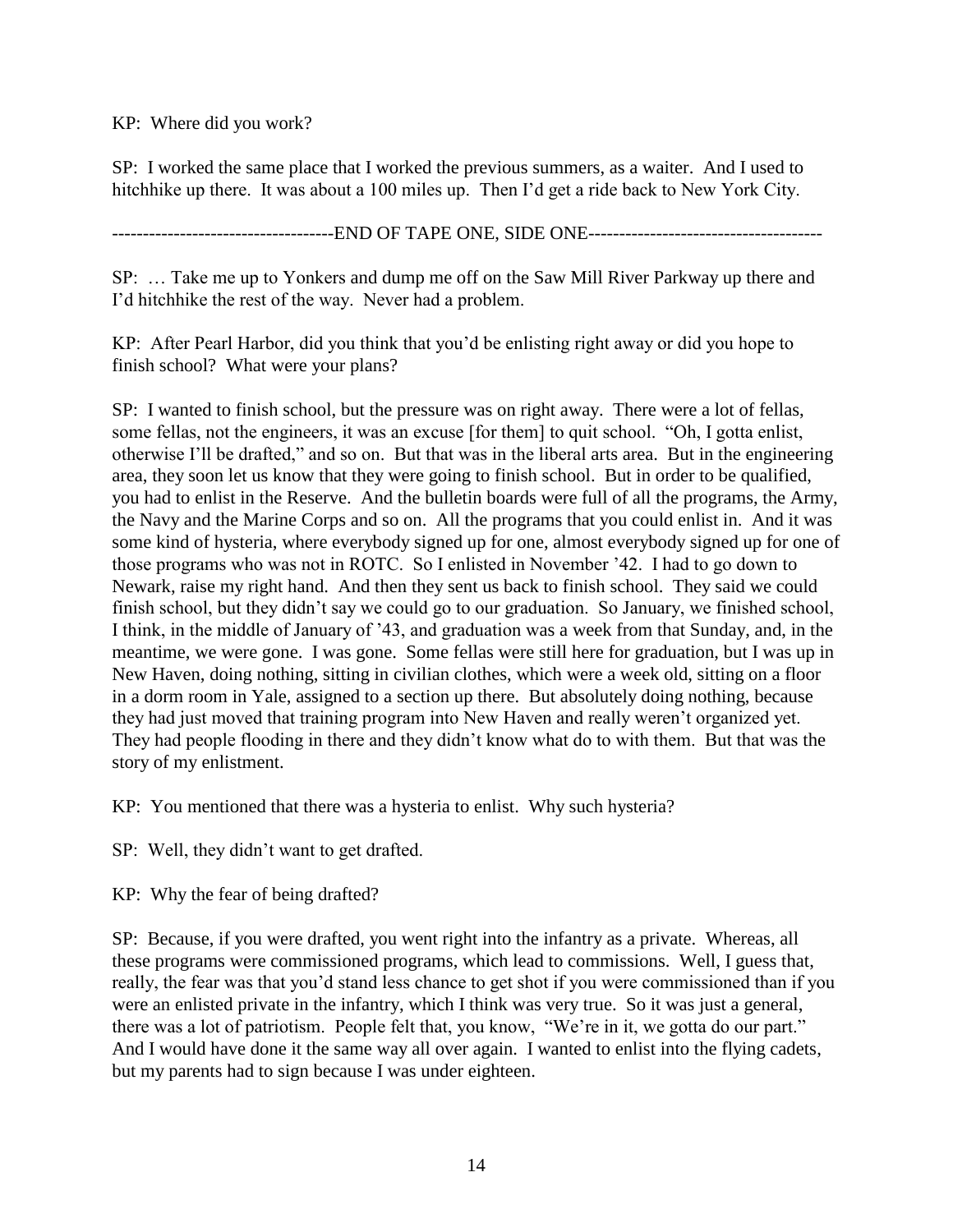KP: You were quite young when you enlisted.

SP: Well, I was nineteen when I was commissioned in June of '43.

KP: So you could have waited, in some ways. You could have taken a little longer with the draft?

SP: Probably.

KP: So you would have liked to have been an aviation cadet?

SP: Oh, yeah. As a matter-of-fact, after I got in, I applied and I was accepted for flying school in grade, as an officer. But just before I was scheduled to go up to Santa Monica, they put through an arbitrary ruling, "As of this date, you can't go through as a commissioned officer unless you're back from an overseas tour." So that was the end of my, but then I got into the B-29 flying, later on. I was a flight engineer. So that was it. But yeah, I would have preferred to fly training. Probably wouldn't be here, you know.

KP: You reported to Yale. In the program you enlisted in, were you scheduled to become an officer?

SP: Yes, an aircraft maintenance engineer, which, there was one in every squadron in the Army Air Corp. That was a position which had to be filled and they had to train people.

KP: I've interviewed Bill Bauer, and he went to Yale, too. And he had some mixed feelings about his treatment at Yale. I'm curious as to the general treatment you got at Yale and the community at Yale. Do you have any memories of that?

SP: The community?

KP: Were you welcomed by Yale?

KP: By Yale University?

KP: Yeah.

SP: I don't think we had any contact with Yale University. We were using their buildings and we were directed and supervised by military personnel. They could not have existed, as far as I was concerned. We had, we lived in dorm rooms. Of course, probably five times as many in a room as they had in school. And we ate in Yale Commons. That was an interesting thing you probably heard about. We had Glenn Miller and his orchestra up on the balcony playing during mealtimes. Have you heard about that?

KP: No, no one's told that. That is pretty nice.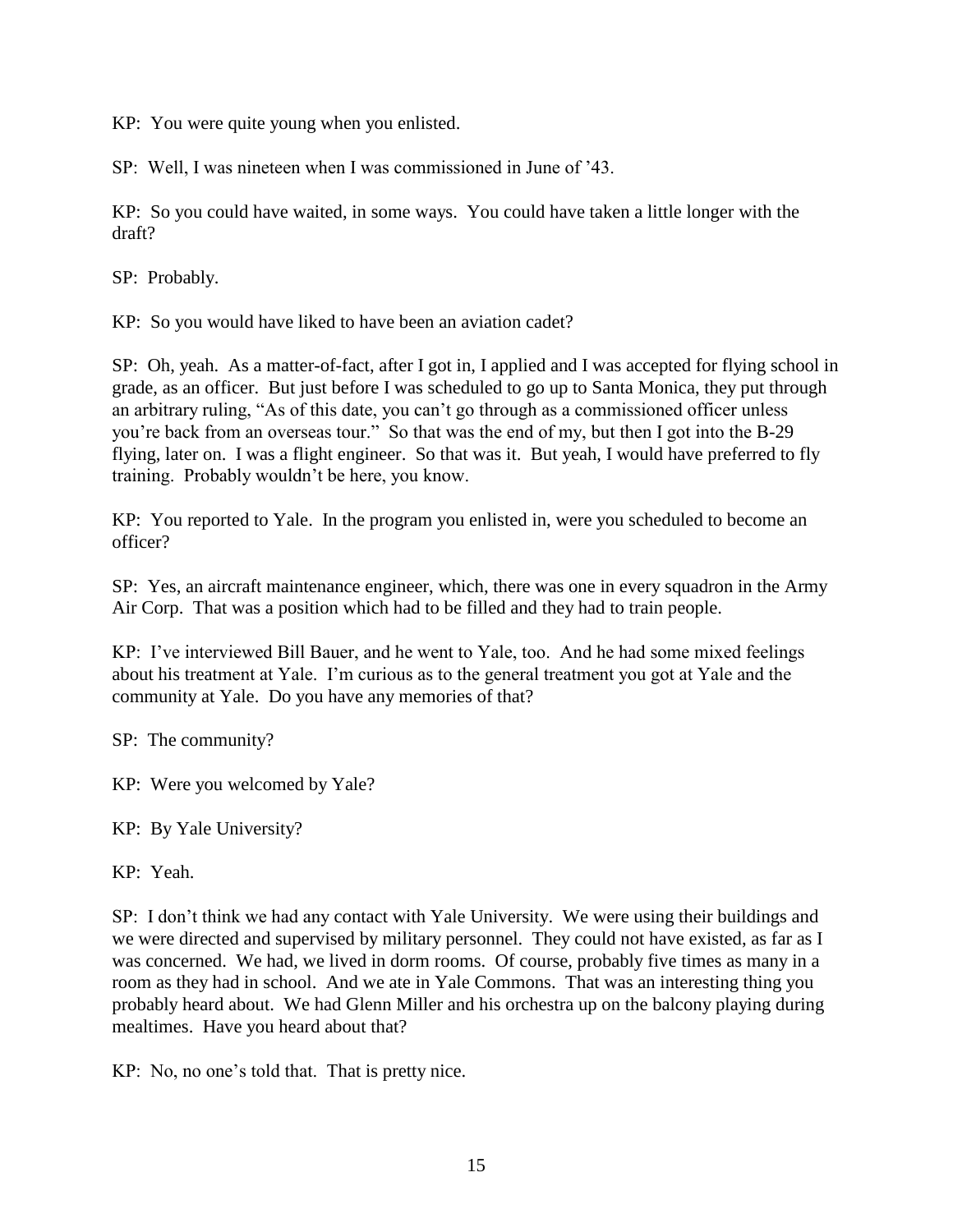SP: That was unbelievable. You know, Glenn Miller enlisted and he brought in his whole band as an Air Force band. As a matter-of-fact, I have a clipping from the *New York Times* at home, I was going to bring, but I couldn't put my fingers on it this morning. Because they had, in the fiftieth anniversary of all this, was an item about the Glenn Miller Orchestra being at New Haven. And they had this balcony in the Commons, and that orchestra was up there playing Glenn Miller music every lunchtime and for dances on Saturdays. And it was just an unbelievable thing. You didn't want to leave there. It was absolutely fantastic. But to answer your question about Yale. Like I said, we didn't have any contact with Yale. Well, we did have one contact in our physical training. We had two hours of physical training every day, and that was conducted by the Yale athletic department on contract to the Army. We had some of the toughest physical training anybody could ever imagine on that Yale gym floor. They just really gave us the business. And as part of the thing, they had a ten story field house there. And part of the exercise was double timing up and down the stairs. Up and down ten floors, and then when you got to the top, you ran two or three laps around the track, which they had on the roof. And then double time down the stairs and double time up the stairs. Double timing through the streets of New Haven and all this kind of thing. That was the one big contact with Yale. They had that beautiful Payne Whitney Gymnasium up there. It was a beautiful thing. We occasionally got to swim in their intercollegiate pool. That was beautiful. All their buildings are beautiful. I've been up there a few times to visit. It's changed, just like this campus has.

KP: But there's certain things you remember still.

SP: Oh, yeah. They had underground tunnels from building to building with the steam pipes and the electrical conduits and so forth. And we had to stand guard duty in those tunnels in the middle of the night to see if the rats were taking over. That was very scary. Very scary. I'll never forget that. Then the last few weeks we were there, they moved us out to the New Haven Airport. And that was a mistake, because we had classes out there. We had aircraft out there, which we worked on. But there was also a little six foot fence on the side, and we went over that fence and you were home free. You were right down into New Haven. So we got to know a couple of girls who lived right out there, and they'd park their cars right on the other side of that fence. And every night we'd go over the fence and go into New Haven.

KP: So they actually move you out to that airport?

SP: Yeah, they had barracks out there.

KP: Which sounds like they had tighter control over you on the campus in some way?

SP: Oh, yes. No question about that, because out there at the airport, we had student guards. We had to take guard duty out there. And, of course, you knew where the guard was and we just waited until he was down at the other end and went over the fence. So it was an experience that children get into, I guess.

KP: You mentioned that you had a lot of physical training, but what was your typical day when you were at Yale?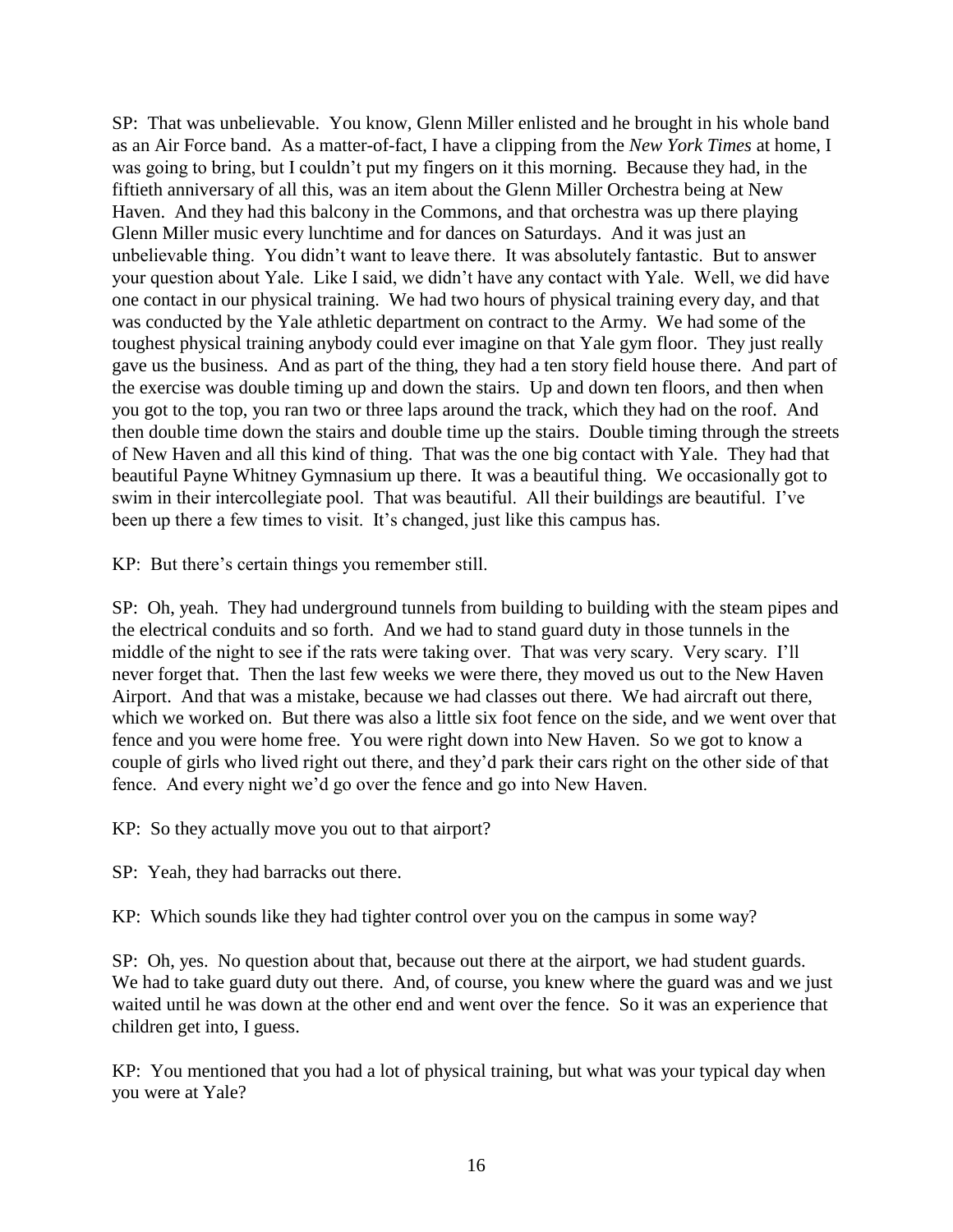SP: Yeah, up before dawn, or just breaking dawn. You'd have to fall out for a head count, pull a hat down over your uncombed hair. We had hair at that time. And you had to be fully dressed and get out there for the head count, and they'd give you ten minutes. Everybody go back inside, clean up, get ready and you had to march to breakfast. We marched every place. There was no such thing as walking there. You marched. You had to fall in with your unit and march. March to breakfast, and then I think, we were in class by six o'clock in the morning. There was class all day. March to lunch, march back to class, afternoon and evening classes, back to the barracks. Some of these classes were physical training, most of them were aircraft subjects. Most of these fellas in this curriculum were engineering students or graduates. So you had a unique group, although, everybody was out for themselves. It wasn't like here at Rutgers, where you had gone to school with the same fellas for four years and they were buddies. These were all strangers and everybody was out for themselves. They were in the Army and might not be here tomorrow. So there was a totally different psychology.

KP: It was very competitive? Then people wouldn't help you?

SP: Oh, no. Nobody helped anybody. They'd rather slit your throat than help.

KP: Why so competitive? Was it that people …

SP: I don't know. It wasn't exactly competitive. It was a survival type thing. There was nothing that you were competing for. It was just that nobody was friendly. They were from all over the country and nobody knew each other, mostly. You had to be very careful. Somebody [would] lose a piece of uniform, they'd think nothing of grabbing the next guy's piece of uniform, rather than being short themselves. It was not a friendly community. I was going to tell you something else, but forgot what it was. But it was pretty intensive schooling down there for, what was it, twenty weeks? Oh, I know what I wanted to tell you. Out of our class here in Rutgers, at the time I was in Yale, most of the time I was there, there were eight or ten of us up there. Now, we were all in different units and you might see one guy go by marching, when you were marching one way. There were eight or ten of us at the same time there, in New Haven. Though we never really saw each other, but we knew they were there, we'd see them once in a while. That's because so many enlisted from here. It was strange because some of them went for basic training to Florida, Boca Raton. Some of them went to Scott Field in Illinois, some of them directly to New Haven. They all ended up in New Haven.

KP: You had simply started at New Haven and you did not go to basic elsewhere. Since your training was combined, your basic …

SP: And the technical training was combined, yeah. That's right. Mostly these other fellas who came from Boca Raton, they had strictly six weeks of basic training, and they went up there. So they were, they looked at themselves as head and shoulders above the rest of us. They knew how to march.

KP: How good was the technical training that you got?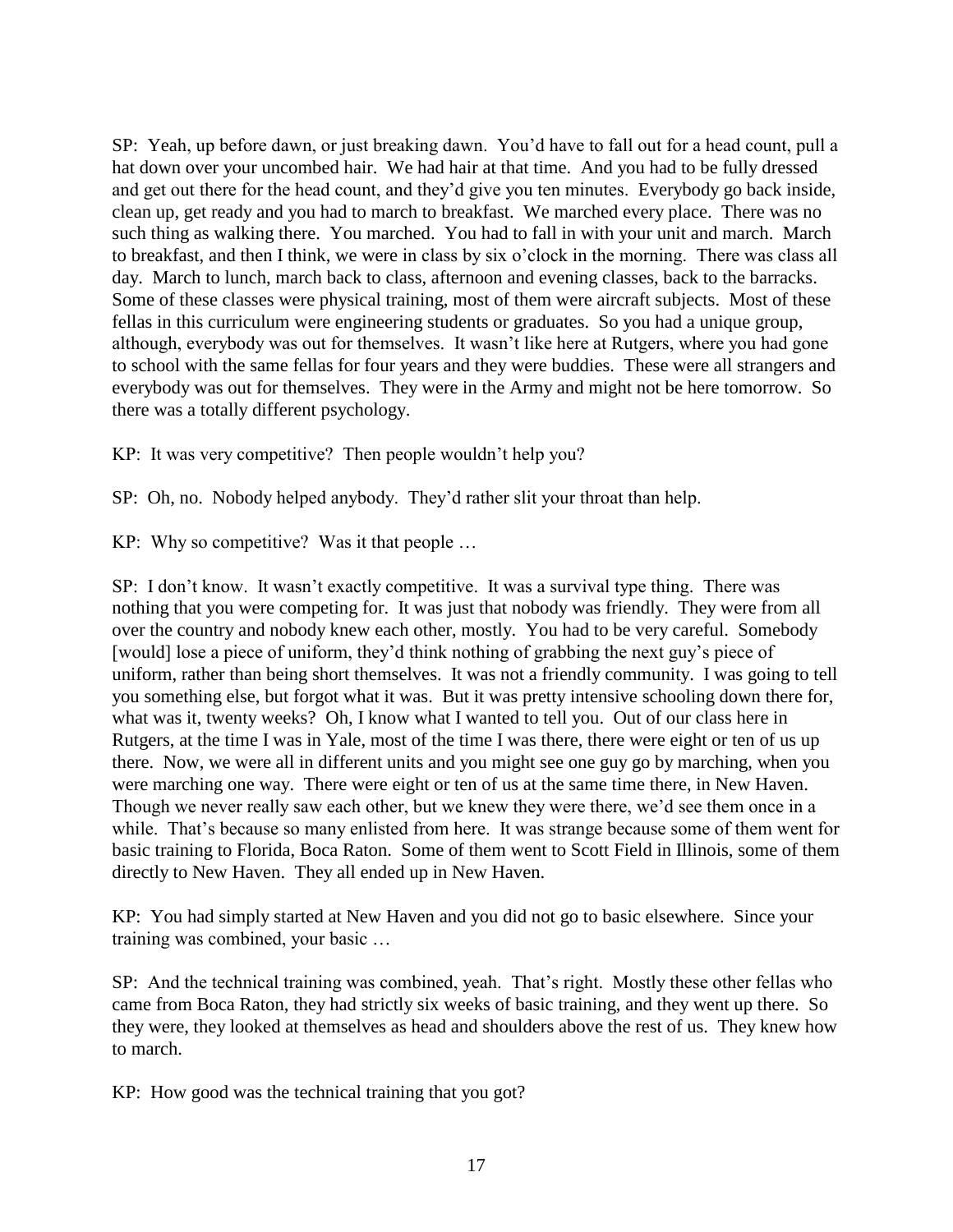SP: I think that technical training was good for the time. The school had been, I think, out at Scott Field. Yeah, I think that's where it was, yeah. And, they moved it to New Haven. And they moved everything, lock, stock and barrel. All the training aids, equipment and course material and everything else. They just packed it up and brought everything into New Haven and settled into classrooms. And they did a remarkable job. Of course, most of us were totally unfamiliar with aircraft and aircraft systems and what made it run. But the most important thing was that they impressed upon us, "That your life may depend on what you're learning here. And they were only going through this once, so you better get it." And it wasn't like going to an engineering lab at Rutgers where, if you didn't get it, you'd go back and or you'd forget it, or your life wasn't going to … Up there, they let you know that your life may depend on you knowing how this system works and what to do in case of an emergency. And there was no problem in keeping the attention and motivating the students. That was a big difference.

KP: One of the things that strikes me when I interview Air Corps people was how dangerous flying was. Did you have any sense how fragile aircraft were? Even in training, they were …

SP: Listen, I keep telling my wife everyday, these guys who fly airplanes are a distinct breed. I mean, it's not driving a car, where if something happens, you pull over to the side of the road. There's no pull over business. It's a very, very demanding and risky business. Even today. I can remember being in the, we had B-24s where I was, in several places and I would fly quite often on training missions. And I'd be in between the pilot and co-pilot, just standing there, looking out the window on a takeoff, just for the experience. It would be cold weather and these pilots and co-pilots would have sweat just pouring down their faces while getting that airplane off the ground. It's a tough business. You know, when you're on the ground, if you get lost, you just pull over and pull out the map and try to figure out where you are. Here, you don't do that. It's a whole different ball game. And especially in that day and age. It was tough.

KP: Now, that's why. People are navigating by sight or by compass.

SP: Not only that, but everybody had known people who had crashed, died in crashes. You know, a month didn't go by where there wasn't some kind of accident wherever you were. And somebody in the next bed wasn't there anymore. So you know, that shakes you up.

KP: You mentioned the orchestra and you mentioned dances on the weekends. How was your social life at Yale? But you mentioned the fence at New Haven …

SP: Well, even when we were on the campus, I guess, if I recall, Saturday night, we were allowed off the campus. And New Haven was deluged with aviation cadets and, of course, they made the most of it. There were all kinds of bars and nightclubs in downtown New Haven and we had a good time. We had a good time. People were friendly. We had to be in by a certain hour. I think it was midnight. I don't remember. But we had a good time. You'd end up going to the same place every Saturday night because you got to know the people there. Maybe you ran into a few girls that you knew there and they'd be back the next Saturday night. You know, that sort of thing. But it was very friendly, very nice.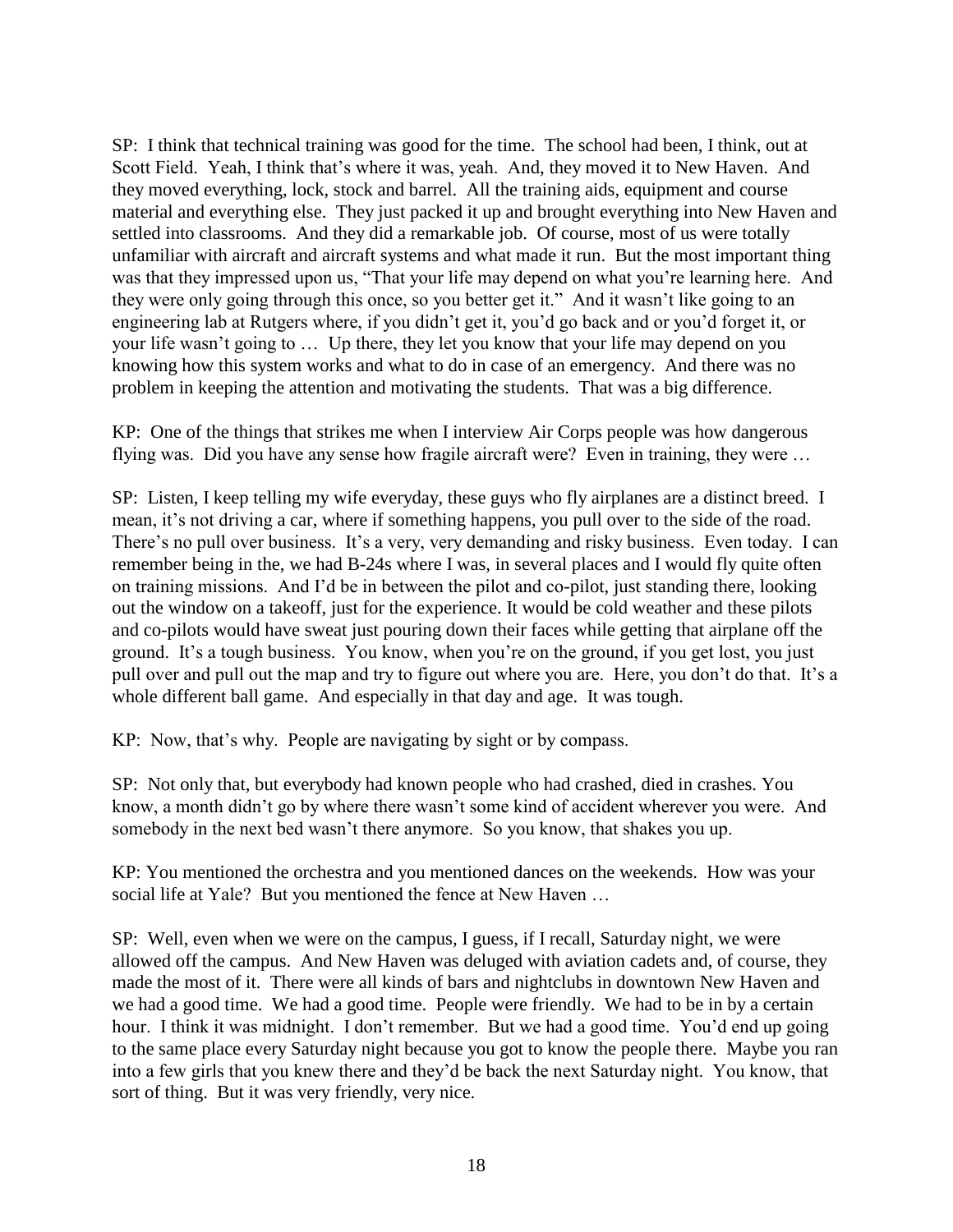KP: How many times did people break curfew?

SP: It happened, because, see, we had guard duty in these tunnels. And those guards, one of their functions was to keep people from coming in after hours. But if you knew how the guard was operating, there were people who managed to come in after curfew. But it really wasn't worth it because, you know, you could ruin your whole life. And one of the things, once you got started in a class, the worst possible thing was to be kicked out of that class and to go into an unknown surrounding, or maybe kicked out of cadets. It was a very desirable lifestyle and procedure to go in, get your commission and go into the service in that fashion. So you didn't want to jeopardize it too much.

KP: Were there many who didn't make it?

SP: In those schools?

KP: Yeah.

SP: No. Oh, yeah. Their intent was to get people through, not to get them out. And like I say, it didn't take much motivation to make you want to learn. And the testing was, I don't even remember the testing. I don't think that the testing was very extensive. They went through the material, you participated in it and they could tell whether you understood it or not. That's what they really wanted. And they wanted to get you through it, because they realized that all they were giving you there were the basics, and after you got into your operation, you have to learn the specifics of your airplane or your situation.

KP: So when you finally were deployed, stationed somewhere, that's when you really learned?

SP: That is when you really learned what was going on, yeah. Well, you have to realize, I guess, it's the same in other places. The equipment and the training aids and everything else were far behind what was actually out in the field. So really you just got the basics, But they were important.

KP: When did you finish and get your commission?

SP: It was June 23, '43, yeah.

KP: And where were you stationed first? Which base did you go to?

SP: Wendover, Utah. Wendover Army Air Base.

KP: Now, you had mentioned that you went to Kentucky when you were growing up. Did you travel elsewhere in the country?

SP: Not really, not before I was in the service.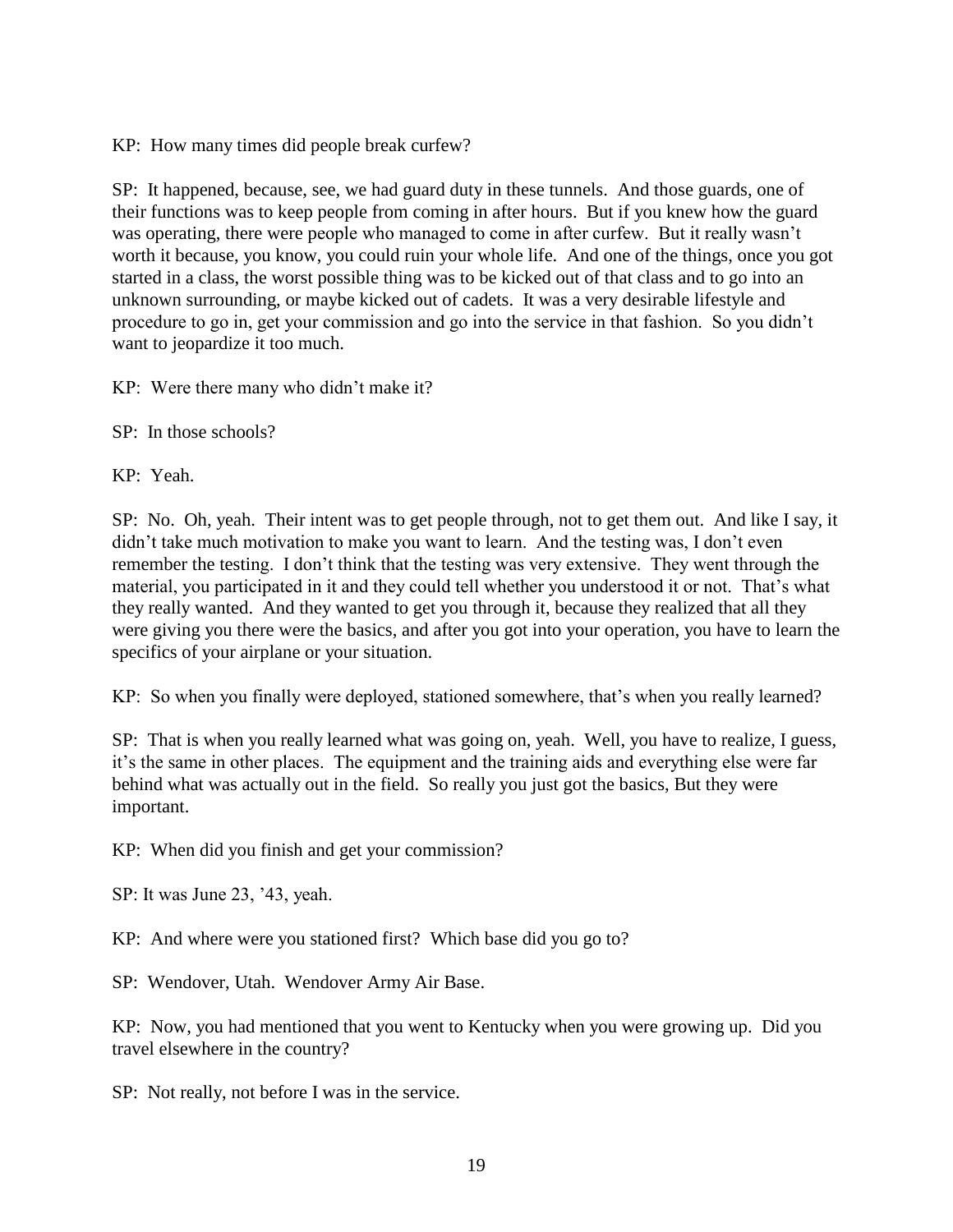KP: So except for Kentucky, you really hadn't left the New York, New Jersey area?

SP: No, I don't think so.

KP: What did you think of Utah?

SP: Well, it was a tremendous experience. One of the fellas I got my commission with was going to the same place. He was from the Boston area. We were on the same orders and we agreed to meet in Penn Station in New York and go out together. But we had ten days leave between graduation, or getting our commission and going out there. And we got on the train, everything was train in those days. I'd been back and forth across this country so many times on the rail, in that era. And we got to Salt Lake City, and I think we stayed over night and it was a beautiful place. We thought we were in heaven. Then we got on a train to go to Wendover, and all of a sudden, you come out of the city and you see nothing but salt flats and telephone poles for 100 miles. And all of a sudden, the train stops and this is where you're gonna be. And it was, it almost made you cry. It was terrible. It was flat land, right on the Nevada border. The Nevada border, the mountains start going up. A portion of the runway was in Nevada, as a matter-offact. And this is where you were going to be. And there were barracks, airfields, runways and that was it. A hundred miles down the road was civilization. And this is interesting because, this Colonel (Morfit?), I was telling you about, he was in the aviation cadets and he was in about a year before me, and went through pilot training and everything else. The first day at Wendover, I walked into the officers' mess and there's Lieutenant (Morfit?) sitting there. He's stationed at Wendover. And he was married, he got married after he got his wings. No, he got married before he went in. And I knew his wife very well. She was a nurse over here at Middlesex Hospital. And he decided to bring his wife out to Wendover. She got off that train crying. I'll never forget that. And, he had rented a converted chicken coop for the two of them to live in while he was at Wendover. That's the kind of situation you had out there.

KP: Was there a town near the base?

SP: Right across the Nevada line, was [the town of] State Line, Nevada. I understand that they've got big casinos there now. But they had, that was Nevada, which was a whole different environment than Utah. And they had an all night bar and grill there, in this little tiny settlement, like a roadhouse with slot machines and the whole bit, over there. And that was the only place to go, other than the officers' club. There was an officers' club.

KP: So did you do any gambling there while you were …

SP: Oh, yeah. I'm sure I played the slot machines a little bit, but nothing much beyond that.

KP: But aside this casino and roadhouse, there was …

SP: The officers' club. They would bring in a busload of girls on Saturday night from Salt Lake City. The guys would stand out there in front of the officers' club when the bus came with two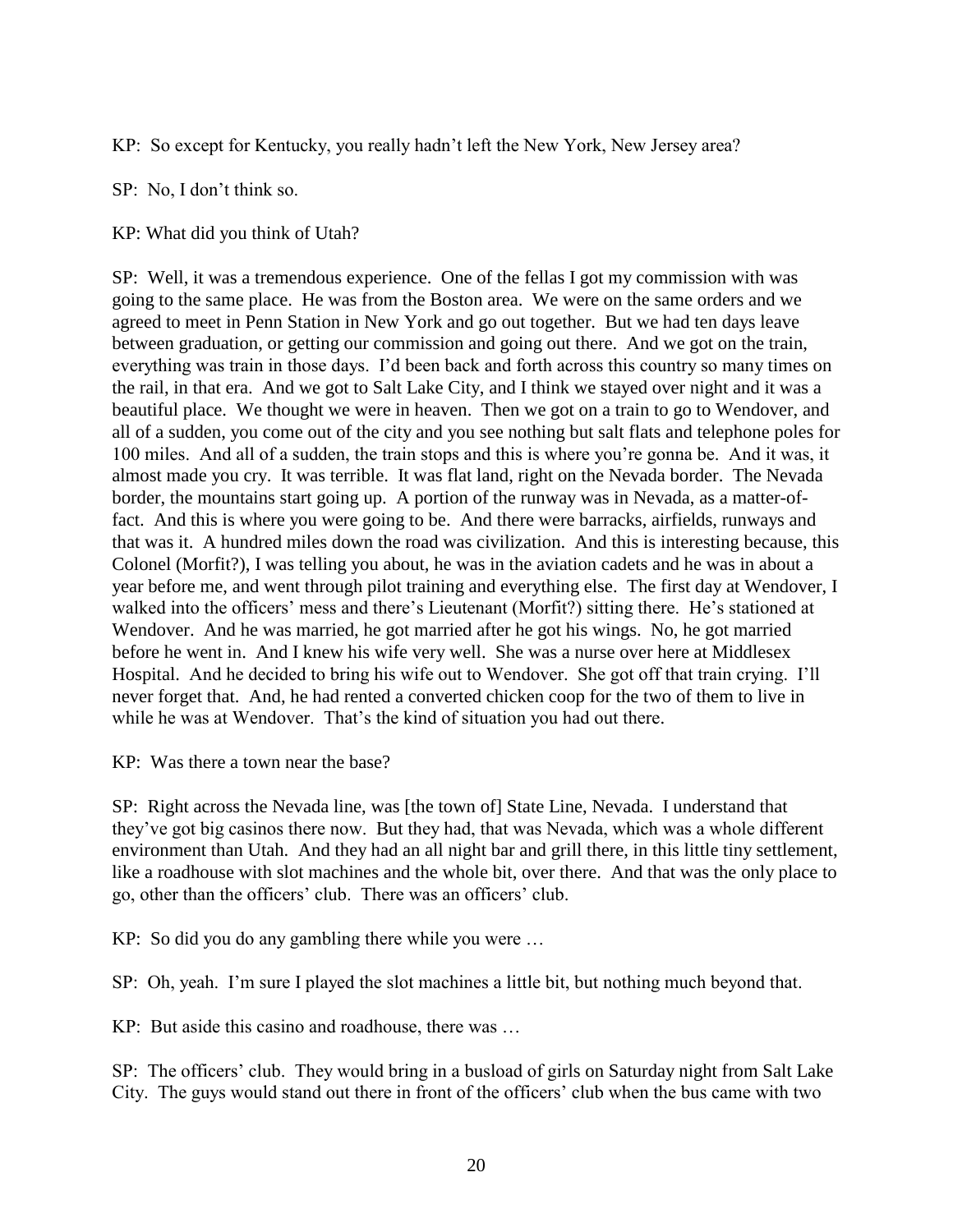drinks, and try and lasso one of the girls when they got off the bus. But there were fifty girls and 500 hundred officers, and half a dozen nurses on the base and that was it. That was the social life. Now every other, I think it was every other weekend, we could go into Salt Lake City.

KP: And how'd you get there?

SP: There was a bus. And it was a long ride, but we could go in there. Yeah, that was a beautiful city.

KP: What type of aircraft did you have at the base and what were your responsibilities at Utah?

SP: Well, we had B-24s, four engine heavy bombers. And, like I said before, each squadron had an engineering officer who was responsible for the aircraft maintenance. Now, what that meant was that, first of all, in the squadron, it was a training squadron at that time, getting outfitted, people and planes and everything else. And the training airplanes were old airplanes. They were not the new ones which would go over seas. We only had two or three airplanes. And eventually the squadron would have ten, as I recall. But we had two or three airplanes and they were old clunkers. And we had a staff of mechanics, enlisted mechanics. And we'd have to, we had, and those mechanics were all my responsibility. And they worked two shifts, and there was a sergeant in charge of each shift. And every airplane, maybe you know, after twenty-five hours of flight time has to go through a certain inspection. After fifty hours it has to go through a certain additional [inspections], and after 100 hours other, and if you have an engine failure, you've got to change an engine and all that kind of thing. And this group of mechanics, with the sergeants, had to do the physical work to accomplish all this, to try and make the aircraft ready for flying. I had to sign off on the paperwork, that that airplane was ready. They all reported to me. I don't remember how many there were there. We only had two or three airplanes, so maybe, I only had four or five on each shift, something like that. But that was the group. And we were in training and getting ready to be outfitted and fully manned to go overseas.

KP: So you were learning and they were learning at the same time?

SP: Oh, they knew a lot more than I did. You're absolutely right.

KP: What about your sergeant, was he a career Army person?

SP: Yeah. There were two sergeants and, as I recall, they were skilled mechanics. And they weren't really leaders, but they were skilled mechanics and they knew what to do and how to do it. But whether they wanted to do it for some brand new  $2<sup>nd</sup>$  lieutenant, nineteen years old, you know, was another story. That was a problem.

KP: Were they older than you?

SP: Oh, yeah.

KP: So you had an interesting relationship with them?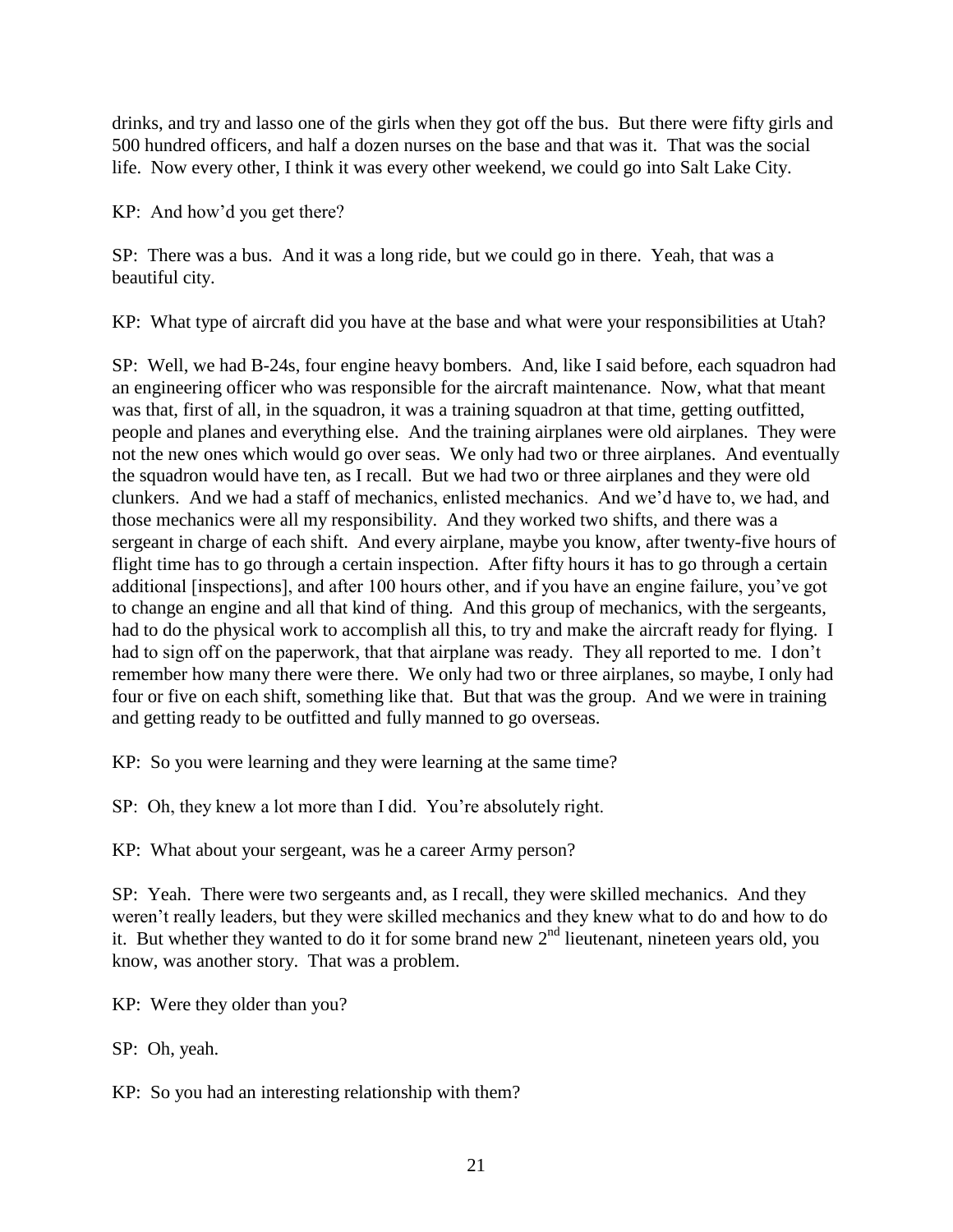SP: Well, I faced that even after I got out of the service, in industry. Every place I worked, people that reported to me were older than I was, up until a certain point. And that was a rude awakening when my boss was younger than I was for the first time.

KP: But so often, it was the other way in the military and ...

SP: And in industry. But that was my responsibility.

KP: Was there ever any test of wills between you and the sergeants?

SP: Oh, yeah. "I don't know how to do this. You better show me how to do this," you know, trying to play the game to show that I didn't know either. But see, the Air Corps had a very complete documentation system. They had what they called "technical orders" on every airplane, every part, every system, operation, parts list, everything else. So you could go to the book and get a lot of help. Maybe not exactly what you needed, but you could go to the books and get a lot of help.

KP One of the things I'm curious on, 'cause I've interviewed a number of Air Corps people. The Air Corps was a bit more informal than the regular Army or the Navy. What was your sense of that? It sounds like Yale was very strict because it was the training base, but how strict was discipline and the separation between enlisted men and officers at Utah?

SP: The separation between enlisted men and officers was pretty complete because there was just no trespassing into the officers' club by enlisted men and vice versa. The non-commissioned officers' club was friendly but there was very little socialization. When you went into town, it was different. If you ran into some enlisted person you knew in town there was no problem having a drink and socializing with them, or even a female person. That happened many, many times. But on the base, there was no such thing.

KP: What about the decorum, like saluting?

SP: Yeah, it depended upon the base commander. How strict he was or regular he was. A lot of the bases, they were trying to instill discipline and that was part of it. And you saluted. Every officer and every enlisted man saluted you, in most cases, where I was. Now, overseas, I understand, was a different story.

KP: No, I've interviewed some people that went overseas and it almost sounded like anything went. One person even said, "You know, you just wore whatever you felt like. You could mix up your uniforms and even wear some civilian clothing and no one would care."

SP: No, I don't know. But I know it was much more relaxed overseas.

KP: Yeah, so you, in a sense, wore a regular uniform and there was a lot of saluting.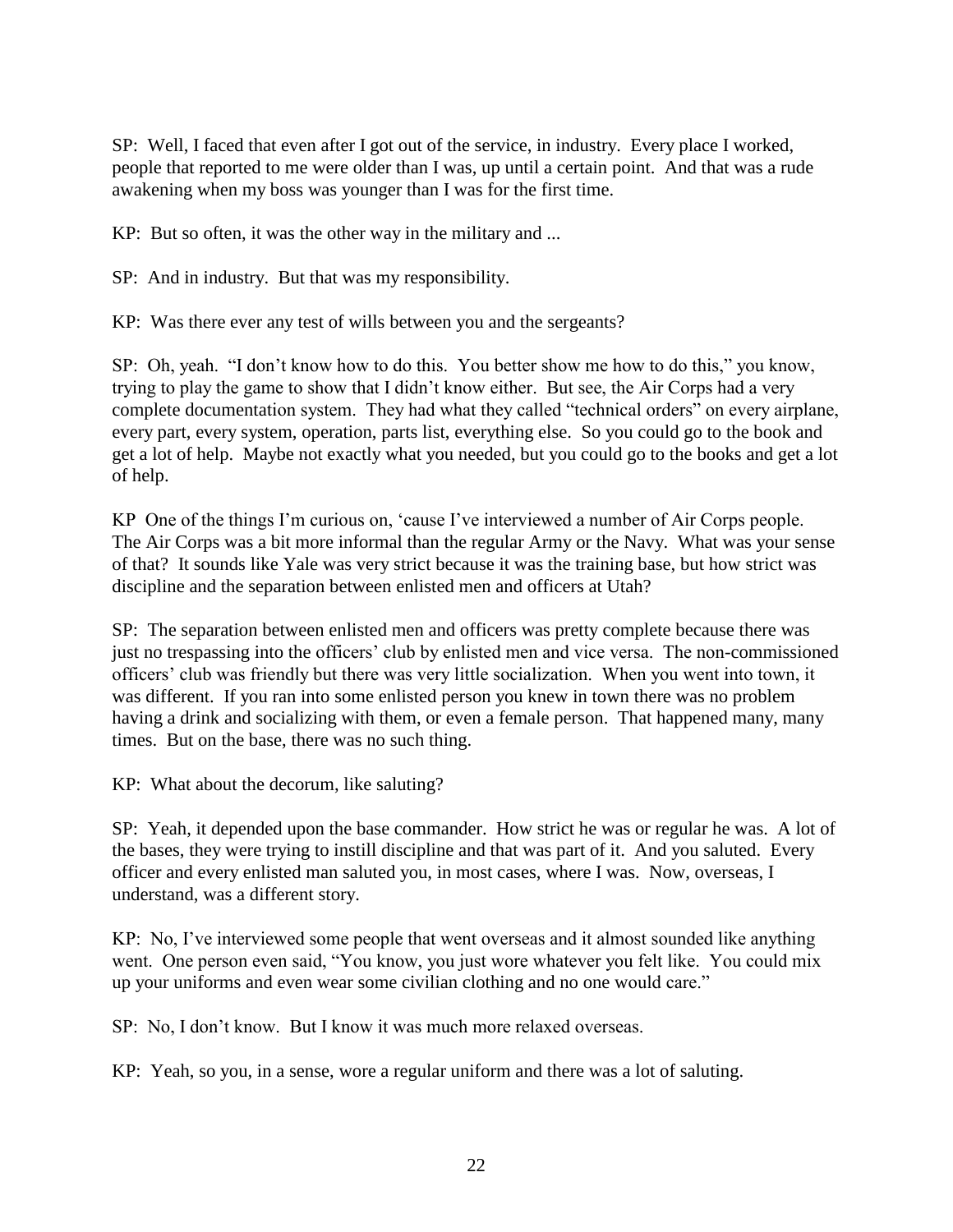SP: Right.

KP: How well did you know the people under you, your enlisted men.

SP: Well, I always made it a point to know their names, last names. And I tried to be on a nameto-name basis with them. That gave them a sense of belonging. And just general management techniques and leadership. Complimented them on what they did and tried to help them where there were problems. We had a pretty good relationship, but there was always problems about this young, wet behind the ears,  $2<sup>nd</sup>$  lieutenant trying to tell them what to do, 'cause most of these fellas, all of them were older than I was. But that's pretty hazy in my memory. I don't remember that too much.

KP: What about discipline in general? Did you have any problems, particularly in Utah? Did any of your men ever get in trouble, either on the base or off base?

SP: I can't say that I remember anything. I'm sure there were some problems but I don't ...

KP: Nothing sticks out particularly …

SP: No, no.

KP: Did you ever serve on a court-martial or …

SP: No, no.

KP: What about your first base commander at Utah? What do you remember of him?

SP: Well, you see, I had more contact with the squadron commander and the group commander. The base commander was a whole different ballgame. He was in charge of seeing that the grass was mowed. Grass, there was no grass out there, but the maintenance of the station. But the squadron commander and the group commander were the ones that I had contact with and I had some real problems with some of them.

KP: Really? Why?

SP: Well, I think they expected me to know everything, and they didn't have any time for the fact, that I just gotten out of school and didn't know anything. They didn't realize, they didn't accept the fact that I was going to need help. And they didn't have any patience. So I was moved, that was why I left Wendover. I went up to Boise from there.

KP: So how long did you spend in Utah?

SP: I was there from June 'till September. Just three months.

KP: During the hottest part of the year.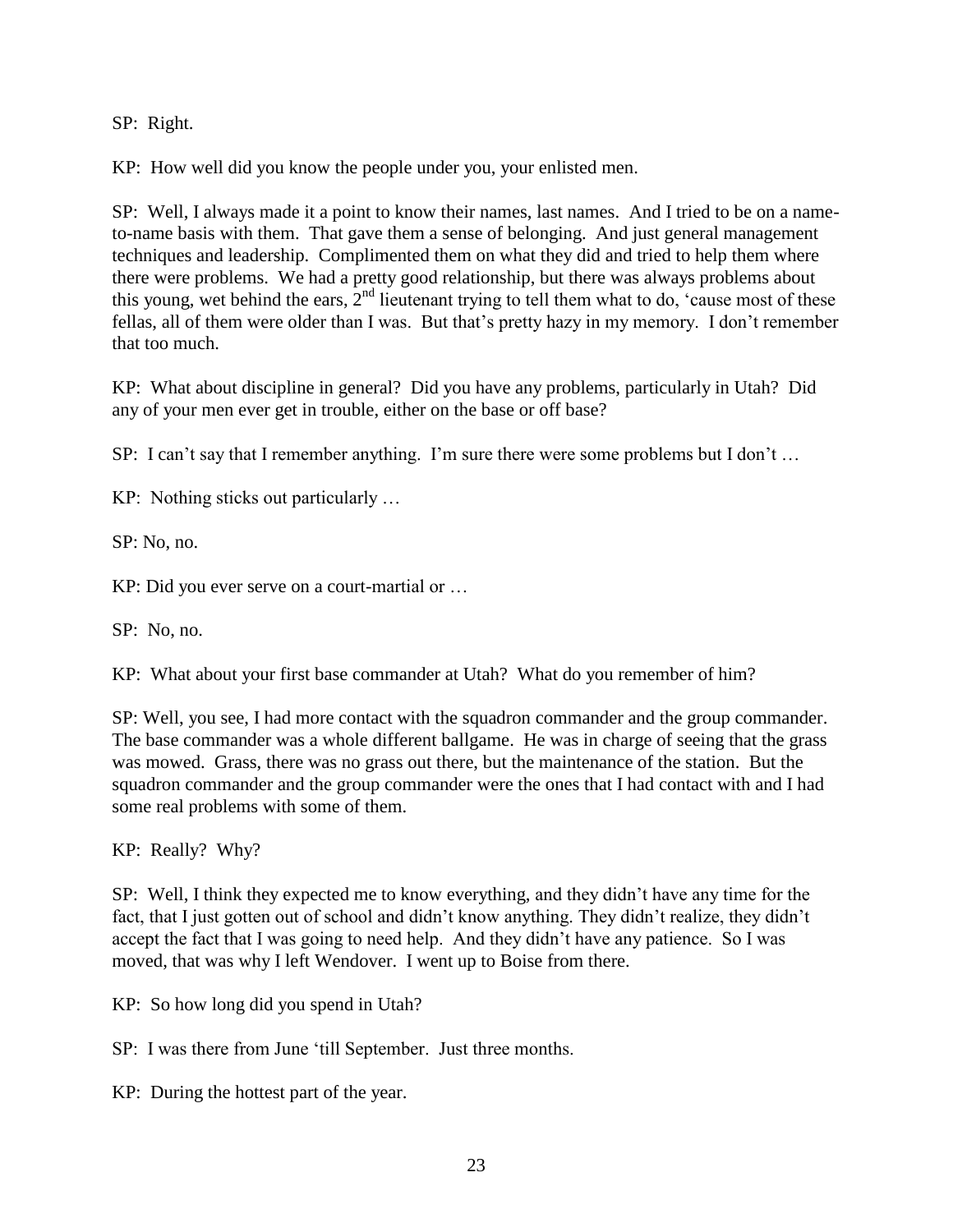SP: The hottest part.

KP: So initially, you expected that you would go overseas with the squadron.

SP: Yes, yes. As a matter-of-fact, this feller I went out there with, who I still have contact with up in the Boston area, he went overseas with that outfit. He was from MIT. So when we got out there, there was an opening in the group staff and there was an opening in the squadron. So the MIT boy got the group staff and I got the squadron. And he went overseas with the group and served overseas with that group. And I went on in a different direction.

KP: And you went up to Idaho. I guess, because you had such a great description of going to Utah, what was it like in Idaho?

SP: Well, Idaho was a much better situation. (Gowen?) Field in Boise Idaho was not far out of town and was a beautiful area in the mountains, and wonderful restaurants, and so forth. I wasn't there very long. I don't remember how long but it was, it was a kind of a melting pot, waiting disposition into other areas. But that was civilization again.

KP: So you only remained in Idaho for a few months?

SP: Oh, it was less than that. I think I was only there for a month. Then I got shipped to Pocatello, Idaho, into another squadron. And that again, it was fairly decent town. It wasn't in the middle of the, but then, the whole outfit moved from Pocatello out to Muroc, California. Muroc is where Edwards Air Force Base is now. And that is in the middle of the Mohave Desert. And there is nothing out there. There was nothing out there. And we flew out there, we took everything we had out there. All the airplanes, all the people, and everything you owned, and that better not be much. And we flew out there, and I vividly remember riding in the B-24 tail turn most of the way out to California, going over the mountains. And it was quite an experience. And we got out there and set up shop there. I was there for over a year.

KP: With the same squadron?

SP: Yeah, with the same squadron. But that was a training squadron. This was not a squadron that was getting ready to go overseas. It was training crews.

KP: So crews would come in and out?

SP: Right, and the crew would get their training and the crew would go overseas. These were replacement crews for the ones who were shot down. That's really what it was.

KP: So you saw a lot of pilots go in and out, and crews go in and out?

SP: Right, right.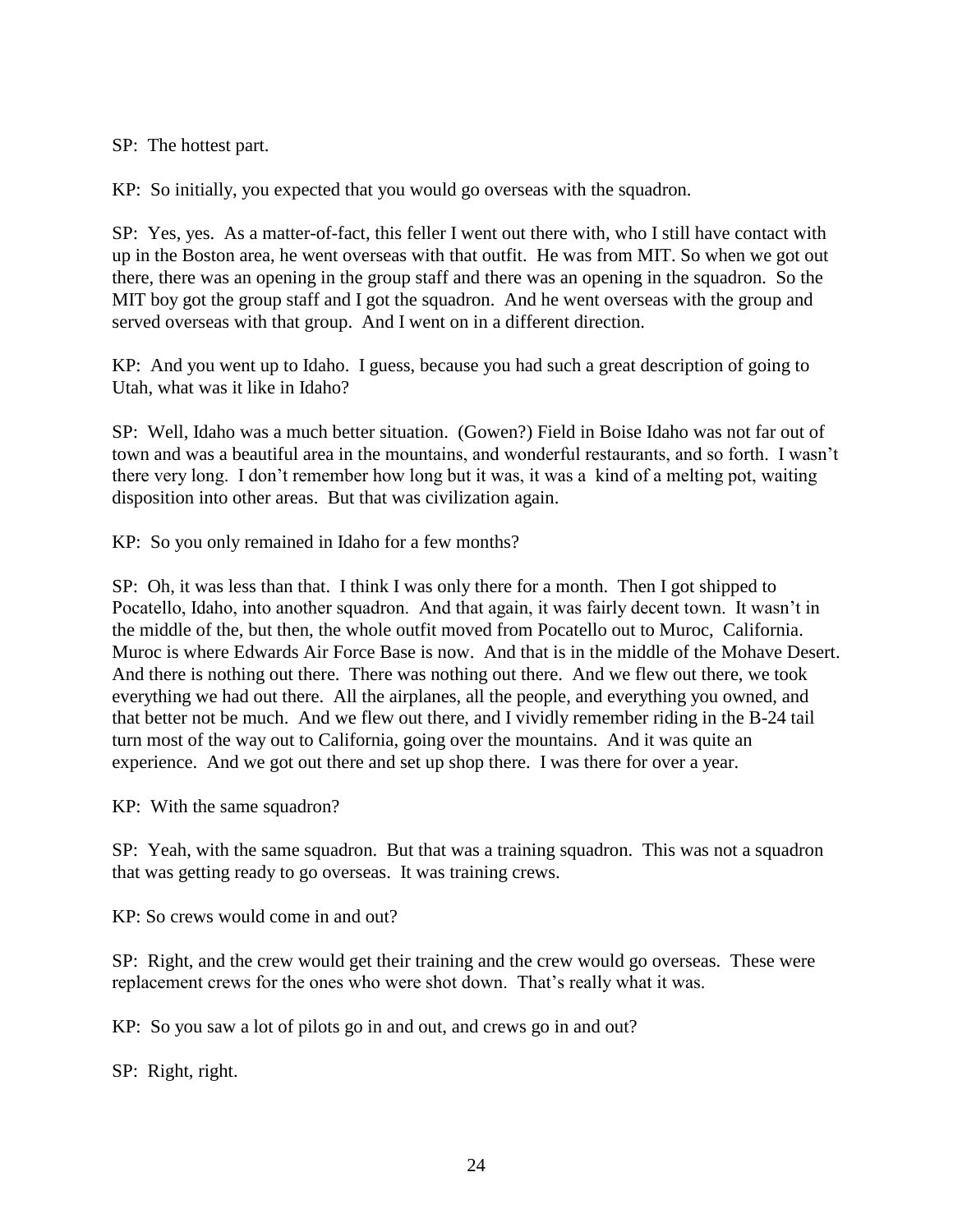KP: And also with this being a training squadron, if you were with a regular squadron the pilots get better, but you keep seeing, sort of, greenhorns?

SP: That's right. That's probably why I saw more accidents than you normally should have.

KP: Are any of them particularly vivid to you, particularly from California?

SP: Well, I can remember an airplane coming in to land and then just going up in flames and black smoke on the runway, you know, right in front of me.

KP: And, did you find out why?

SP: No, you never found out why. It was crew training, it was ninety-nine percent pilot error. You never found out why. You just had to swallow that lump in your throat and go on.

KP: A lot of pilots I've talked to had a lot of respect for their ground maintenance people. From your perspective, was there any sort of resentment or envy from the pilots, since, while your job was still very demanding, it was a lot safer than being the crew on an airplane. As head of a ground crew, did you experience any sort of this feeling from the plane crews?

SP: Well, we liked to feel that we earned their respect by being able to put them in a safe airplane and do what had to be done to the airplane. And I always had friends among the pilots and felt that there was not any demeaning of my position by the pilots. And we were always friendly. I think there was mutual respect. But I think, my respect for them, [for] being able to fly these things, was tremendous.

KP: You really realized how hard of a job they had?

SP: You bet. You bet.

KP: How often did you get into the air yourself?

SP: Well, I got in the air quite often, 'cause I wanted to. The first time I was ever off the ground was out there in Wendover, in a four engine airplane. I didn't know what was going on. That was the first time I was ever off the ground. But I would fly quite often, whenever I could.

KP: Did you ever get a chance to sit in the pilot's seat?

SP: Oh, yeah. They would always let you sit and fly the airplane. Of course, when you fly one of those big things, you'd take your hands off and it goes. It's trimmed so that you could practically take your hands off and only meander very slightly, if at all. So, yeah, I always got in the seat and flew the airplane.

KP: At the Mohave Desert, what was your relationship with your sergeants and enlisted men? You probably had a bit more experience, than you had when you got to Utah.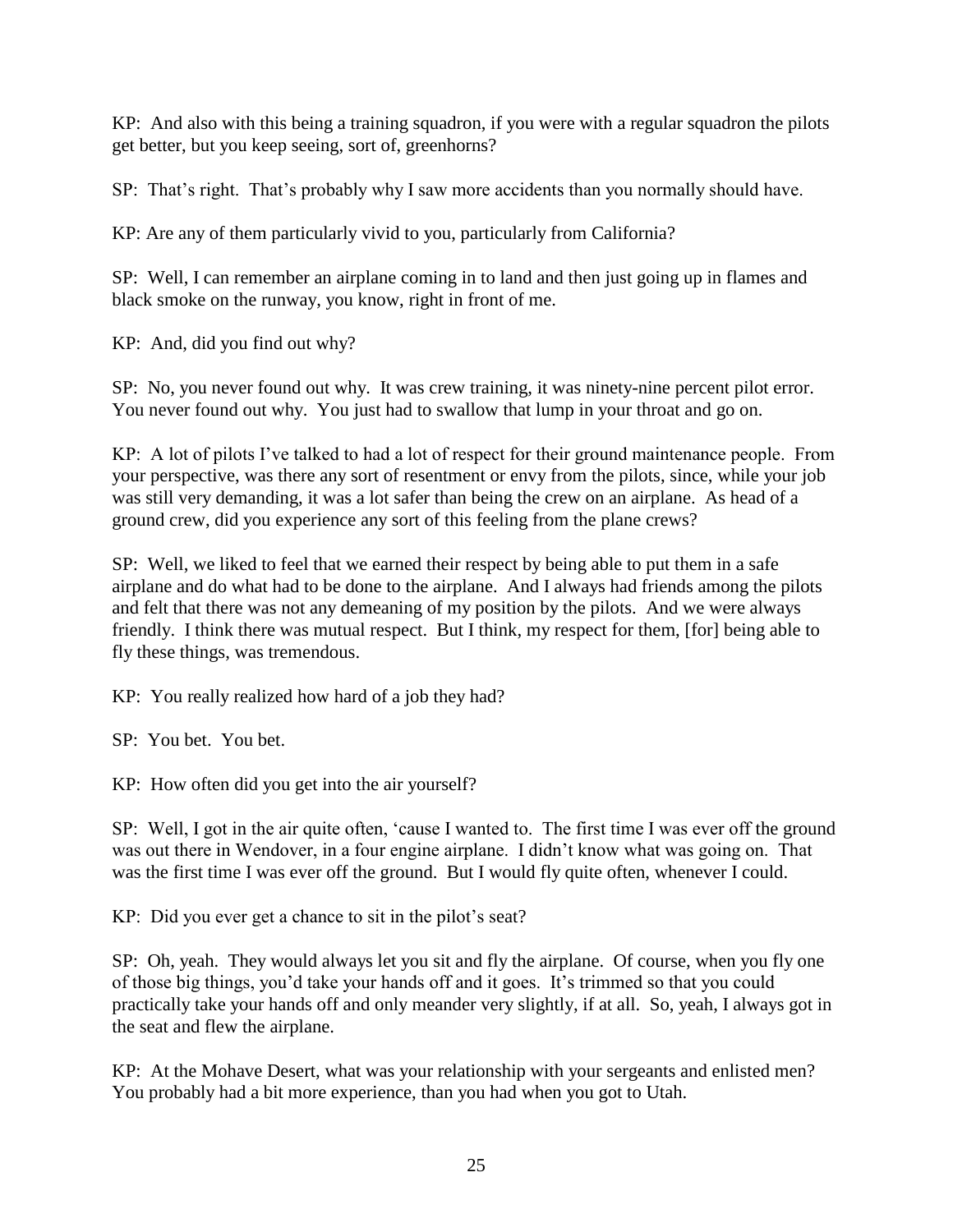SP: Yeah, I had more experience. Oh, yeah. Well, I knew a little bit more about what was going on and was able to handle the people better and also get in on the technical things to a greater extent and keep things going. And we had a pretty big organization there. I only had a small group and it wasn't very difficult. It really got to be boring after a while. And that's when I applied for pilot training first. Right after I got there, I applied for pilot training. I thought I was going to get out of there that way. But then that fell through. Then myself and another feller applied for flight engineering training, and finally, we got taken for that. That's when I left Muroc. I left Muroc in May of '45 and got to the first station for B-29 Flight Engineering Training on VE Day, in Amarillo, Texas.

KP: Before we get to Amarillo, what was it like to be in the Mohave Desert for a year?

SP: It was terrible. There was only one good thing, every other weekend [we were] in Los Angeles. And the alternate Saturday nights, they'd bring the busload [of women] from Los Angeles out to the officers' club. But there was nothing out there. I mean, you could see mountains in the distance, snow on them most of the time, up at the top. Everybody would say, "See those desert wildflowers out there?" "You've been here too long if you see wildflowers." It was sand and brush and that was it as far as you could see, and the roads were flat. There was a Marine Corps station in Mohave, which was about thirty miles one way, and a fighter group in Lancaster, which was thirty miles the other way. And Palm Dale, where there was a Lockheed installation, was down the road another fifty miles or whatever. But we rarely got to those places. And the worst part of being in Muroc, first of all, we lived in sixteen by sixteen huts. And you know, a quonset hut is with …

-------------------------END OF TAPE ONE, SIDE TWO------------------------------

KP: This continues an interview with Mr. Sam Piller on February 22, 1996 at Rutgers University in New Brunswick, New Jersey with Kurt Piehler and …

KP: Kathleen Plunkett.

KP: And you were talking about the huts you lived in.

SP: The huts we lived in. There were four of us in there. There was a cot on each side. In the center was a kerosene stove and that was the heat. And believe me, it gets cold out there in the wintertime, very cold. And the stove only gave out so much heat. Now, some of the fellas who thought they were really capable, would try to modify these oil stoves to get more fuel to burn to get more heat. And every once in a while one, [one] would blow up and the whole hut would burn up, you know. They were basically wooden partitions and they would just burn up and you were lucky to get out of the thing. But the thing I wanted to mention was dust storms. There was a constant wind blowing out there, and one day, you would have a terrible dust storm and you had to wear gas masks to go from one building to another. And the next day it would rain, torrential rain. And the mud would be such that the four by four trucks couldn't go through it. And then, two days later, we'd get the dust storm again, coming back from the other direction,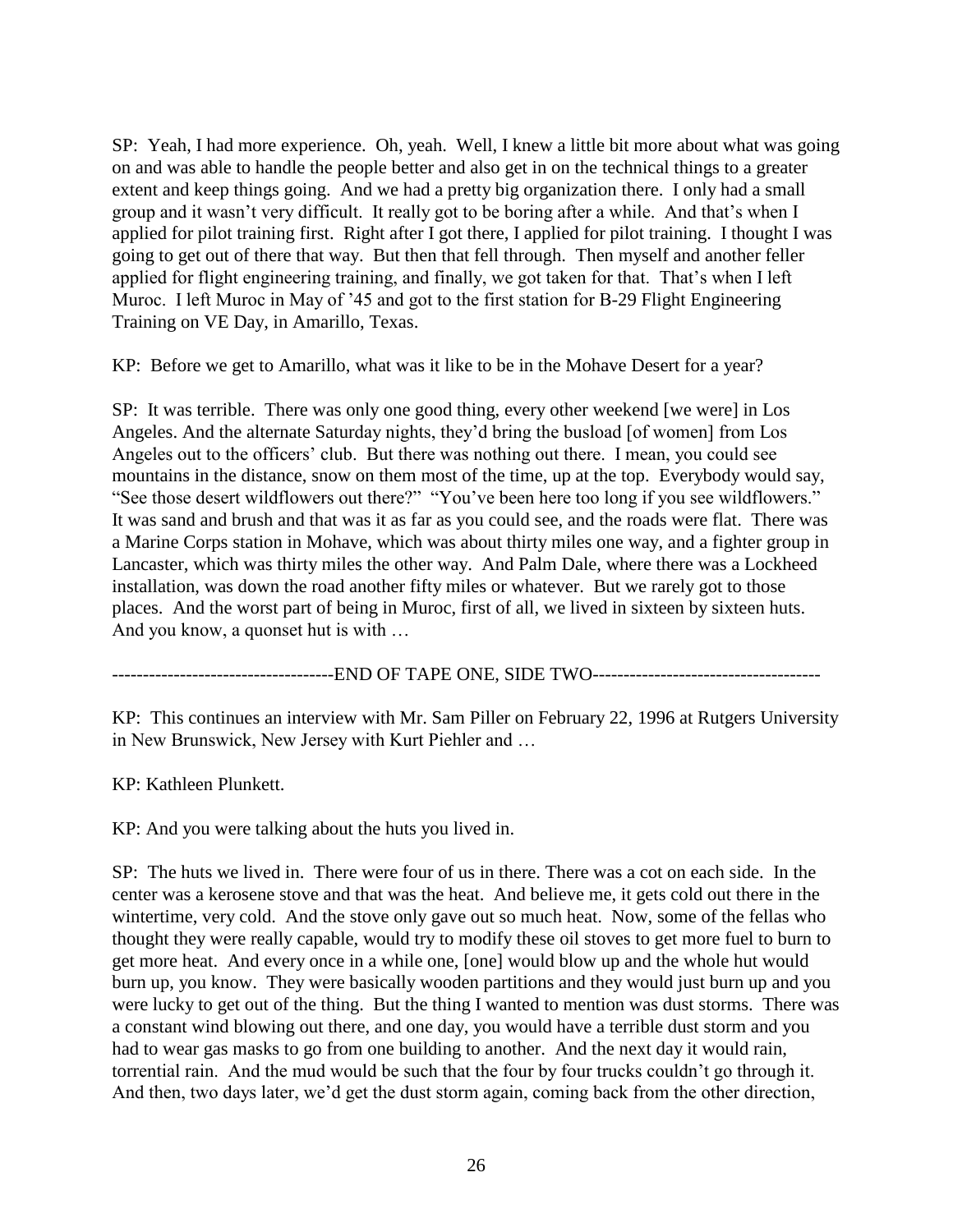you see. These winds would go one way and then the other way. And the dust would get into everything. And even in your footlocker and in your bed. And, oh, it was awful. It was really awful.

KP: You have very vivid memories of being in California.

SP: Oh, yeah. I remember that very well. It was terrible. That was the worst part of being out there, was the weather.

KP: You went to Amarillo, Texas. How did you find that in terms of location?

SP: Well, we got there on VE Day, and, of course, everybody was quite friendly on VE Day. But Amarillo was a good town with traditional Texas hospitality from all sexes. And we had a good time out there. And we were in school and we were officers and it wasn't as regimented as, of course, New Haven, when we were cadets. It was an engineering school to learn the B-29. It was ground school. I think I was there six weeks. I don't remember, a month or six weeks, and went to school everyday, all day, all evening. And that was it. We'd go into town every night. And, of course, you had to get up at five or six o'clock in the morning, so you couldn't stay out forever. We had evening classes sometimes, as I recall. Not all the time. And it was a fairly decent base with facilities.

KP: So you had actually learned quite a bit and it sounds like you enjoyed this part of the service the most?

SP: The B-29 part, yeah. Right, right. I enjoyed that the most because I felt, first of all, I was learning. Secondly, I was contributing. And I had a destination rather than sitting out there in the desert for a year. Not knowing where you were going [or] when. By the way, when I was out there in the desert, I think, twice I made railroad trips on leave, back home. And that was pleasant, but that's a long way. Four days and four nights on a railroad train. But I did get back there, at least. Amarillo was a pleasant environment and a good school. That was about all I remember of Amarillo.

KP: You expected to go overseas?

SP: Oh, yeah. I was headed for Saipan or Tinian in the B-29s. We went to Hondo from Amarillo. Are you ready for me to go on to that?

KP: Well, unless we forgot. Is there anything we forgot to ask about Amarillo? In terms of the flight engineers, did you have any people that had been overseas?

SP: Yes, we did. As a matter-of-fact, if I can go back for a moment, at Yale we had a fellow as a cadet who had been in Hawaii on Pearl Harbor Day, in B-17s. And he ended up somewhere in the South Pacific. And he was on a mission to bomb a Japanese ship. And they got over the ship and the bomb refused to drop out of the bomb bay. And he went out there with a screwdriver,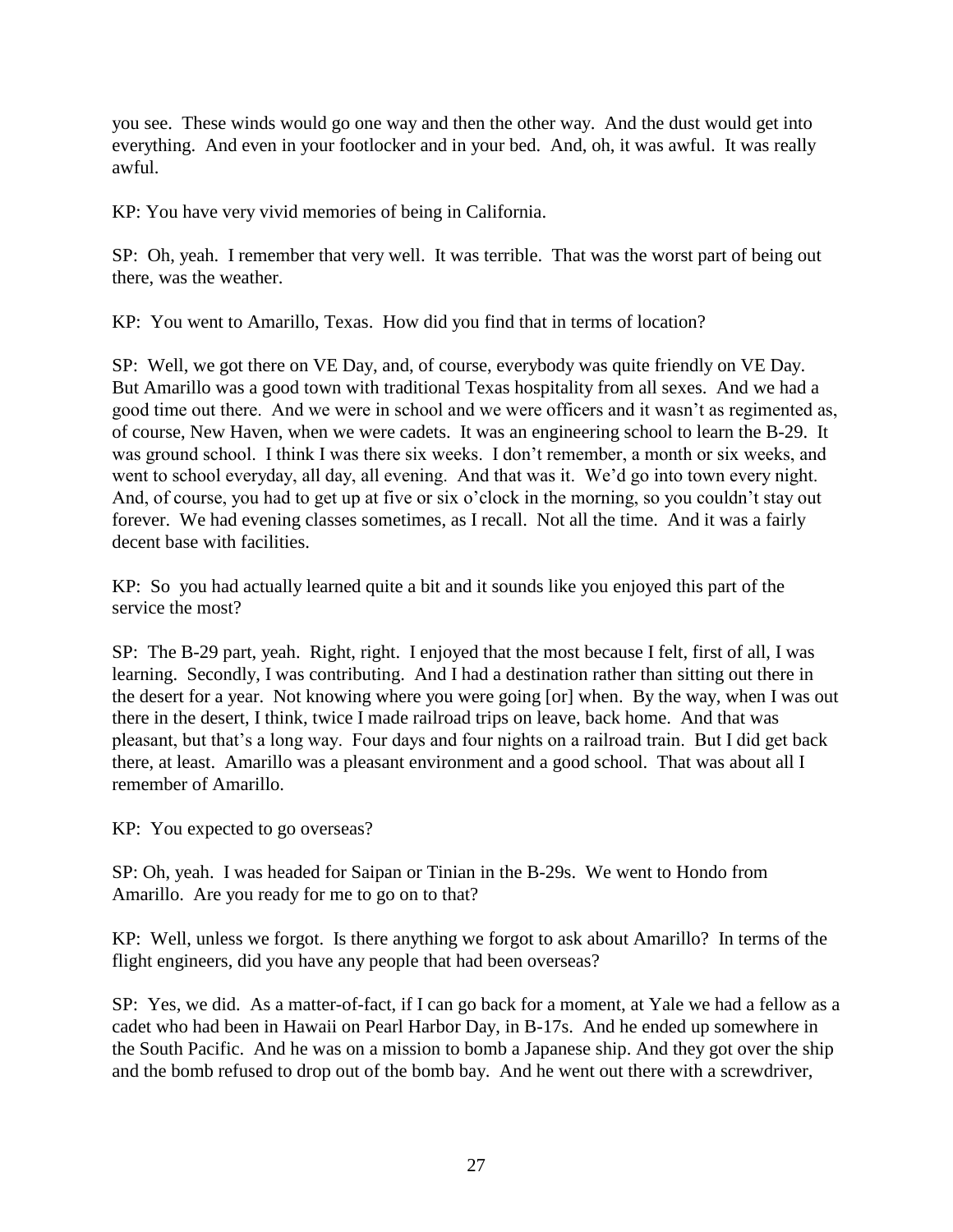with the bomb bay doors open and toggled, what they called "toggled," the bombs out and he hit that Japanese ship. Would you believe that? And he got a Silver Star for that.

KP: Which you must have all been …

SP: Oh, yes. But you asked whether other people, that reminded me of that particular individual because that was way back in New Haven. And because of that Silver Star and so forth, he got an opportunity to into cadets and become an officer, because of the bravery he exhibited. But in flight engineer's school, I don't remember any who had been overseas. No.

KP: What about in the training squad? Did you have any experienced pilots?

SP: Oh, yeah. We had a lot of experienced pilots who were instructor pilots, who were teaching these new pilots how to fly that airplane.

KP: Did any of the pilots talk about some of their experiences overseas?

SP: I don't recall any, no. I'm sure they did, but I don't ...

KP: But nothing stuck out?

SP: No. But I know quite a few of the instructor pilots were back from overseas. I don't think they wanted to talk too much about it. You had to be very careful. There was a lot of reticence talking about it, because it wasn't fun. It was not a game. It was deadly.

KP: How much was a surprise was VJ Day and where were you?

SP: Well, I was at Hondo. We went from Amarillo to Hondo. And at Hondo, we had cruise control training. We had B-24s outfitted with eight flight engineer stations in the bomb bay. It was rebuilt to be a cabin and they had instrument panels, eight instrument panels in there, so each student had his own instrument panel. And we would have to plot out a maximum range mission or a maximum endurance mission. And if, we had a whole book of charts on it. As a matter-offact, I still have it at home. I don't know whether your interested in it or not, I would be glad to donate it to you. Are you getting any of this memorabilia?

KP: Yes, we're really looking for written stuff. Except a lot of people want to give us helmets and stuff. The library doesn't have room for that stuff, but documents and that type of thing, we always welcome.

SP: But, going back to Hondo. We'd fly these missions way out to New Mexico from Hondo and determine whether our calculations and our plot, of what we're gonna do was and when, was correct. And that's what we were doing there. And then, at the beginning of August, we were finished, we got our flight engineering wings, at the very beginning of August. And then August  $14<sup>th</sup>$  was VJ Day, we were still there. No wait a minute, no. As a matter-of-fact, we finished there and we were transferred over to Randolph Field, that's what it was, Randolph Field, right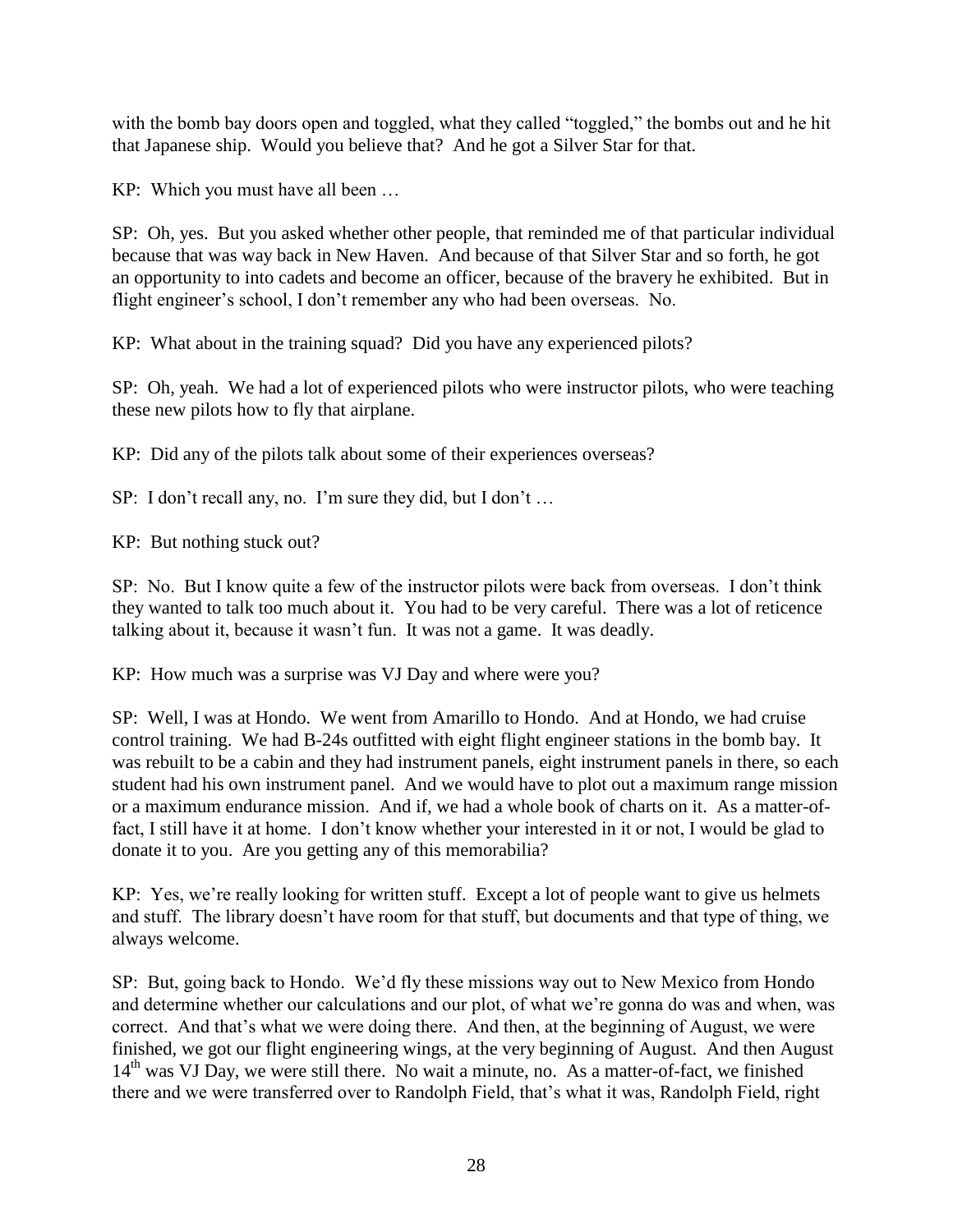out of San Antonio, for a crew assembly and actual B-29 flight orientation. And so, well, I was only there for a week and had only flown a few times and there was VJ Day. And the instant that was announced, it was automatic cancellation of all the fuel contracts. Did you ever hear that?

KP: No, no.

SP: All of the government's contract to supply aircraft fuel were automatically canceled as of the day peace was declared. What were they going to do with all that fuel? They weren't going to keep flying all those airplanes. So, now we had no fuel. But that's where we were, and immediately, everybody headed to downtown San Antonio. It was bedlam, absolute bedlam for twenty-four hours.

KP: And you were in uniform?

SP: Oh, yeah. It was party, party for twenty-four hours. Total bedlam.

KP: And did you have the sense that you would be getting out pretty soon, or what were your thoughts?

SP: Well, at that time, you know, it took a few days for it to soak in, "What's going to happen?" And of course, nobody knew what was gonna happen. Stories would go around that we were not getting out for six months, it's a duration of six months, and stories are, "We're going to throw you out tomorrow morning." And after a while, it got a little bit organized and you had to fill out questionnaires [as to] whether you wanted to stay in or didn't want to stay in. And most of the people, I think, at that point, had had it right up to here and they, you know, like any soldier, "When am I gonna to get out of here?" And they wanted to get out. And I wanted to get out. I'm not sure I made the right move. I guess I did. I indicated that I wanted to get out. I stayed at Randolph, I don't know how long, and then, all the people who wanted to get out, were sent over to Brooks Field, just for a place to live until they could process us out. And [we] stayed over there for about a month. And I got a leave and I went back to Jersey and spent the leave, and then came back out there and then got shipped over, back to Randolph, which was a separation center. And I got separated in November, I guess it was. Yeah, I think it was November.

KP: And then you headed back to New Jersey?

SP: Well, see, they gave you a choice of either them giving you a train ticket or collect the money afterwards, or something. Or give you cash and you buy the train ticket. So I made a tour on the way home. I went to see my relatives in Louisville, and I went to Roanoke, where my sister lived. Not Roanoke, it was Norfolk. And then I went home around Thanksgiving time.

KP: It sounds like you sometimes think it would have been a good thing to stay in the Air Corps.

SP: Well, after I got out and went to work, I went to work for the Western Electric Company in Kearny. And I wasn't too thrilled with that because, first of all, when I left the service, I was on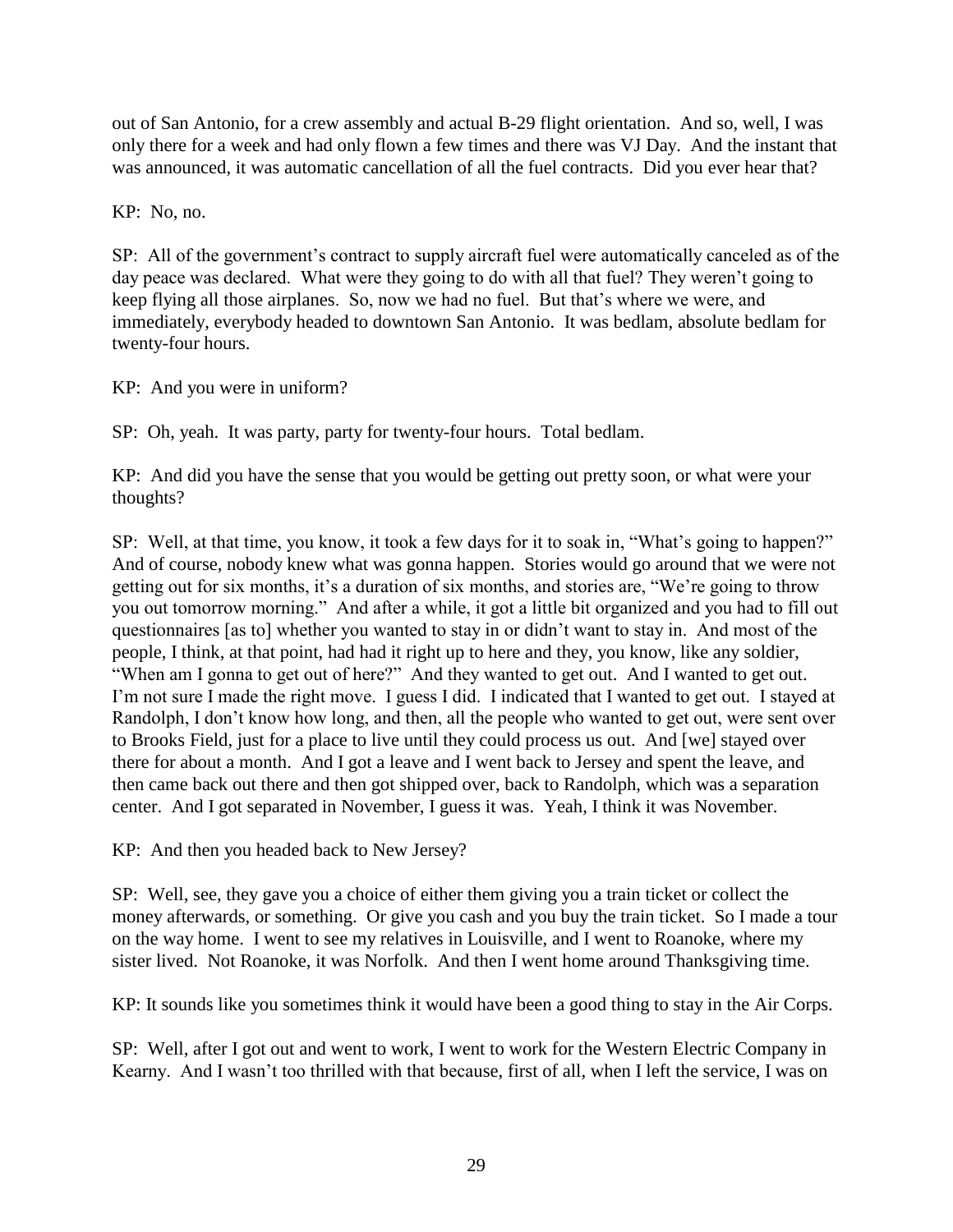flying pay and I was at grand pay of about three or four hundred dollars a month, with flying pay. I got to Western Electric and I was a graduate engineer at \$45.00 a week.

KP: Oh, yeah. That's quite a …

SP: Gross, gross. I figured, "What in the world am I doing here?" you know. Well, it took a while, that settled in, but I wondered where I was going. And there was a guy sitting next to me at Western Electric, had been sitting at that desk for forty years, and I figured, "Jezz, this could be me, forty years from now." So, I filed an application for a regular commission to go back into the service for a regular commission. And I indicated that I would not accept it unless I could fly. And that did me in, 'cause I was not a pilot. If I had been a pilot, I probably would have gotten it. But they wouldn't take me in unless I was a pilot, so that fell through. I took all the exams and everything else without my parents knowing it.

KP: Because your parents were glad you were home?

SP: Oh, yeah. They were glad I was home and out. And I had to go down to Fort Dix for two days and they wanted to know what age I stopped wetting the bed and everything else. All kinds of examinations. But then, that fell through and I went on from there.

KP: You stayed in the Reserves though?

SP: Yeah, I did stay in the Reserve because, well, there was, initially, there was the possibility of qualifying for a pension. And I had an opportunity to fly, once a month, down at Newark Airport. That was always fun. And it didn't interfere too much. I was single and that was no problem. So I stayed in until they wanted me to spend all my summer vacations on two weeks active duty training. And I didn't work all year to go into the Army for two weeks because the company that I worked for at that time, they weren't about to give you two weeks active duty training and then two weeks vacation. They weren't that altruistic. So I finally got out. Well, I didn't get out of the Reserve. Actually, there was an opportunity, I was qualified to retire. So I'm actually in the Retired Reserve. I get communications from them every once in a while. I was called back for Korea. They wanted me to go back in. And my boss, at that time, wrote a very convincing letter, and some colonel in Olmstead Air Force Base decided I was very important to the war effort

KP: But otherwise, if your employer hadn't interceded, you would have been back?

SP: Oh, yeah.

KP: It sounds like you weren't that thrilled about …

SP: No, I wasn't that thrilled about going back in. Although, I wasn't totally against it, because I was single and adventurous. And, you know, I figured that I could live with it. But I went along with the letter. I could've torn the letter up, I suppose. You didn't know whether the letter was gonna do you any good or not. I hadn't opened mine, you couldn't figure one way or the other.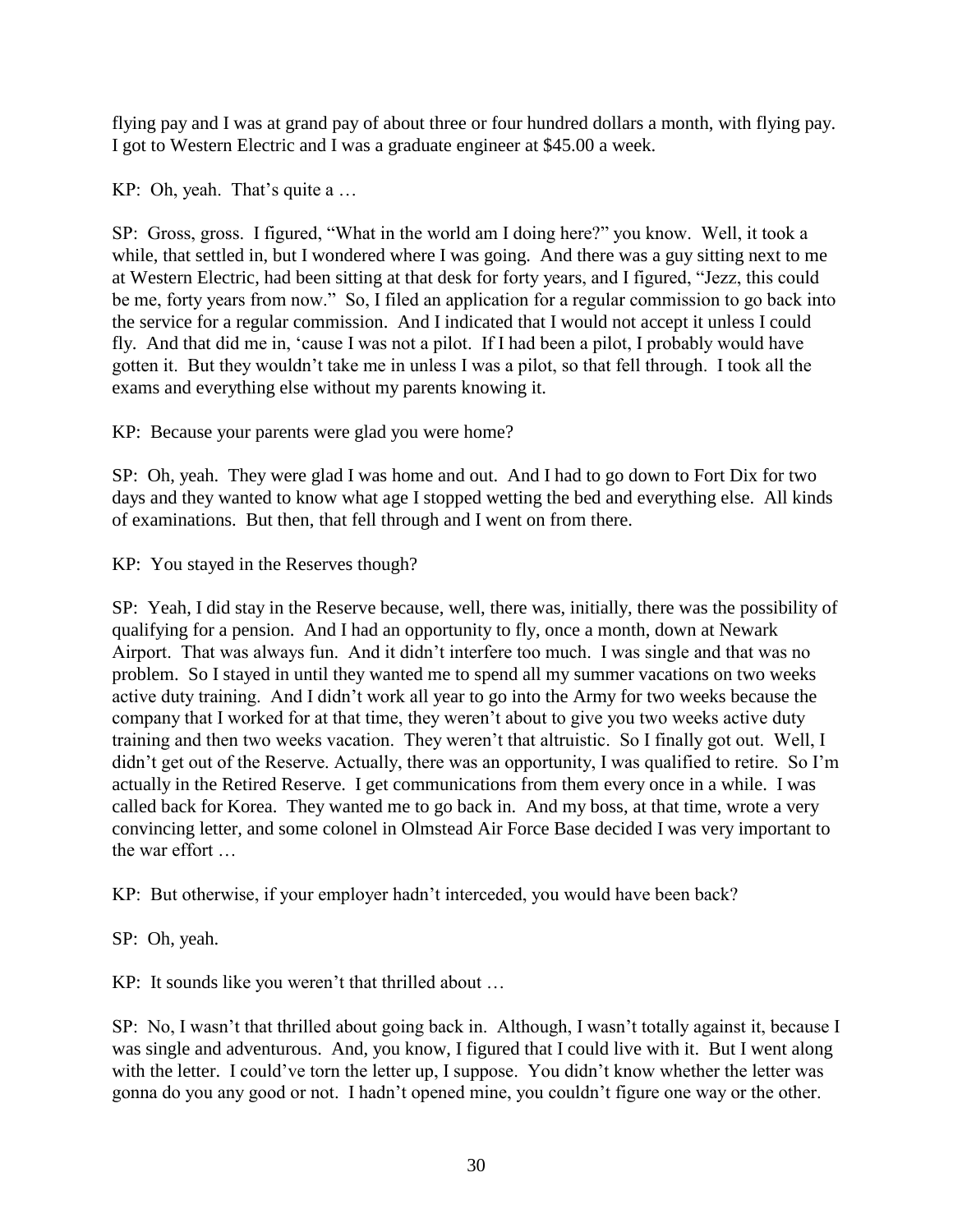KP: So did you had a very positive experience?

SP: Oh, yeah. I had a lot of positive experiences. When I was down in Texas in Hondo and Randolph and Brooks, I made a lot of friends in Texas who are friends of mine today.

KP: So you've stayed in touch with people you met in the military?

SP: Oh, yeah. Yes, and I've stayed in touch with the whole group of engineers from Rutgers. As a matter-of-fact, every five years, at my house, we have a reunion. My wife does a tremendous job of pulling it all together. And we have a big party. We had a fiftieth party, I have a whole photo album of all that. But so, as a matter-of-fact, when I go down to see Colonel (Morfit?), next week, one of the other engineers, who was my roommate up there, is gonna join us from North Carolina. So we're gonna have a little reunion down there in Florida. But I've stayed in touch with quite a few of them.

KP: Did you ever join any of the veterans organizations?

SP: No, I never did. No.

KP: Have you ever gone to any of the other reunions or back to any of the bases you were at?

SP: Yeah, I've gone back to Randolph Field. That was a beautiful place, and I wanted to show my wife that Officers' club, which was unbelievable. You know, I don't know whether you know, but Randolph Field was the West Point of the air before the war. Aviation cadets were trained there. That's where all the pilots were trained. Were you aware of that?

KP: No, no.

SP: That was the West Point of the air and that should have been the Air Force Academy. The buildings were all there. But that made too much sense, so they put it out in the mountains somewhere. But that was the West Point of the air. And all, Hap Arnold was trained at Randolph Field. So I've been back there several times. Just, I think, two years ago, I was within a few miles of Hondo, and I said to my wife, "I'm going to take you over and show you where I got my wings." So we drove over to this Hondo Field, which, at the present time, is a kind of a satellite field from Kelly Air Force Base in San Antonio. And we drove over there and I showed her where I lived. And the parade ground now, was apparently planted with trees. And it's got these huge trees in it and it was all parade grounds. There wasn't one of those trees there at that time. So I've been back there. Where else have I been? I've been to Salt Lake City a couple of times.

KP: But never actually to …

SP: To Wendover? No.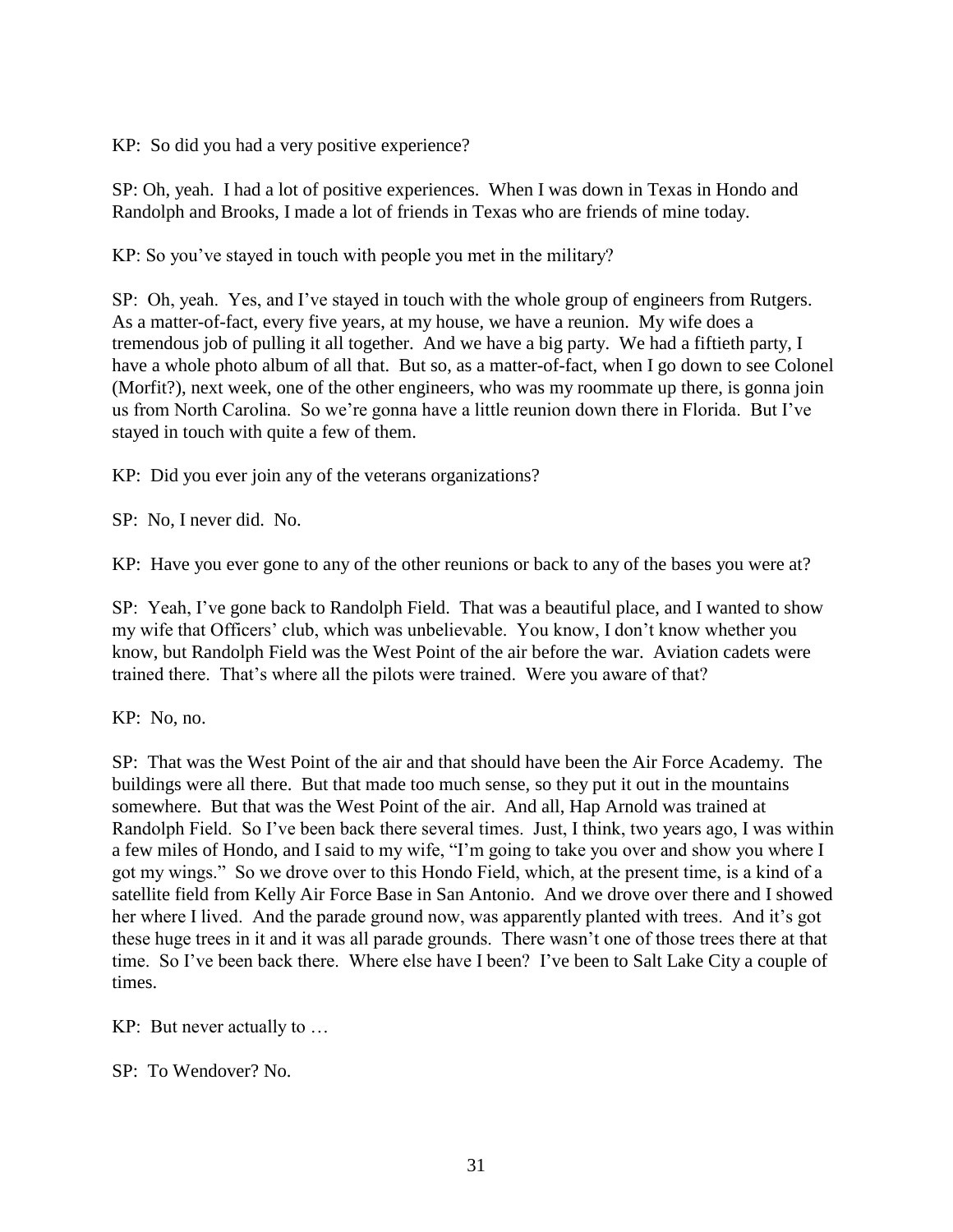KP: Yeah, or to Mohave Desert. Did you ever …

SP: Oh, I wanted to take my wife out there and she refuses to go to California. She's sure, when she gets there, there'll be an earthquake. But I would very much like to go there because when I was stationed there, we use to go up to Lake Arrowhead, and Big Bear Lake. It's beautiful country out there.

KP: Once you get out of the desert?

SP: Yeah, yeah. Riverside. I had a lot of memorable times in Southern California.

KP: So it sounds like when you did get off base, you had a fairly active social life?

SP: Oh, yeah.

KP: Did it help in terms of getting dates, to be in uniform?

SP: Oh, no question about that. Yeah.

KP: So, along those lines, you didn't come home and get married and …

SP: No, I …

KP: … Waited for a special woman?

SP: No, I met a girl in Salt Lake City and who I went back to see several times and, but she had a very unfortunate situation. She came down with tuberculosis during the war. And then she was totally withdrawn, didn't want to talk to anybody or see anybody or anything else. Then, I went back on a business trip to Salt Lake City in the '50s and I looked her up and she was in good shape and she was married. And then she got a divorce. And I think, if I had made myself available, I could have married her. But it wasn't very interesting at that point. And what else, no, I never, well, I had a little girl, nurse, friend in Middlesex Hospital that I had met and then she got married while I was up there, in Ford Hall. I saw her after the war, but I never, I didn't get married until twenty years, after I got, well, in '62, twenty years after I got out of Rutgers. I think I was the last one of our class, certainly the last one of our group, to get married.

KP: You must have been tagged as "the perpetual bachelor" of your classmates?

SP: Yeah, probably, yeah. I'm sure. But I have two lovely, very successful children now, and everything worked out beautifully.

KP: Since we're on your children, neither of your children served in the military?

SP: No, my wife says, "They're not taking my sons. I'll move to Canada." I said, "If they call him, he's going." Fortunately, they never called him.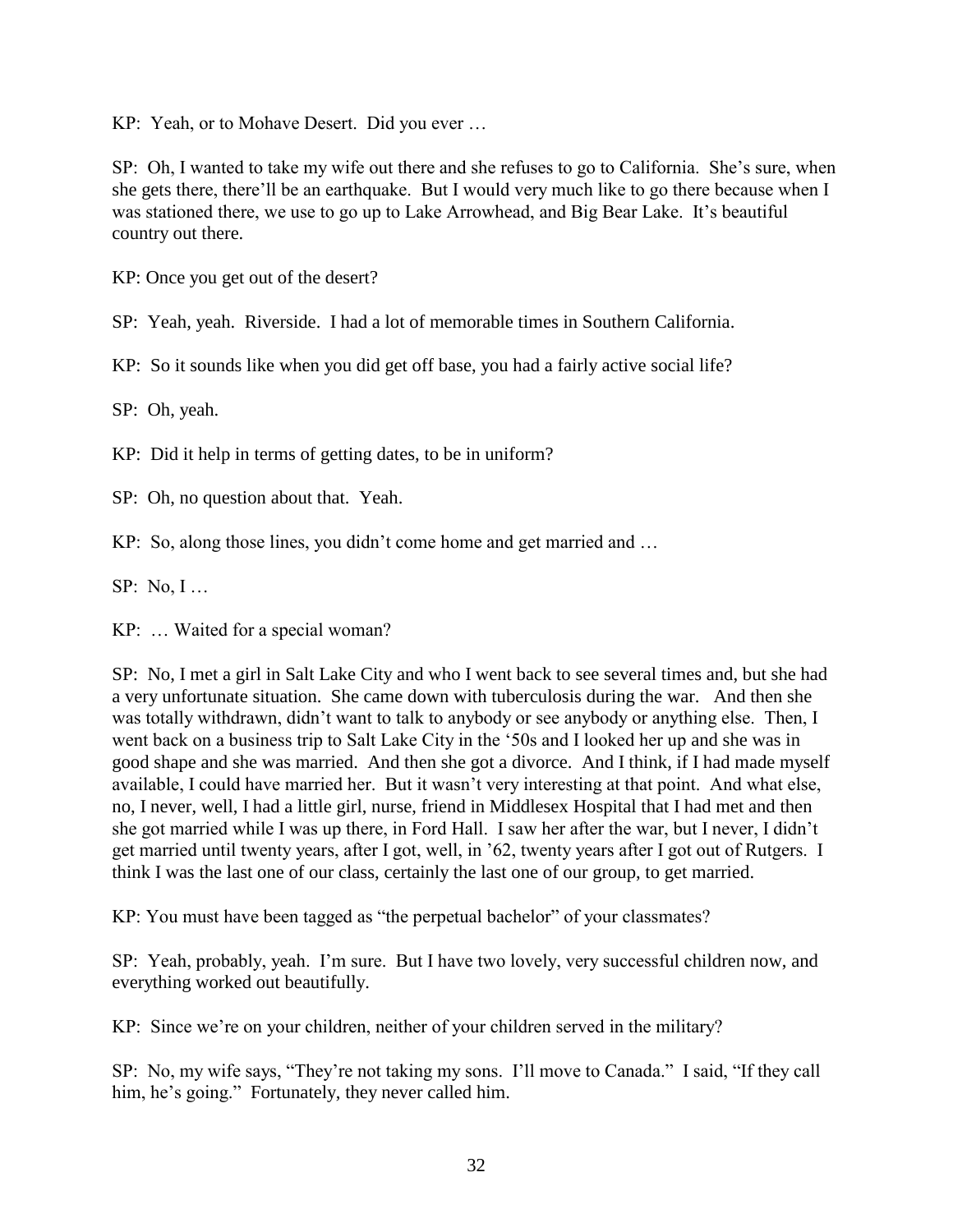KP: Did you ever work again with aviation in your engineering career? You mentioned your first job was with Western Electric. In any of your firms, did you ever work with aircraft?

SP: Well, I think, the closest was when I was with Fada Radio Electric Company. I was in their group that handled military contracts. And we had contracts with the Air Force and we had contracts with the Navy and the airborne equipment and seaborne equipment. That was the closest that I ever got to anything like that.

KP: Is that the company that your boss wrote the letter, when Korea came up?

SP: Yes, yes, as a matter-of-fact, right. Yeah, I was, you know, anytime that you had a contract which was classified, confidential or secret, they would hang on that and say, "Ww can't even talk about it, but he got to be here. You know, it's like the CIA, can't talk about it, but they've gotten billions of dollars.

KP: How did your engineering training in the Air Force affect your career as an engineer? Did it help at all?

SP: Well, yes, I'm sure it did. Because I realized that you can't learn everything out of books. You've got to have on the job, practical training, and that applies to any phase of engineering I've been in. You've got to know the books, you've got to have the background, education or the training, but you've got to apply it to the real thing. What was your question? What was that last question you asked me?

KP: I think you answered it. But in terms of your aviation experience impacting your career.

SP: Well, at one time, I was considering applying for a flight engineer's job with the airlines, not long, I guess, after I got out of the service. But I never did that. But that's the closest I've ever got.

KP: But it sounds like you really liked your aviation experience in general?

SP: Oh, yes. I really did. And I think that it goes back to [because] I was a frustrated fighter pilot.

KP: One of the things I was struck by your career path after the Air Force was that, a lot of people I've interviewed, they worked for one company. Whatever company it was, they might have moved once or twice, but you moved to a number of different companies. I'd be curious, in some ways, your career path is very exceptional.

SP: I'm sure it is. And you might say, "Well, the guy couldn't hold a job," you know. 'Cause when I was hiring people, I always would be very suspicious of a person who had four or five jobs in the last two years, or something like that. But I only had one space of time there, where I was in a job for a short time. For instance, I was in Western Electric for three years and then I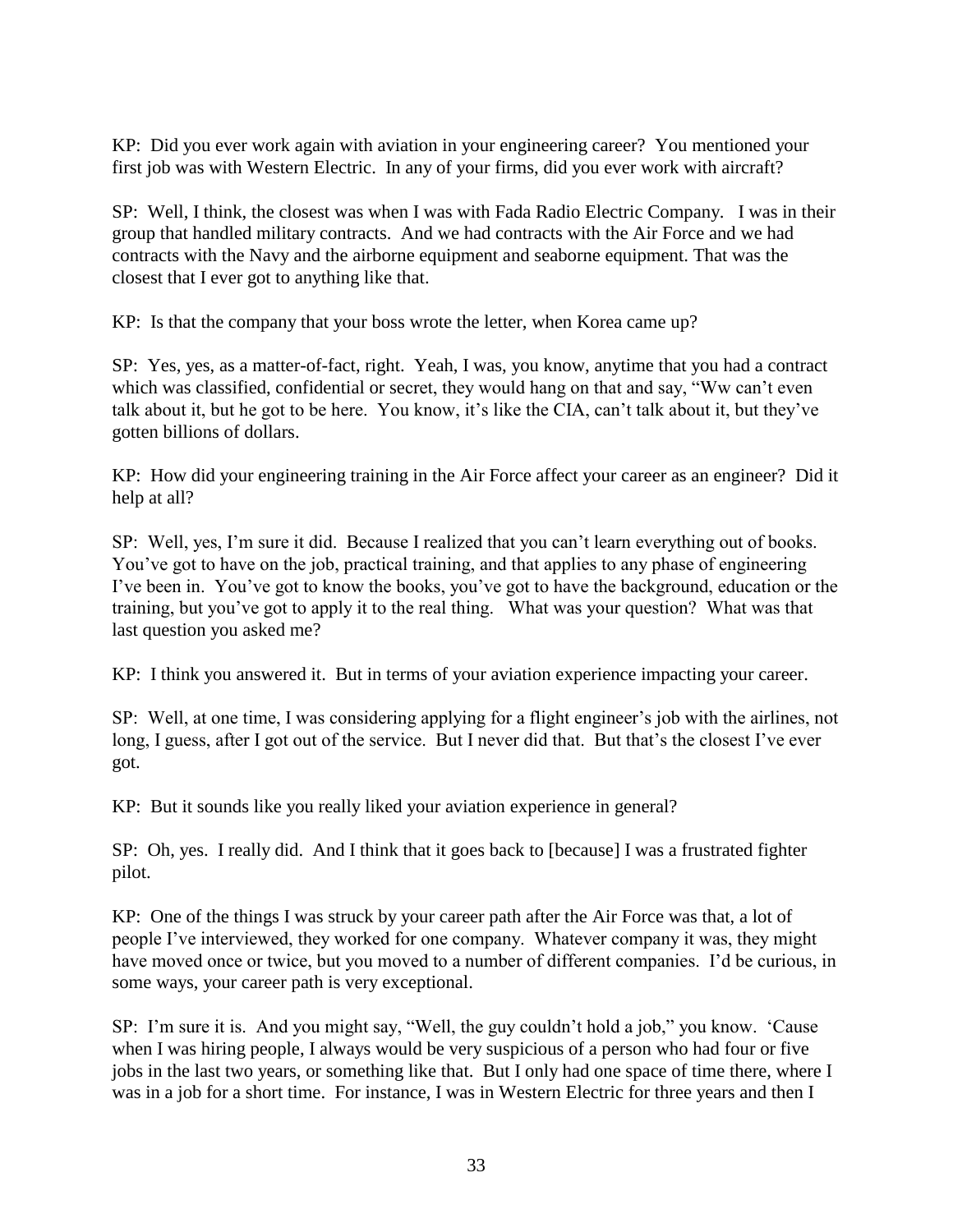was with Fada Radio for nine years. And then, I was out in Ohio for a year. That was the period of time, when I was out in Ohio for one year, then I came back here and was with a company for a year, then I was with another company for a year until I went to Westinghouse, in '62. I got married, changed jobs and changed living place all in the same week, the same month, rather. But then I was with Westinghouse for nine years, and then I was with (Beck & Dickinson?) for six years and then I was with Dranetz for nine years. But other than that one spot in there, which was a problem of, I was out of a job and I had to get a job, but I didn't get the right job, but it was a holding job until I found the right one. So that happens.

KP: Well, the reason I commented on your career path is because I think it is more common today. But my sense, in your era, was that a lot of people stayed with the same company for a long time. You alluded to the fact that you feared that this could be you in forty years, you know, sitting at the same desk.

SP: Yeah, well, a lot of people stayed with the same company. I have one friend stayed [who] with IBM his whole career. My roommate stayed with U.S. Rubber, unfortunately, his whole career. And he regretted it very much.

KP: What I'm getting at is, was some of this job switching a very deliberate strategy to take better jobs rather than be wedded to one company?

SP: Well, not really, because, when you get right down to it, Western Electric was just frustration. I just couldn't see staying there any longer, I had to do something different. When I got to Fada Radio and I was there for nine years and doing very well and was very happy. But the company went broke. They were in the radio and television manufacturing business and nobody survived. So they went broke, so I had to go look for a job. And I got this job out in Ohio but that didn't pan out very well. So then I went through this rigmarole. Then I went to Westinghouse and I was there for nine years and that was one of my most desirable positions and I learned a tremendous amount there and had a terrific group of people. That company should have gone through the roof, but they decided to go out of the home electronic appliance business, which is what we had down in Edison on Route 27. You know where that plant is? It's White Westinghouse now, I think. Yeah. They decided to go out of that business and I was out of a job. So I didn't have much choice at that time. I had friends in (Beck & Dickinson?) and so they hired me there. But the job that I got there, [there] was not good people and they didn't want to learn. It was a mom and pop shop. So it was not that …

KP: You necessarily wanted to jump around?

SP: But when I got there, I decided that, well, there were management changes, people changes, the people who brought me in, left after six months and there I am, you know, out on a limb. Well, I was there six years, 'cause I didn't want to keep jumping. But I wanted to go somewhere else. And then I went to Dranetz, was through somebody I worked with previously. And he owned the company and I was there for nine years and then retired from there.

KP: It sounds like Westinghouse was your favorite company that you worked for.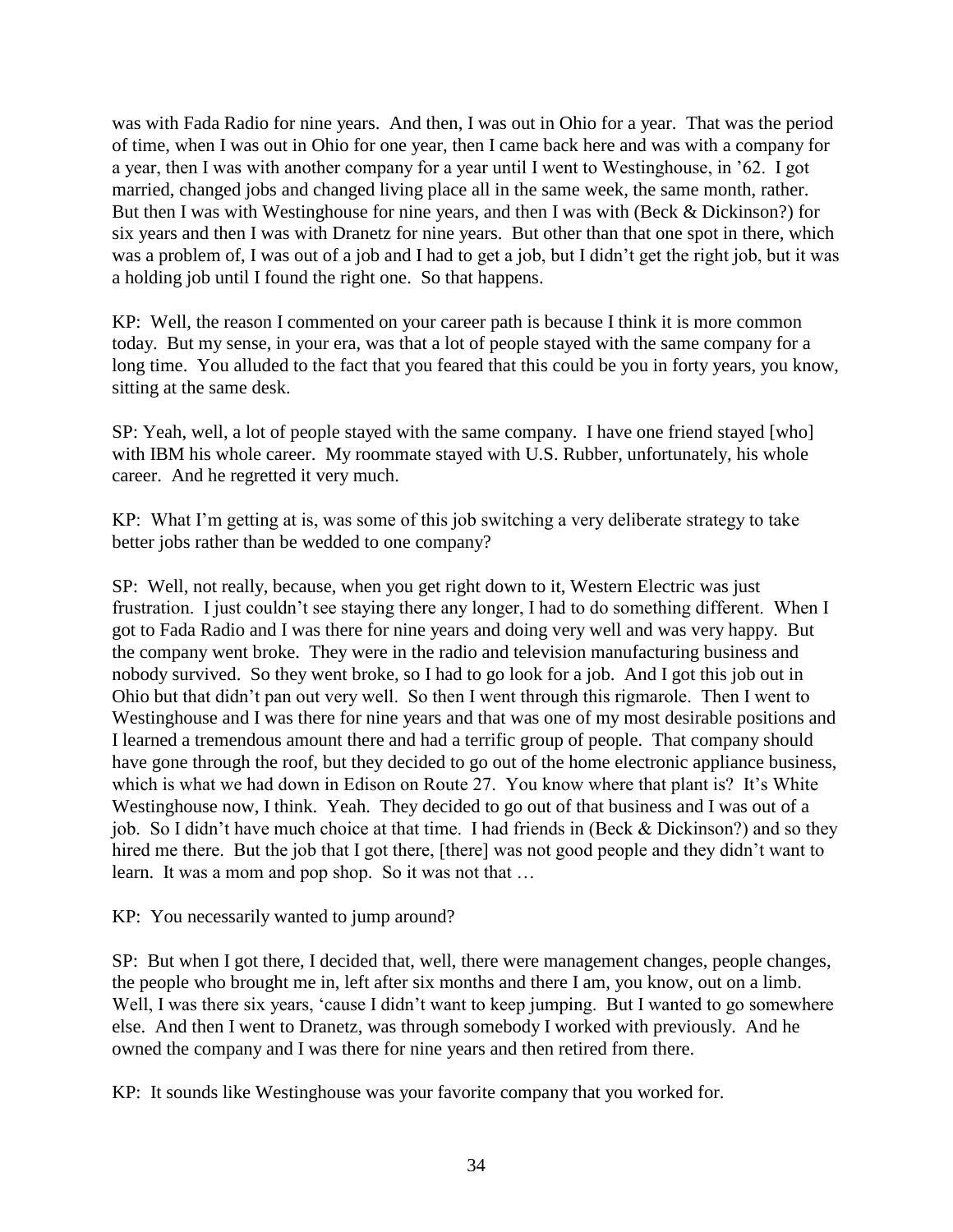SP: Well, I think I learned the most at Westinghouse. We had an exceptionally bright management group. Dranetz was probably the biggest accomplishments of my career because I took everything I learned at Westinghouse and applied it at Dranetz and became a hero.

KP: What did you learn, and what did you apply?

SP: Manufacturing techniques. Industrial engineering techniques, which I didn't learn in school, and which are very important in modern day manufacturing. Manufacturing engineering and those kinds of things. I learned at Westinghouse, and how they should be done and how they should be applied. And then when I went to Dranetz, they didn't have any of that, and I, and a couple of people I brought in, instituted these things in Dranetz and we saved them a tremendous amount of money. So that was probably the most satisfying, as far as accomplishments are concerned.

## KP: Did you like being an engineer?

SP: Yeah, but don't kid yourself. It was a tremendous amount of work. When I worked at Westinghouse I was in the plant before seven o'clock in the morning and never got home before six at night. And that was for nine years. Now, I was in charge of all the manufacturing in that plant, which was a two and a half shift operation. On Saturday nights, I'd take my wife out and stop at the plant on the way home. I'd put in an appearance on the second shift to see what was happening. And things like that. Plus, I don't have to tell you, the work doesn't stop when you leave the plant. I mean, I was constantly at home, working. That was at Westinghouse. After I left there, I didn't do that anymore. I decided that life was too short. I wasn't going to do that anymore. And at Dranetz, it wasn't necessary, because we made such improvements by doing the right thing rather than working harder.

KP: I'd be curious, because manufacturing, over the course of your career, took quite a battering. And you even alluded to it. What mistakes did you correct and how did you pull it all together at Dranetz?

SP: Well, in Dranetz, it was again, a mom and pop shop, people doing manual labor at their own pace. And when they got done with what they were supposed to do, they sat there, maybe for an hour or so. There was no mechanization of any kind. Everybody had their sandwich and cup of coffee at the work station and the place was dirty and disorganized. And there was a tremendous amount of moving things around, which is wasted time and motion and money. But the biggest thing we did was, we were expanding, because of the nature of the business, and we moved into a new building. And I and my cohorts had an opportunity to lay out the building the way we wanted it and incorporate progressive assembly lines. Discipline, where work was done at the workstation. And basically use industrial engineering techniques to measure work content and to provide equal amounts of work to individuals on the progressive assembly line so that there was no wasted time. And that was the first thing. Then, we were making up circuit boards for our equipment and we had girls putting in all the parts as the board went down the conveyor line, and then the board would go through the solder pot and so forth. Well, in the early '80s, machines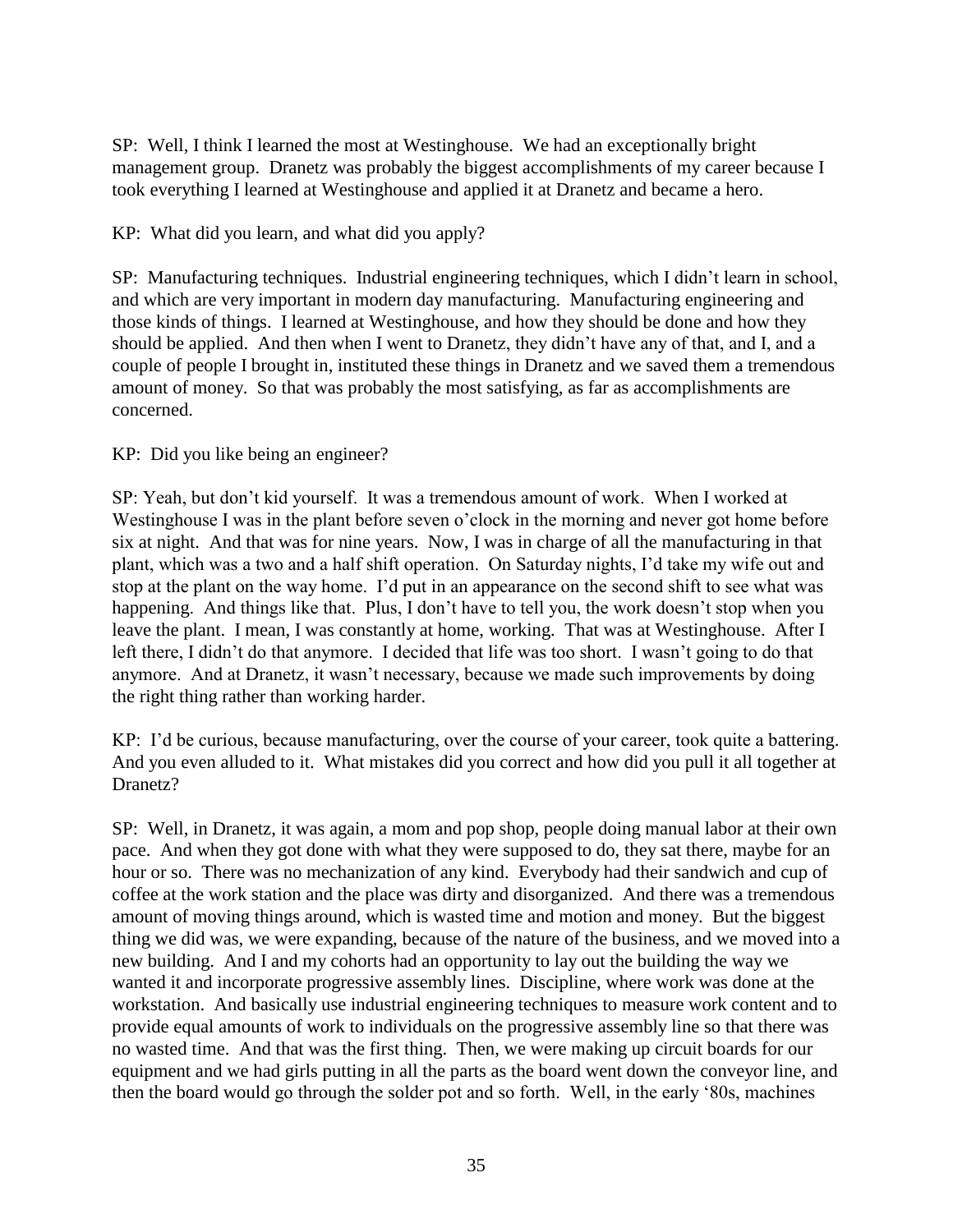became available to insert all these components for the circuit board. And we bought two 250,000 dollar machines to do all that insertion without reducing the workforce, because of the expansion of the business. We got the cost down to less than half and we put out twice the product with half the labor. So it was a fourfold improvement in productivity and reduction in cost.

KP: You also turned this around in the era where a lot of manufacturing firms in New Jersey threw in the towel, from my sense of it.

SP: Well, this company is still in existence, but it was bought out. A year after I retired, the two men that owned the place sold it out. And I knew that was coming, that's one of the reasons why I retired. I had a physical problem, so that really is why I retired. But you know, you put it all together, and it's time to retire. I had bypass surgery a year and a half before I retired. But I went back to work. I wanted to convince myself that I was still human. So, but the company was bought out and it's still operating. But not the way it was and not as profitable as it was. Unfortunately, between the, a lot of the other companies have gone out of business and manufacturing in New Jersey is, unfortunately, way, way down.

KP: The question that I have goes back to your time at Rutgers during the war. A lot of people didn't know what was going on in Germany, a lot of people didn't know much details of the concentration camps and stuff. When did you learn about what was going on over there?

SP: Well, I'll be honest, I didn't learn until after the war was over. I didn't know what was going on over there. I don't know who did, but I sure didn't. I don't know who did. But I don't remember anything ever, I know that there were refugees coming over here before the war. In fact, my father helped a couple of people come over. But I didn't know anything about that during the war. It was, I doubt, if you go back through the newspapers in those days, that there was anything in there. So to answer your question, I guess, is I didn't find out about any of this until after the war. Then I knew there were a lot of refugees, but I figured, "Well, there's war." The Germans drove into Russia, so you've got people who don't have homes and the English, the Allies went through Europe and there were people without homes, and those were refugees. But as far as genocide and Holocaust, there was no knowledge of that at all. My wife and I have traveled excessively through Europe with our children, and we have gone through the battlefields and the, from Normandy right on through to Berlin and visited all the notable places from Bastonge to Luxemburg, General Patton's grave, Joyce Kilmer's grave near the Marne, and Omaha Beach and (?). We've been to all those places with our families, because we're both very interested in this part of history.

KP: You did use your GI Bill benefits. Did you ever go for anything graduate work?

SP: I noticed, in reading over my questionnaire, I said I didn't do any graduate work, but then I said I did use the GI Bill. I went to Newark College of Engineering and took electronic courses when I was working at Fada and Westinghouse, both. Yeah. I took electronic courses. And I took, the Air Force had an electronics course in their Reserve schooling program. I forget what they called it. I took quite a few of those courses. But down in Newark College of Engineering,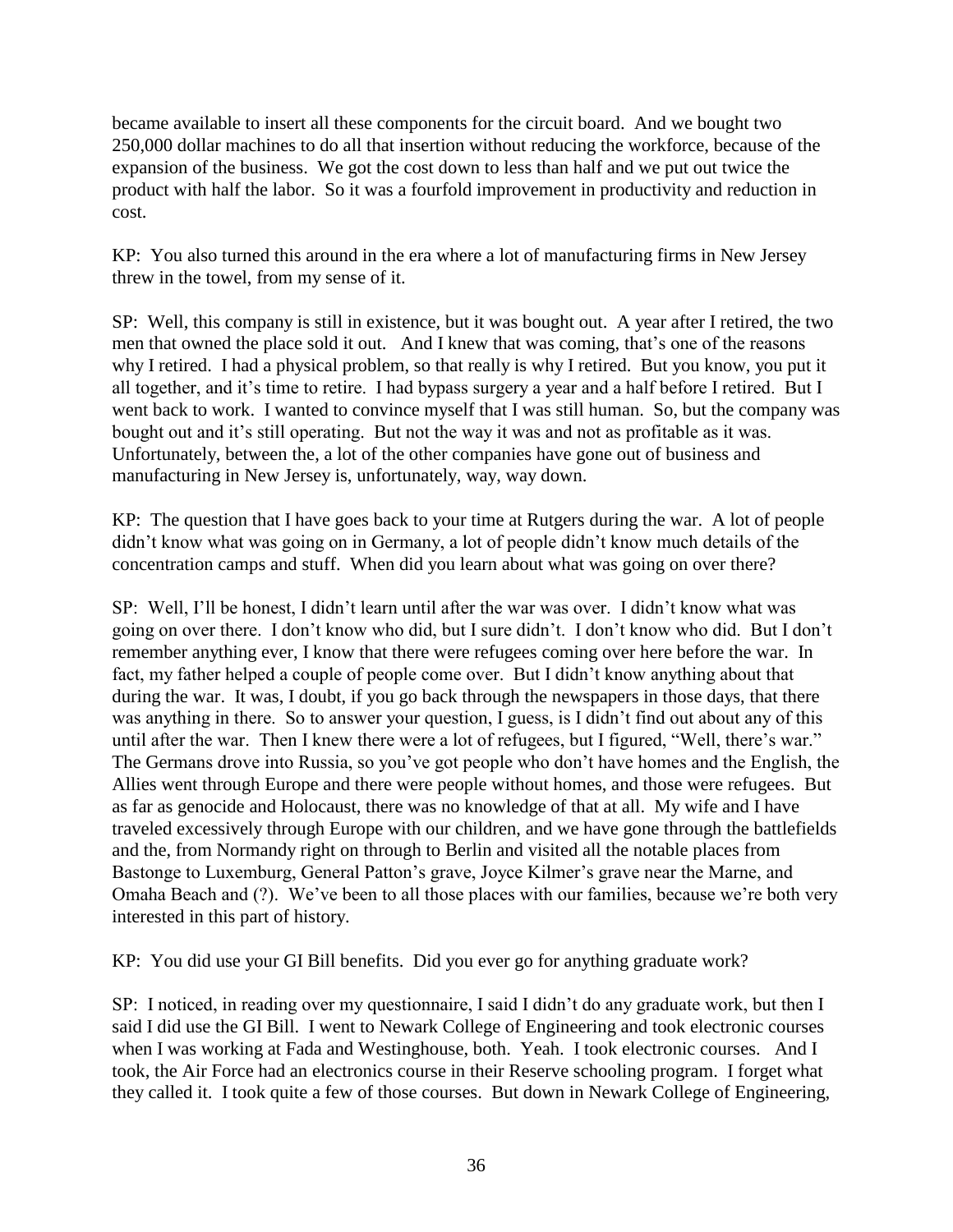that's [where] I took quite a few courses. That's where I met this ROTC professor, I mentioned to you earlier. That's where I used the GI Bill.

KP: Did you buy your house with the GI Bill?

SP: No, no. I didn't. I don't know what they could have done for me at that time. Maybe, I missed something but, I think all they had, at that time, was FHA Mortgages, right. I don't think that there was anything in the GI Bill that would help you buy a house. There were GI Mortgages.

KP: GI Mortgages, yeah.

SP: No, I never looked into that, 'cause I didn't need it, I guess. And I don't think, I supposed it was not of any big benefit. If you didn't have any credit, you could get your mortgage from them. Well, I had enough credit, so I didn't have to go to them to help me find a place to loan me money and pay them for use of it.

KP: We are curious as to how you met your wife?

SP: Oh, well. Well, let me back up. This Colonel (Maggio?), that you have on record, he got married just a few years before I did. He was in the service, and I think he got married in '58, something like that. And he was one of the last to get married. Well, I, to answer your question, Labor Day of 1960, I guess it was. I went up to Lake George for the weekend with another fella. And we had always gone up to Lake George during the summer on the weekend, occasionally. We were in this nightclub where they had an ice show and they had dancing and my wife was sitting at the other end of the bar with a couple of girlfriends. That's how I met my wife. She was a, I don't know, did I give you her background yet?

# KP: Yeah.

SP: She has a Master's [Degree] from Syracuse in education and she taught in the Utica school system for nine years. She's still substitute teaching in Bedminster.

KP: Another thing you listed on the survey is that you've been a longtime independent voter. In the '30s, what was your father's and your attitude towards Roosevelt?

SP: My father thought Roosevelt was the greatest. He was all in favor of Roosevelt because he pulled the country out of the Depression and he saved my father's home. There was, my father was having trouble with the mortgage, banks went under and they put together this homeowner's loan corporation. And the homeowner's loan came along and refinanced my father's mortgage and enabled him to save his house. And he thought Roosevelt was an excellent man, as I do.

KP: At the time, did you think highly of Roosevelt or were you more skeptical?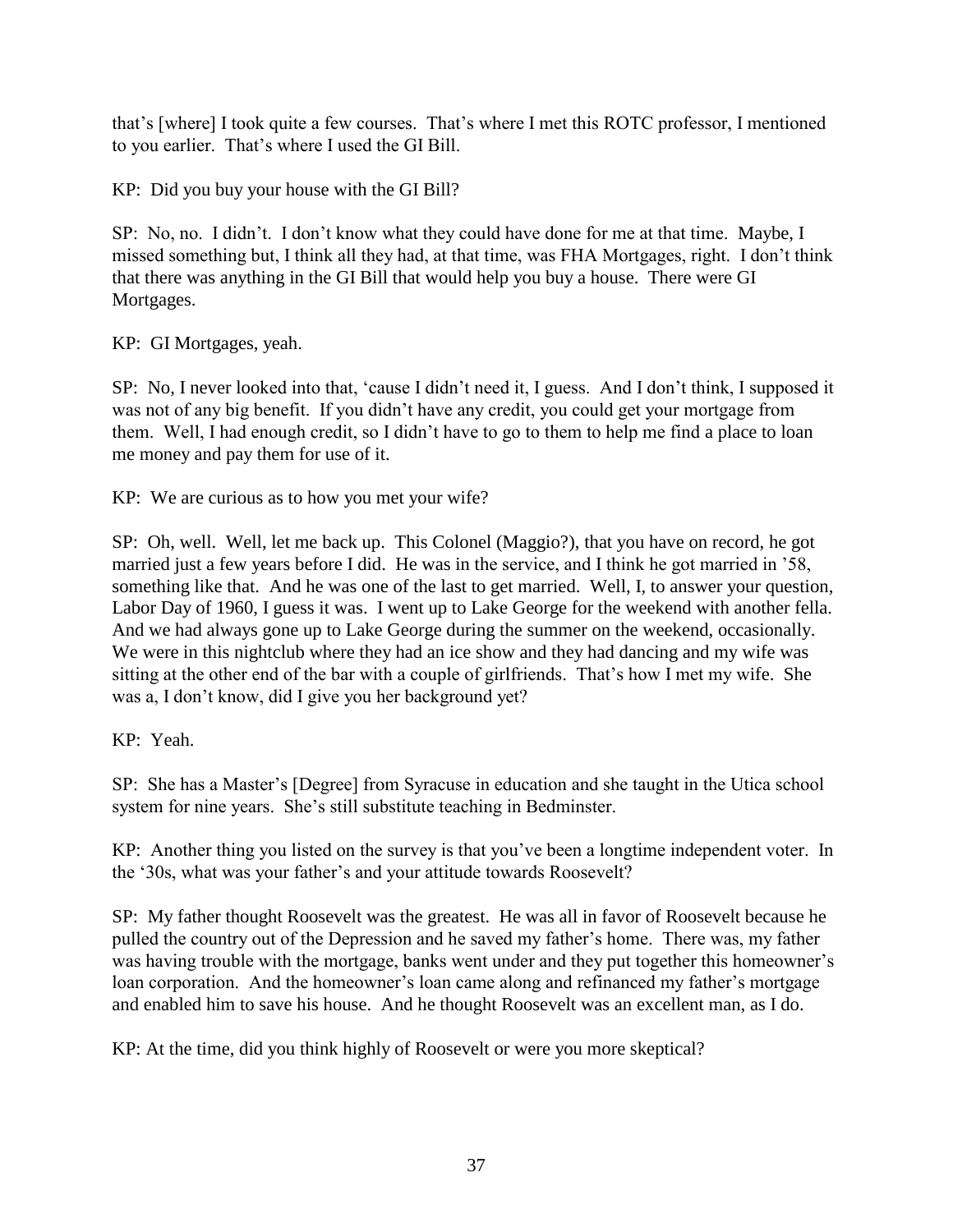SP: Well, no, I was very favorable to Roosevelt. Of course, I don't think I was a deep political thinker at that time. I don't remember being a deep political thinker. But he was the president and, for a long time, he was the only one that we knew, for sixteen years. That's a long time. I think, at that time, we saw a lot of things that he did. Putting people to work, even though it was [with] a rake and a shovel, at least people were doing constructive things. We saw a lot of things during the Depression that were done by the government. They built our high school football stadium, for instance. And one of my neighbors was in the Civilian Conservation Corps and he would have been jobless if he hadn't been in that. Another father of a friend of mine was in the Hawthorne Symphony Orchestra, which was a WPA proposition. But at least these people were doing something and surviving, getting enough money to survive.

-------------------------END OF TAPE TWO, SIDE ONE----------------------------------

KP: What are your thoughts now?

SP: Well, my thoughts at the time, was that we have to have faith in our government and our military, that they're doing the right thing and we have to support them. That was, and that's from my inbred military discipline, I guess. But I've read enough since then to know that my faith was a little, was a little bit misplaced. I read Peter Arnett's book, have you ever?

KP: I know which book you are referring to.

SP: I forget the name of his book, but it's an autobiography. He spent an awful lot time in Vietnam. And of course, I remember him completely from the Gulf War, sitting up there in the El Rashid Hotel and watching the bombs go off and then reporting on CNN. But he, I have to assume [that] he laid it out as he saw it in Vietnam. We were in the wrong place at the wrong time. We shouldn't have been there.

KP: But it sounds like at the time, in '65, '66, '67, you had this, from your own military experience, you had this desire to support the cause of this country?

SP: Right, absolutely. I feel the same way about Bosnia now. I don't know whether time will tell whether we did the right thing or not. But if you're going to be a world power, you've got to shoulder the responsibility somehow, and if you want world trade, you have to have a place to sell it and not have people murdering each other. And go back to the Holocaust. I am assuming, though I haven't been there, that these stories I read about the genocide in Bosnia are true. Now, maybe I'll read some book five years from now, that they were. I'm very distrustful of the media, I'll tell you that. I see and hear on radio and television, reporters that are so loose with the truth, and just going in with words that they don't know what they're saying, and absolute untruths, they're just reading off a piece of paper. This is what people listen to. And if they don't have enough knowledge to analyze what they're listening to, as to whether it's fact or not and accept it as fact, we can be in deep trouble. And most of the media, these days, I feel, I think they're in the performing arts and not in reporting.

KP: And Kathleen you are in the *Targum*, right?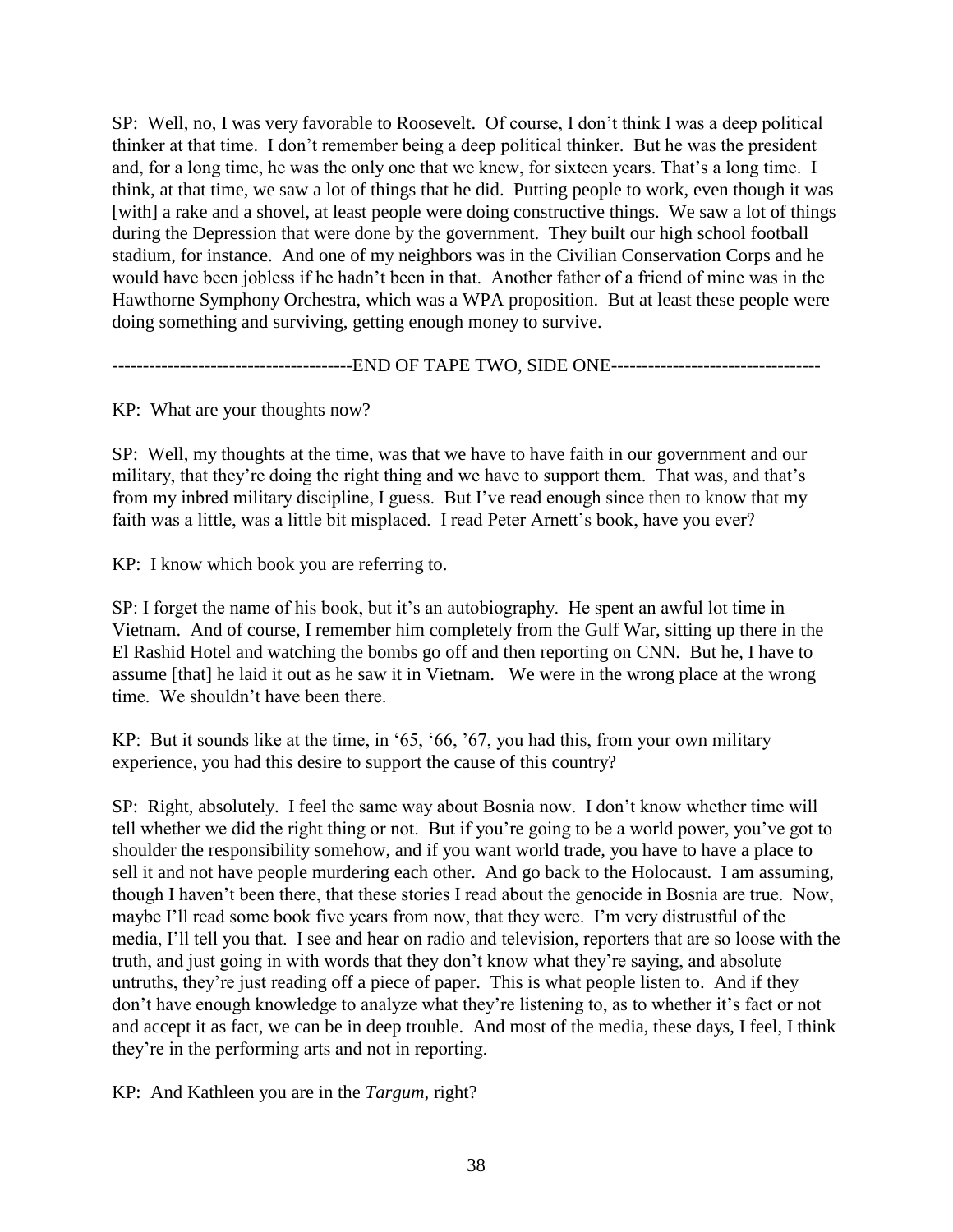KP: Well, no, no. I majored in journalism, originally, and …

SP: Oh. I'm in trouble.

KP: No, no, no I agree with you. I finished journalism and I'm taking history now. That's my field now. I couldn't become a journalist, the way it is now. A friend of mine works on Florio's campaign and she wrote a press release, and sent it out, and it was for Florio, and all it was for was a press release. Nobody looks at the story, nobody looks at the facts. They just print it up the way somebody told them to print it up. It's crazy. You're right, the stories about Vietnam and Bosina, they have to be more complicated than that. It's interesting to me that you share your World War II experiences with your kids. My dad was in Vietnam, and only now am I even beginning to hear stories from him. For years, there was no comment about it at all. It was probably the difference between wars.

SP: Well, you see, that's the other thing. Like I said in the beginning, on December  $7<sup>th</sup>$ , the whole world changed. You have to have lived it to realized how everything changed. There was no, "Well, I'm gonna finish school next year, I'm going out and get a job and these companies are gonna come and recruit me, I'm gonna go to work and I'm gonna be an engineer," you know? And all of a sudden, life takes a whole different turn. And people don't realize that these days. And even in Vietnam, this country was not one hundred percent mobilized [behind] the war, either psychologically or physically, in any way. It was guns and butter. A lot of people did not realize what was happening. It alarms me to no end the number of people that I run into every day that don't read a newspaper. It's very alarming. And people vote for people in primaries, that's even more alarming.

KP: We were talking about that last night in my class. Someone actually said what you said earlier how Buchanan sounded like Lindbergh.

SP: Yeah.

KP: Is there anything that we forgot to ask you?

SP: Oh, I don't know. I could always think of things but I don't ...

KP: Yeah, I will think of things. I always think of things an hour or two later and people have said to me, that when they drive home they realize it.

SP: But I certainly enjoyed the discussion and am glad to be privileged to contribute to the project.

KP: We're glad to have you.

SP: As I said, I have at home, some Air Force publications from the B-29 era. You're not interested in that?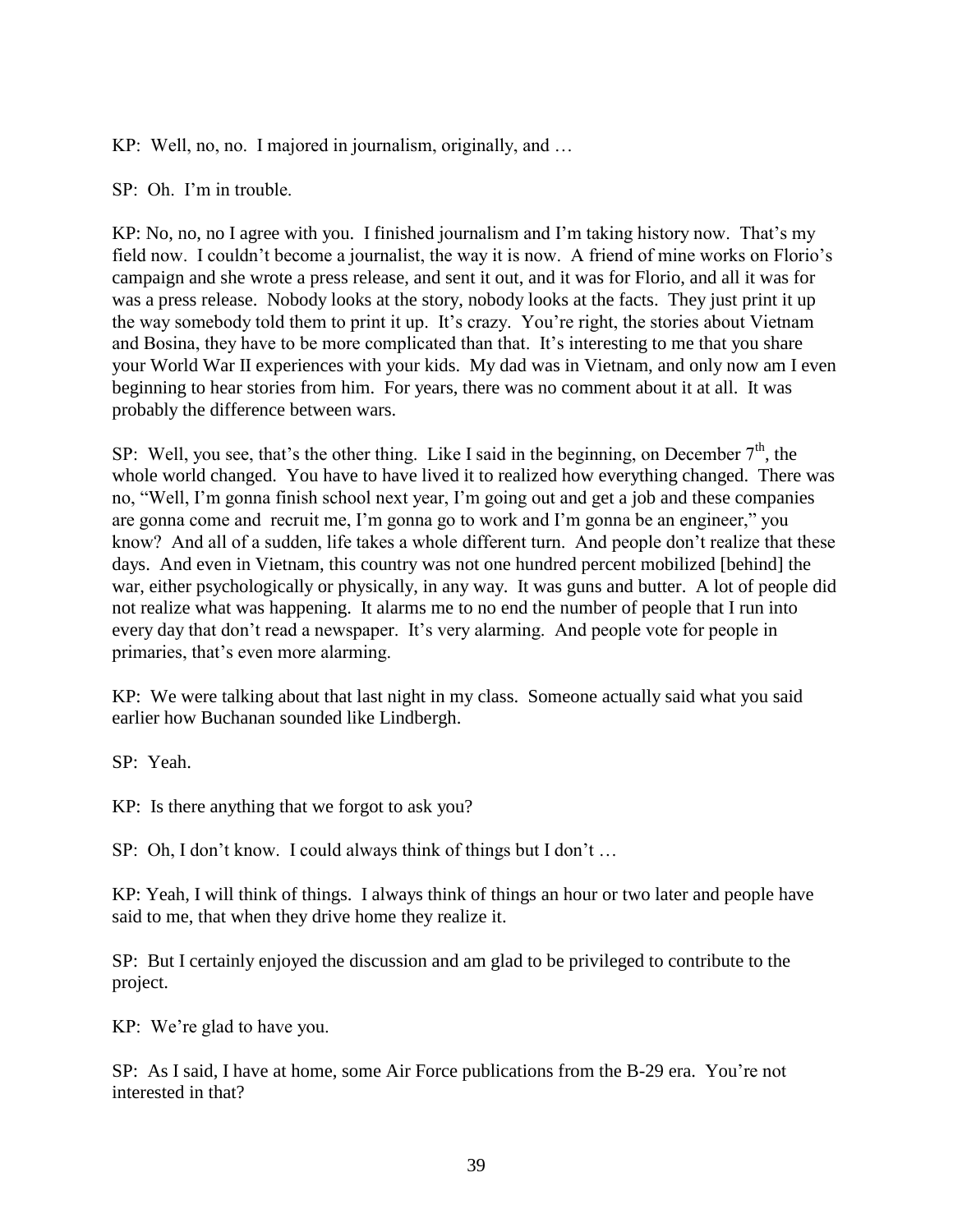KP: Actually anything documented we are interested in. And the only reason I am being hesitant is we don't want helmets and artifacts, you know.

SP: Well, I have pilots operating manual, complete, on the B-29.

KP: See, that would be something we would be interested in.

SP: And I have some of the text books that we used in cruise control school and things of that nature which, I don't know, I hate to throw them away.

KP Yeah, we would take them especially if you would throw them away. Our basic rule is, we would take things because we want to create a written archive with the oral history archives. But we don't want anything that you don't want to give away. And we also, the only thing we discourage is actual artifacts, helmets and rifles, just because our facility at Rutgers doesn't have space for those, really.

SP: Did you read about the curator from the Smithsonian?

KP: Yeah, my wife was the first to tell me about it. But anything that you would be willing to contribute in terms of literature, that we would be interested.

SP: Well, it's something like that, people are interested in. And, I know if I give it to one individual, it's going to end up in the trash bucket somewhere. Maybe if I contribute it to you people, maybe somebody will, it will be seen by more people and appreciated. But I do have those things at home.

KP: And that would be very helpful for people who are preparing interviews, because a lot of the Air Force history hasn't been written. It surprisingly full of gaps. We found that it was the same way with the Navy, that you'd think that there's a lot written, but we actually don't know very much about.

SP: What did we say about Rieger, did he fill out a questionnaire?

KP: Apparently not. Apparently not.

SP: But you ought to contact him because he was on the USS *Pensacola*, a cruiser. And they were supposed to take the atomic bomb from Hawaii to Tinian and something happened to the ship, and the bomb was transferred to the *Indianapolis*. And you know the story of the *Indianapolis*?

KP: Yeah.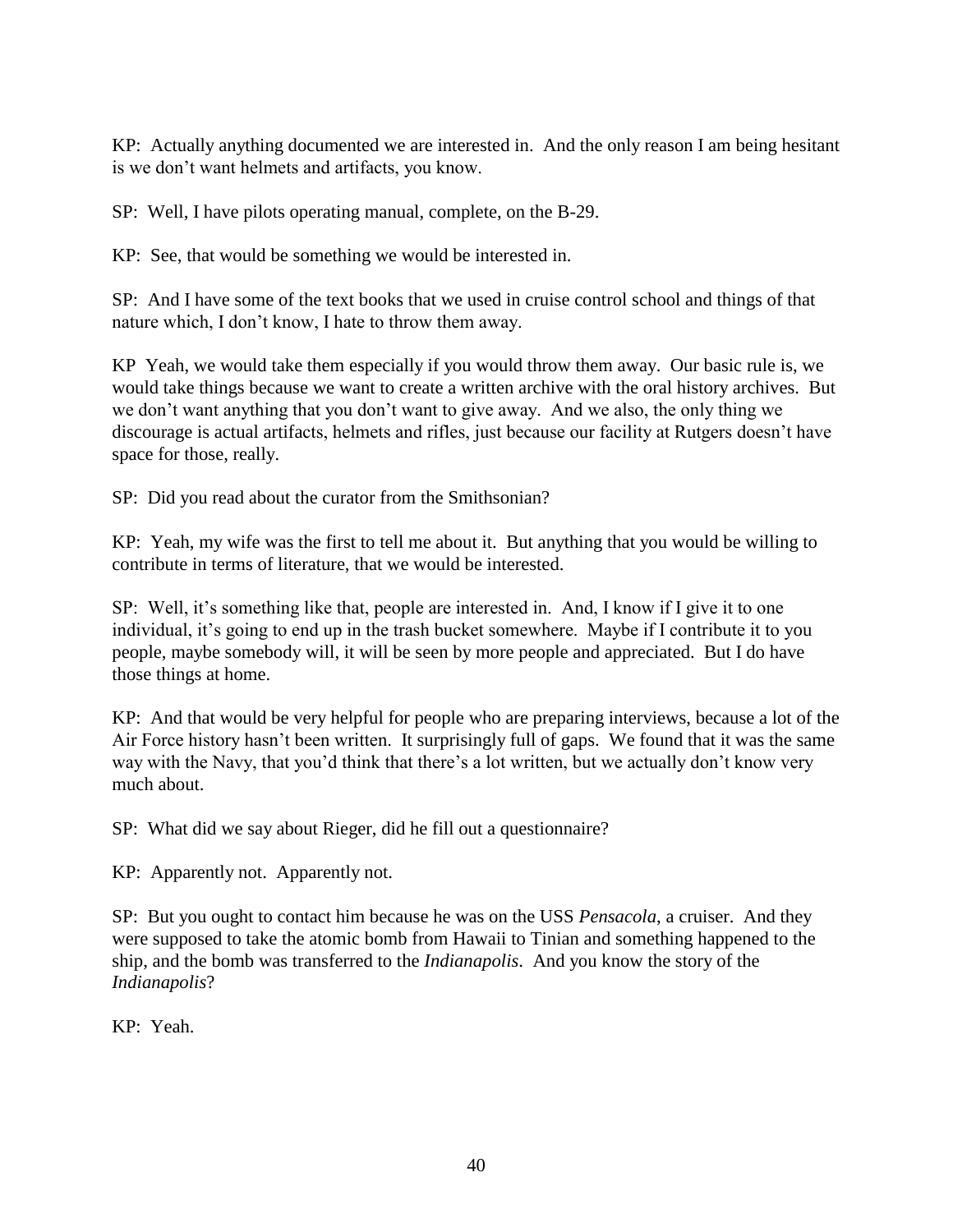SP: And there but for the grace of God there goes my roommate. And he survived the war and saw lot of action on the *Pensacola* and could have been on the, it could have been the *Pensacola* that was bombed instead of the *Indianapolis*.

KP: Yeah.

SP: Now the other, I just want to mention, are you aware of the Nimitz Museum in Fredericksburg, Texas?

KP: No, no.

SP: Admiral Nimitz is from Fredericksburg, Texas, was from Fredricksburg. And they have in Fredericksburg, which I've been through a couple times, the Nimitz Museum. And it's all of his library and memorabilia, plus the Japanese contributed a Garden of Peace to this museum and installed it up there in Fredericksburg. It's a very interesting World War II collection. And they have open air and indoor artifacts. Actually have airplanes and tanks and everything else up there. And commemorative plaques and so forth and …

KP: It seems like World War II has fascinated you very much.

SP: Oh, yes. I've done a lot of reading and read some the Pearl Harbor books and the intelligence situation in the Pearl Harbor area. *Time Magazine* area. And as I said, we've been through a good part of Europe and visited a lot of these sites. And visited German cemeteries as well as the American and the British cemeteries and it's quite a study. Been to Bastogne the Arnheim and we've been to the Munich airport which was where Chamberlain came back with "Peace in our time." Been to Vienna, Saltzburg and we've been to the Eagle's Nest in Berchtesgaden. That was a bad experience because the Germans were up there buying memorabilia of Hitler, to this day. Beautiful country there. Well, we took our children there, as a matter of education, when they were in high school and grammar school. We took them all through this country, of course. We toured the thirteen original colonies and all the historical spots. I'm not sure they remembered too much or appreciated it too much, but they had the background knowledge, which a lot of people their age group did not get.

KP: And your kids have had fairly successful careers.

SP: Yes, yeah. Daughter's living in the penthouse on  $56<sup>th</sup>$  Street and my son is a practicing attorney in upstate New York. I'm very proud of them. She has her MBA from the Boston University, he has his law degree. Is that what you're going to do, is go get a law degree with your journalism degree?

KP: Actually, I think I want to teach.

SP: What?